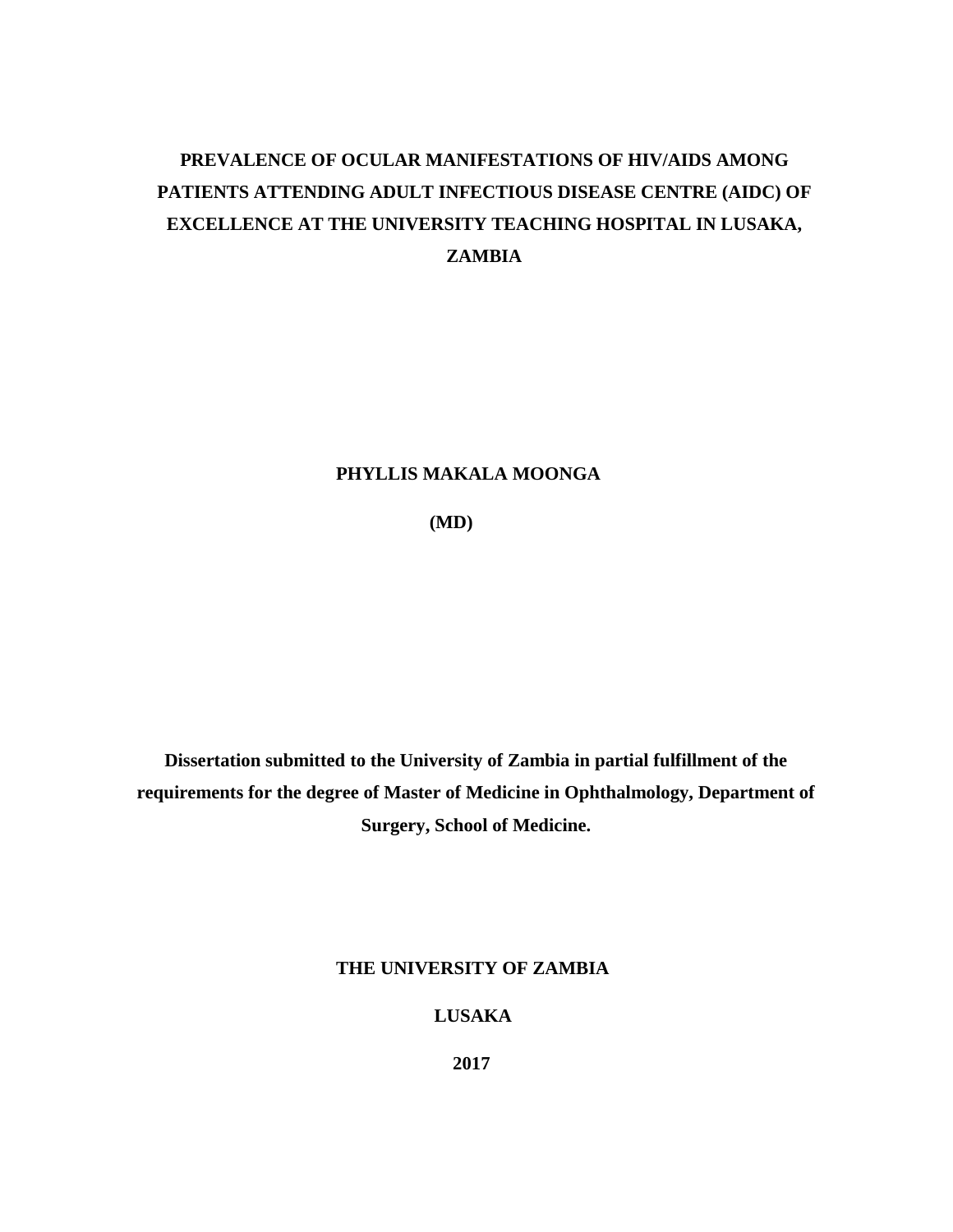## **COPYRIGHT**

All rights reserved; no part of this dissertation may be reproduced, stored in a retrieval system or transmitted in any form by any other means, electronic, mechanical, photocopying or recording without prior consent from the author.

By Dr. Phyllis Makala Moonga

2017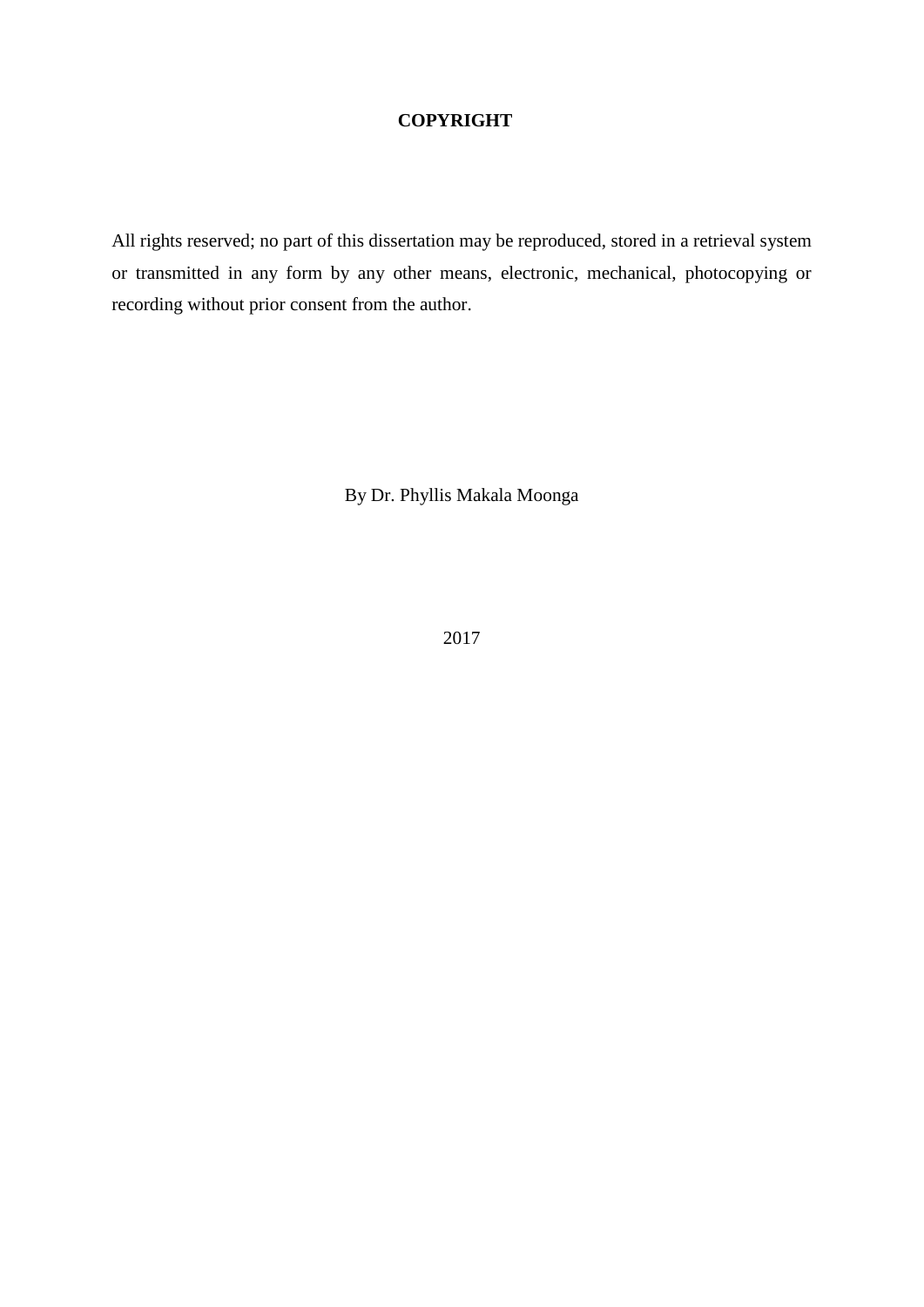## **DECLARATION**

I, PHYLLIS M. MOONGA hereby declare that this dissertation is a product of my own work and has never been submitted, in part or in full, for a diploma or a degree in any other university.

Date………………………….. Candidate………………………………

Sign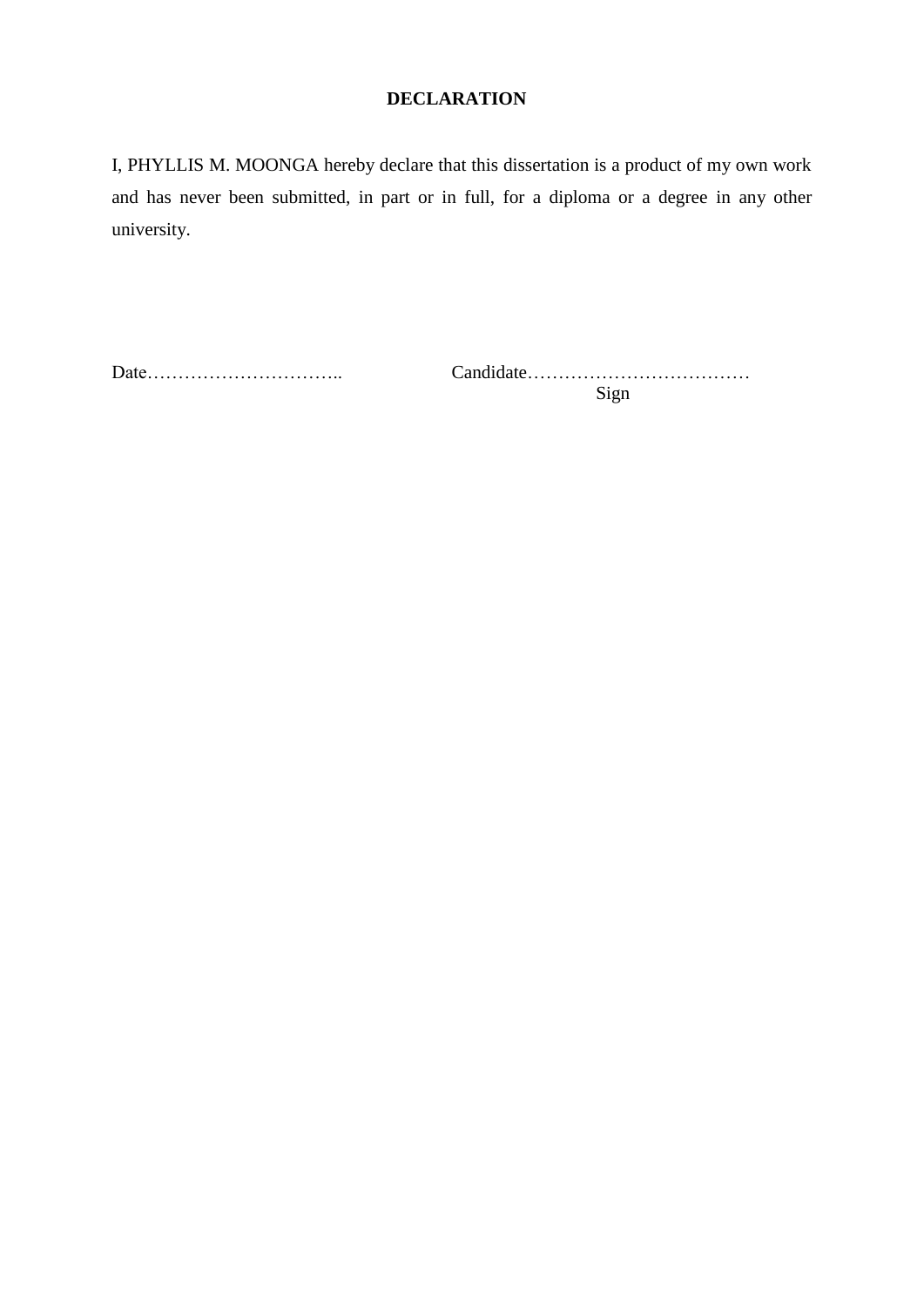## **CERTIFICATE OF COMPLETION OF THE DISSERTATION**

I, PHYLLIS M. MOONGA, hereby certify that this dissertation is a product of my own work and that it has never been submitted in part or whole to any other university.

| Date |  |
|------|--|
|      |  |

I, Dr G.Chipalo-Mutati, having supervised and read this dissertation confirm that the work has been done satisfactorily and is ready for presentation.

Date………………………………. (Head of department, School of Medicine,

University of Zambia)

………………………………........ Sign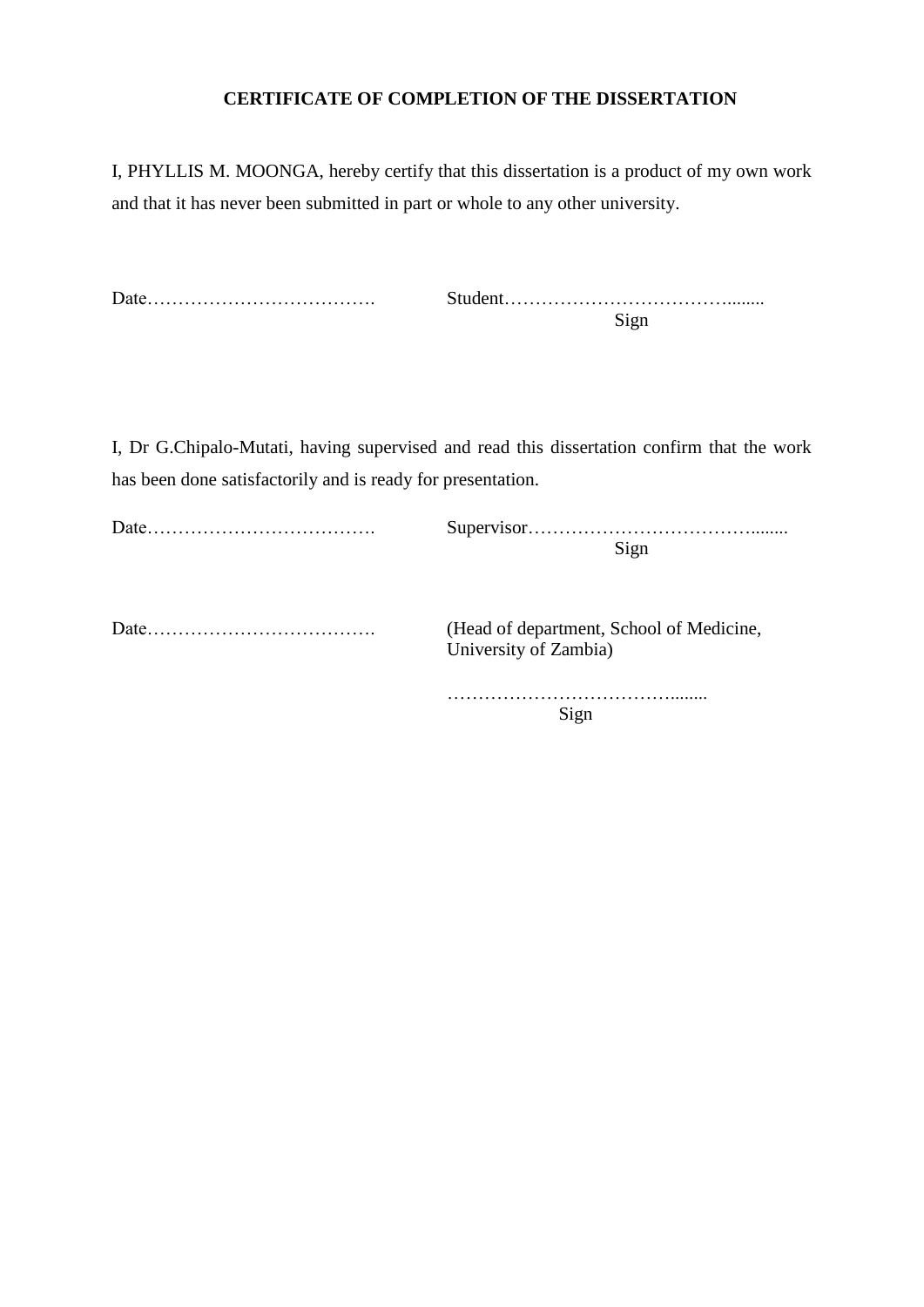# **APPROVAL**

This dissertation by **Phyllis M Moonga** is approved as partial fulfillment of the requirement for the award of the Master of Medicine (Ophthalmology) degree of the University of Zambia

| $1_{\cdot}$ |  |  |  |
|-------------|--|--|--|
|             |  |  |  |
|             |  |  |  |
|             |  |  |  |
|             |  |  |  |
|             |  |  |  |
|             |  |  |  |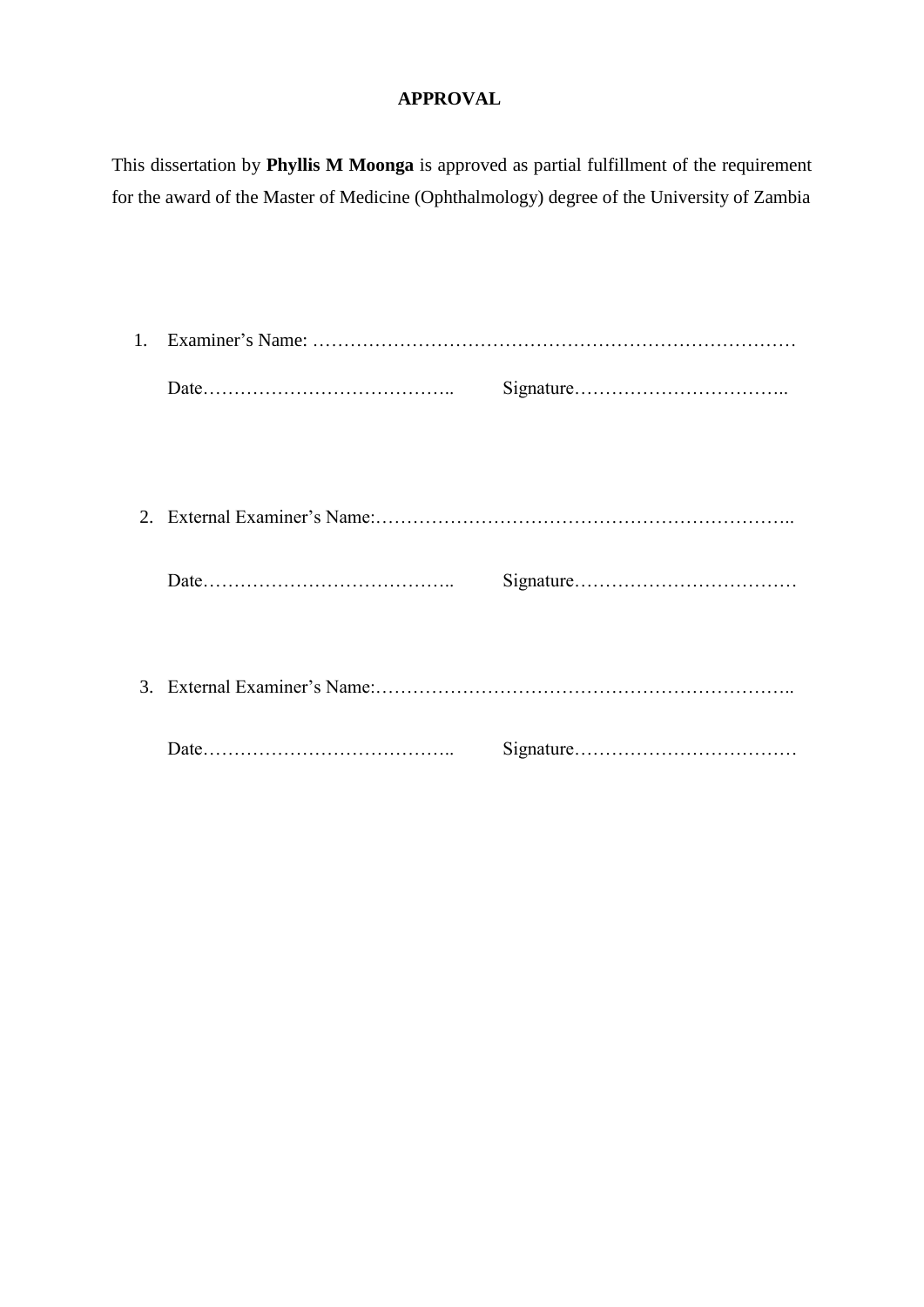#### **ABSTRACT**

Prevalence of ocular manifestations of HIV/AIDS among patients attending Adult Infectious Disease Centre (AIDC) of excellence at UTH, Lusaka. HIV and AIDS related ocular manifestations may affect 50-75% of HIV positive patients at some point in the course of their illness. Zambia has an HIV prevalence rate of 13.0%. This study was conducted in order to establish the prevalence and types of ocular manifestations in HIV/AIDS patients. This study was undertaken in order to determine the prevalence of ocular manifestations of HIV/AIDS in patients attending AIDC at UTH in Lusaka Zambia as well as to establish the types and categorize the HIV/AIDS ocular manifestations. Hospital based cross-sectional study. Adult Infectious Disease Centre (AIDC) of excellence at UTH, Lusaka.

A total of 385 HIVAIDS patients attending routine clinic at the AIDC were randomly sampled and enrolled for the study. Patient's medical records were used to obtain information on age, sex, HIV stage and CD4-T cell count. Ophthalmic examination included visual acuity assessment, anterior segment examination with slit-lamp biomicroscope and posterior segment examination using indirect ophthalmoscope and with the help of a 20D lens. Histopathological examinations were conducted on the specimen excised from patients who had conjunctival growths that were suspicious for Squamous Cell Carcinoma (SCC). The Statistical Package for Social Scientists (SPSS) version 22 was used to store and analyze the data. Inferential statistics was performed and a  $p<0.05$  was considered significant.

Ethical approval was obtained from UNZA Biomedical Research and Ethics Committee.

The prevalence of ocular manifestations in this study was 74.0%. Out of the 385 participants (64.0%) were female and (36.0%) were males. Three hundred and Seventy Three 373 (96.9%) participants were on HAART for an average period of 7.8 months. A total of 211 (54.8%) participants had CD4 T-cell count  $\geq$  350 cells/ $\mu$ L, 79 (20.5%) had CD4 T-cell count between 200-350, and 88 (22.9%) had CD4 T-cell count below 200 cells/µL.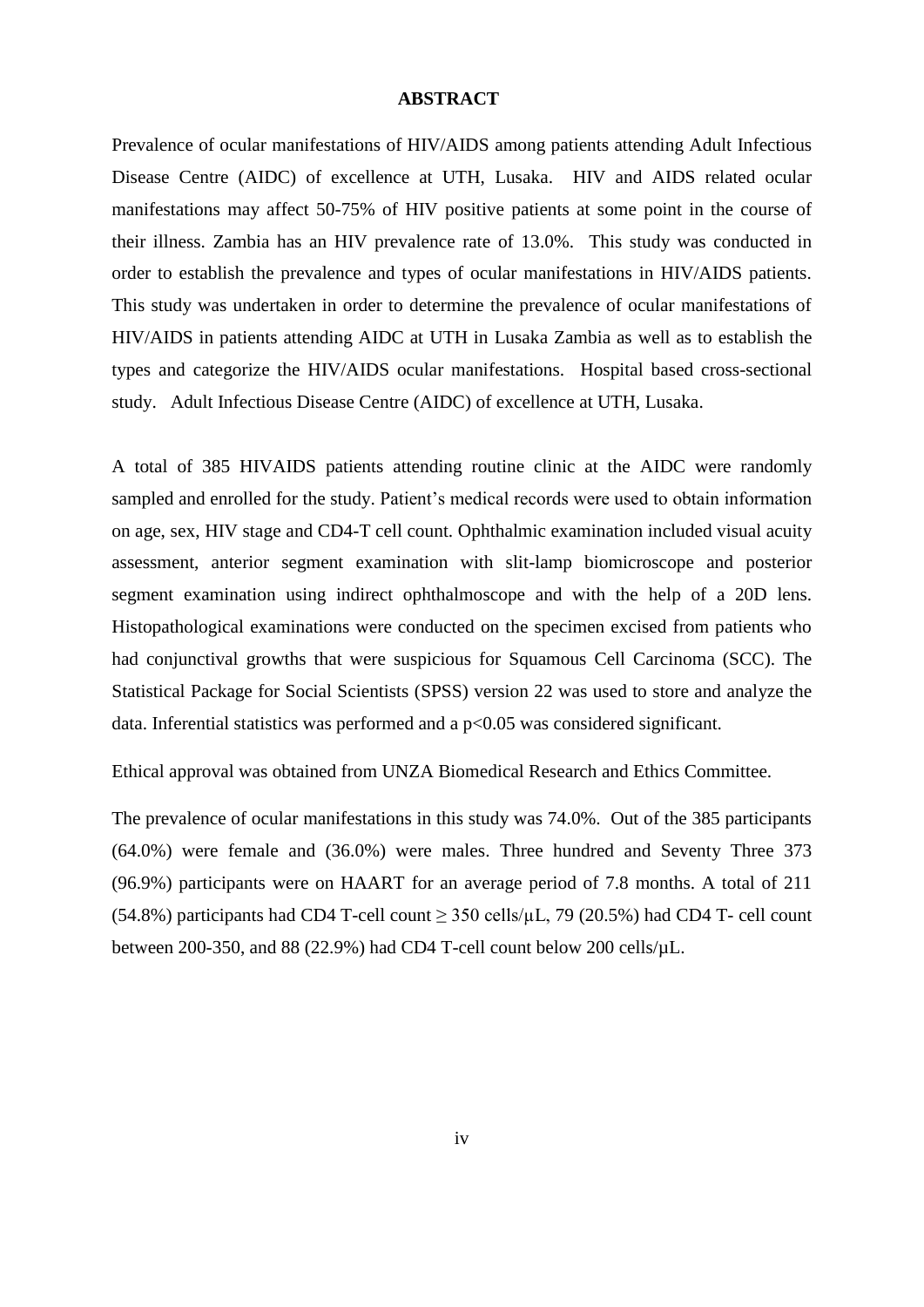The most common ocular manifestations were anterior segment seen in 89.6% which included Keratoconjunctivitis sicca 50.4% and conjunctival microvasculopathy 27.5%. Other manifestations were, retinal microvasculopathy, 8.8%, and uveitis, 6.0%. Cytomegalovirus (CMV) retinitis was noted in 2.1% of the patients and it was the cause of blindness in 1.6% of the participants. Age above 40 years was associated with an increase in the prevalence of ocular manifestations with a p-value of 0.000288.

The prevalence of ocular manifestations of HIV/AIDS at AIDC of excellence at UTH was 74.0%. These included anterior segment manifestations, 89.6%, posterior segment, 13.5%, adnexae, 6.0% and neuro-ophthalmic manifestations, 2.2%. In terms of specificity, the most common ocular manifestations noted were keratoconjunctivitis sicca, conjunctival microvasculopathy, retinal microvasculopathy, cataracts and uveitis.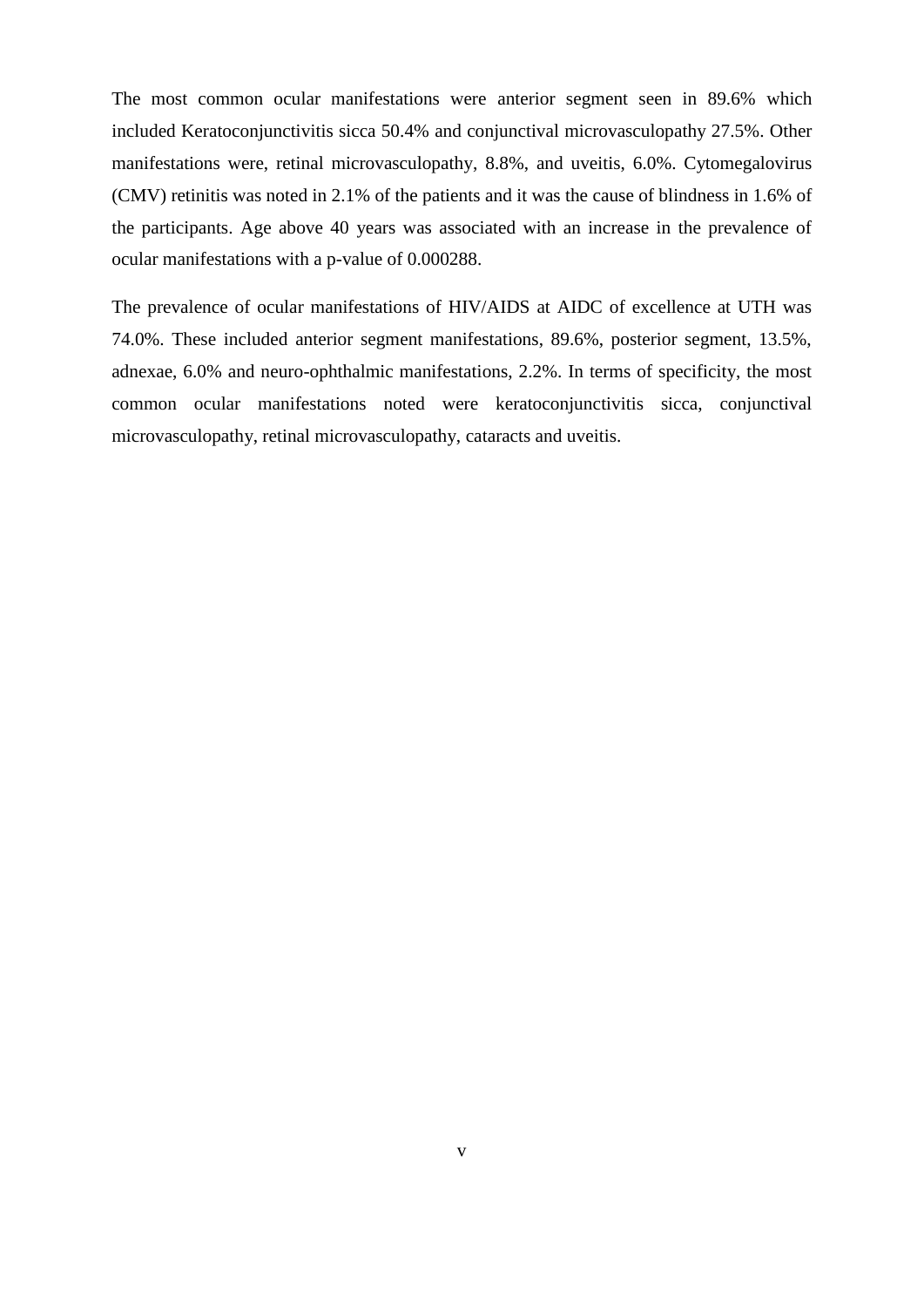# **DEDICATION**

I dedicate this work to my beloved husband Jagger, and my lovely children Joseph, Lois and Ethan. I could not have done this without your support, understanding and great love. Love you all.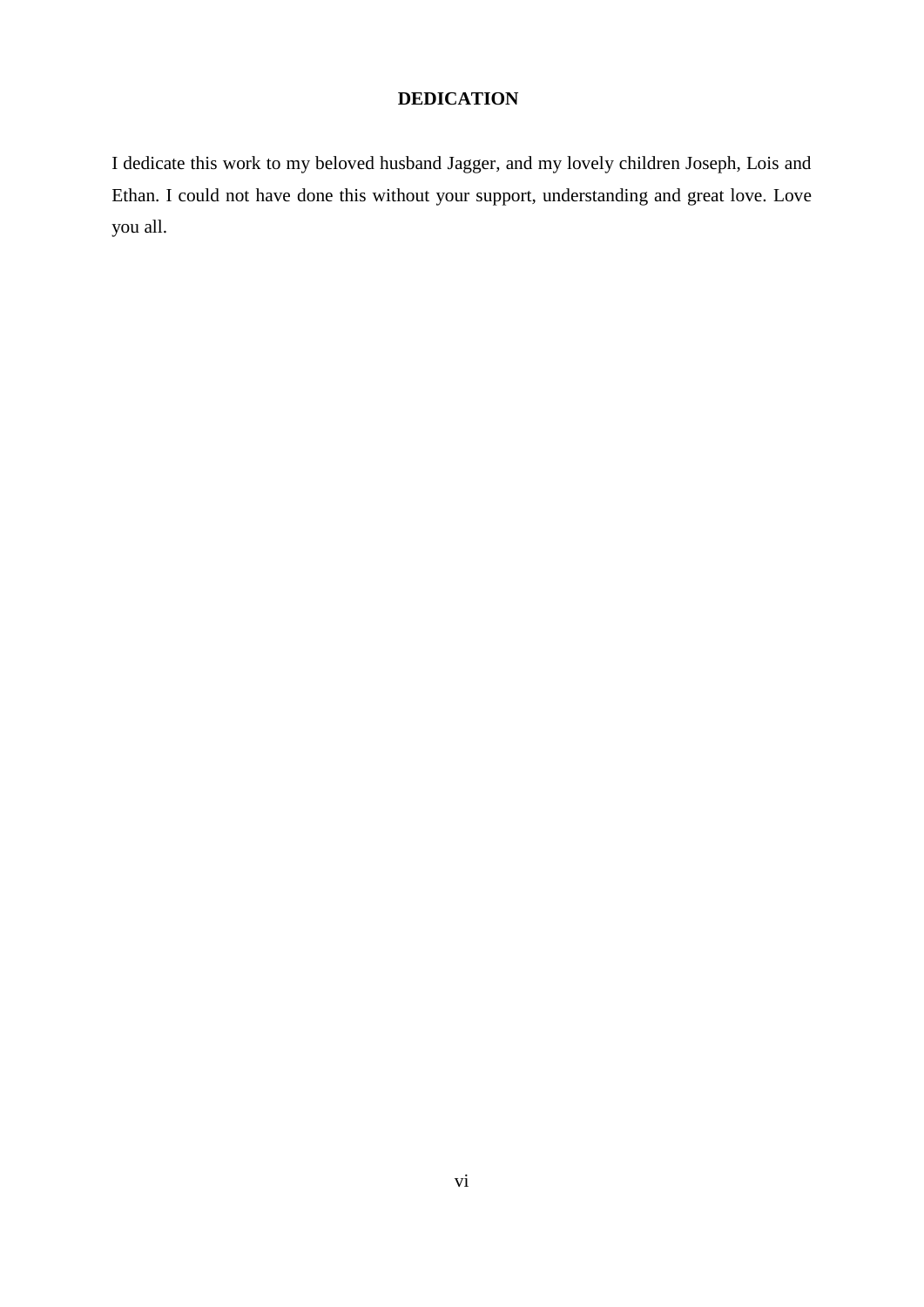#### **ACKNOWLEDGEMENTS**

My acknowledgements go to Dr. Grace Chipalo – Mutati who has been of great help in my clinical learning and very instrumental in helping me, write this work from the beginning. Dr Fatson Liche, May His Soul Rest in Peace, who taught me what the world of ophthalmology really is and to take it as a lifestyle and not a career.

To the Kitwe eye annex personnel, for their great help and patience in shaping my surgical techniques.

To all the staff of UTH eye clinic, thank you for everything, without you, I would not have made it this far.

The staff and management at AIDC, for their support in helping me setup a temporal eye unit at the centre to conduct the study.

And lastly, to the pathologists at UTH, who helped in reading the specimen for histopathology.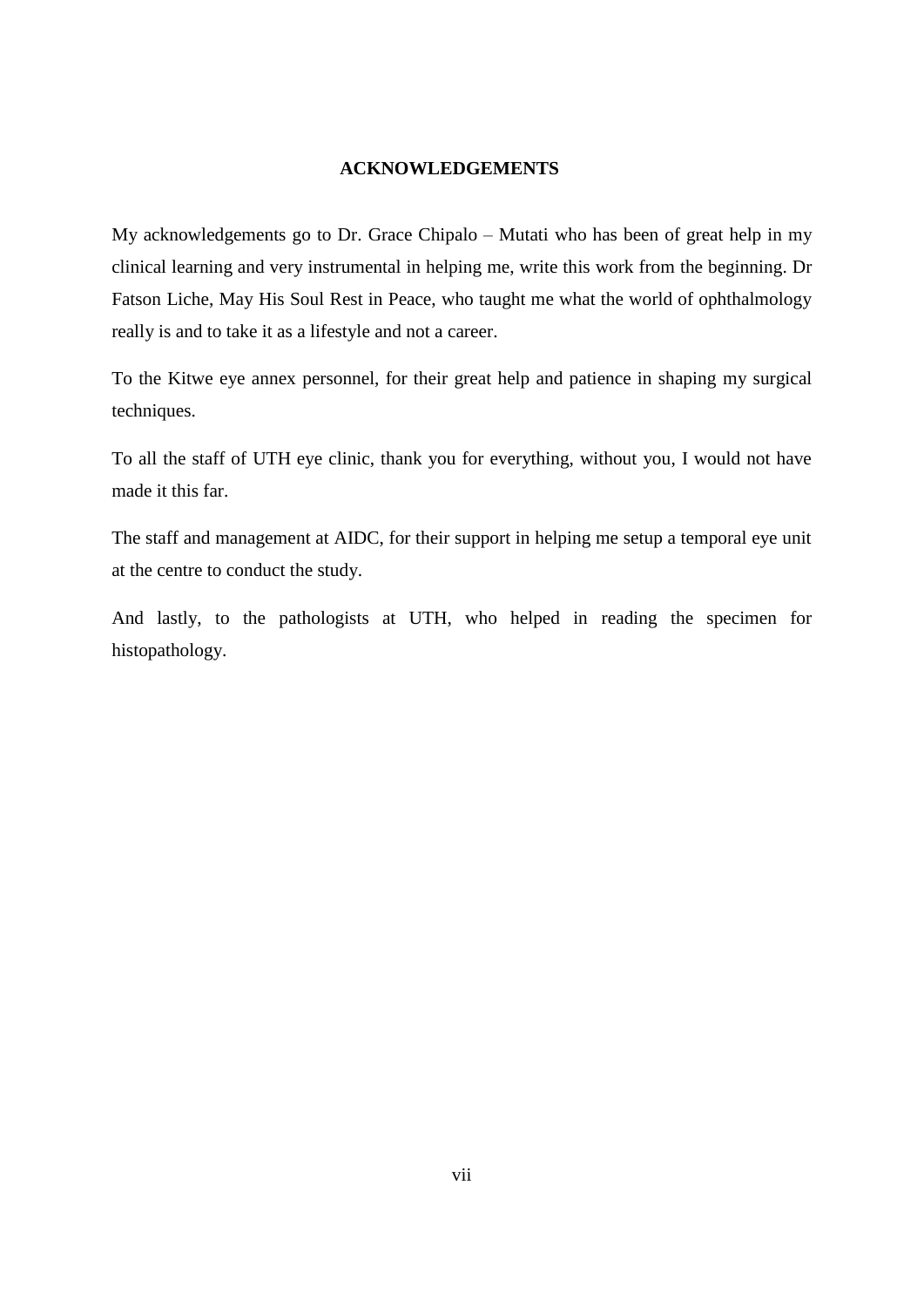# **TABLE OF CONTENTS**

|       | <b>CERTIFICATE OF COMPLETION OF THE DISSERTATION</b> |                |
|-------|------------------------------------------------------|----------------|
|       |                                                      |                |
|       |                                                      | $\mathbf{IV}$  |
|       |                                                      |                |
|       |                                                      |                |
|       |                                                      |                |
|       |                                                      | $\mathbf{X}$   |
|       |                                                      | XII            |
|       |                                                      |                |
|       |                                                      |                |
|       |                                                      |                |
| 1.1   |                                                      | $\overline{1}$ |
| 1.2   |                                                      | 2              |
| 1.3   |                                                      | 2              |
| 1.3.1 |                                                      | $\overline{2}$ |
| 1.3.2 |                                                      | $\overline{2}$ |
|       |                                                      |                |
| 2.1   |                                                      | 3              |
| 2.1.1 |                                                      | 3              |
| 2.1.2 |                                                      | 4              |
| 2.1.3 |                                                      | 4              |
| 2.1.4 |                                                      | 5              |
| 2.1.5 |                                                      | 5              |
|       |                                                      |                |
| 3.1   |                                                      | 6              |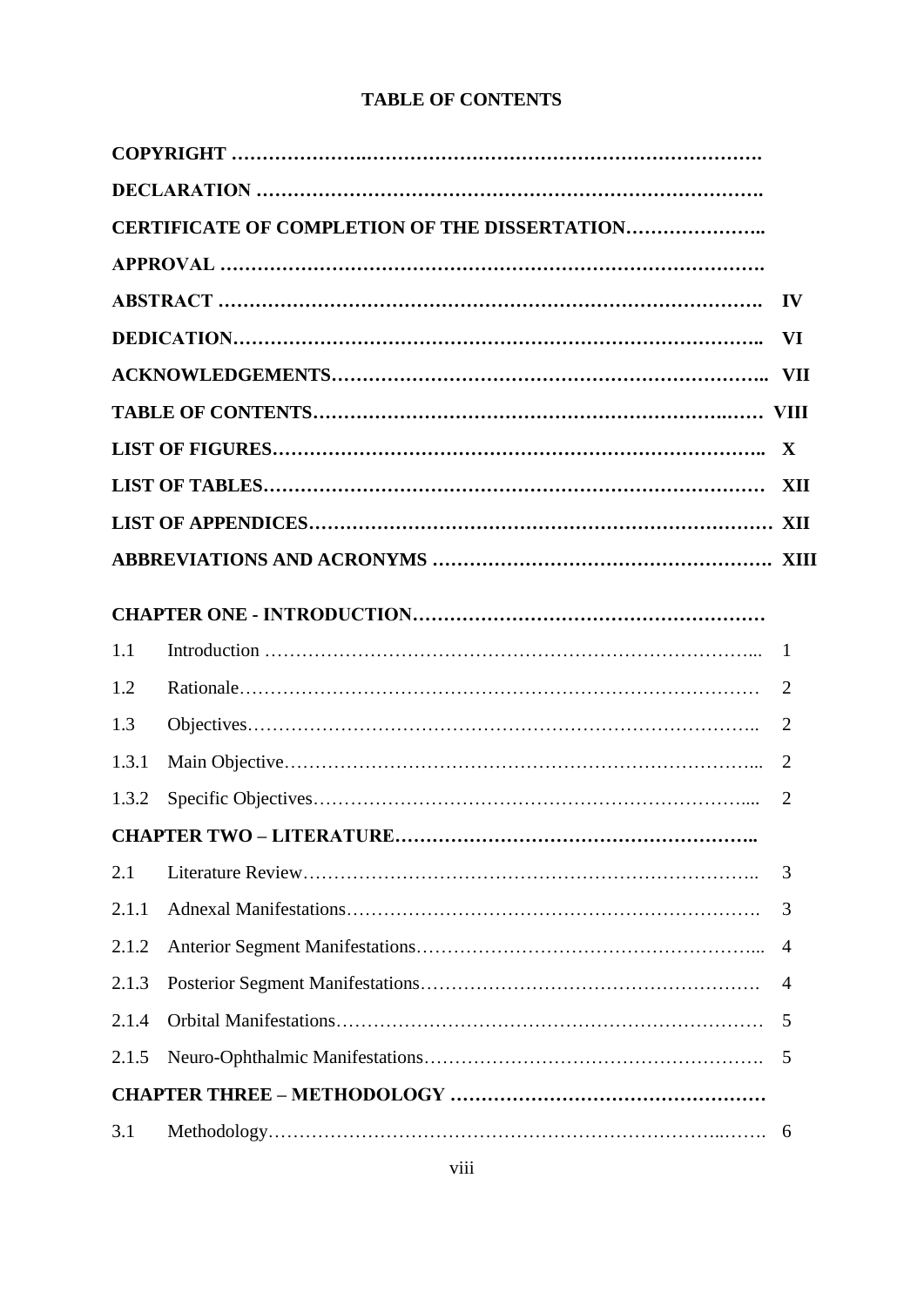| 3.1.1 | 6  |
|-------|----|
| 3.1.2 | 6  |
| 3.1.3 | 6  |
| 3.1.4 | 6  |
| 3.1.5 | 6  |
| 3.1.6 | 7  |
| 3.2   | 7  |
| 3.3   | 7  |
| 3.4   | 7  |
| 3.5   | 7  |
| 3.6   | 9  |
| 3.7   | 9  |
| 3.8   | 9  |
| 3.9   | 9  |
|       |    |
| 4.1   | 10 |
|       |    |
| 5.1   | 21 |
|       |    |
| 6.1   | 27 |
| 6.2   | 27 |
| 6.3   | 27 |
|       | 28 |
|       | 31 |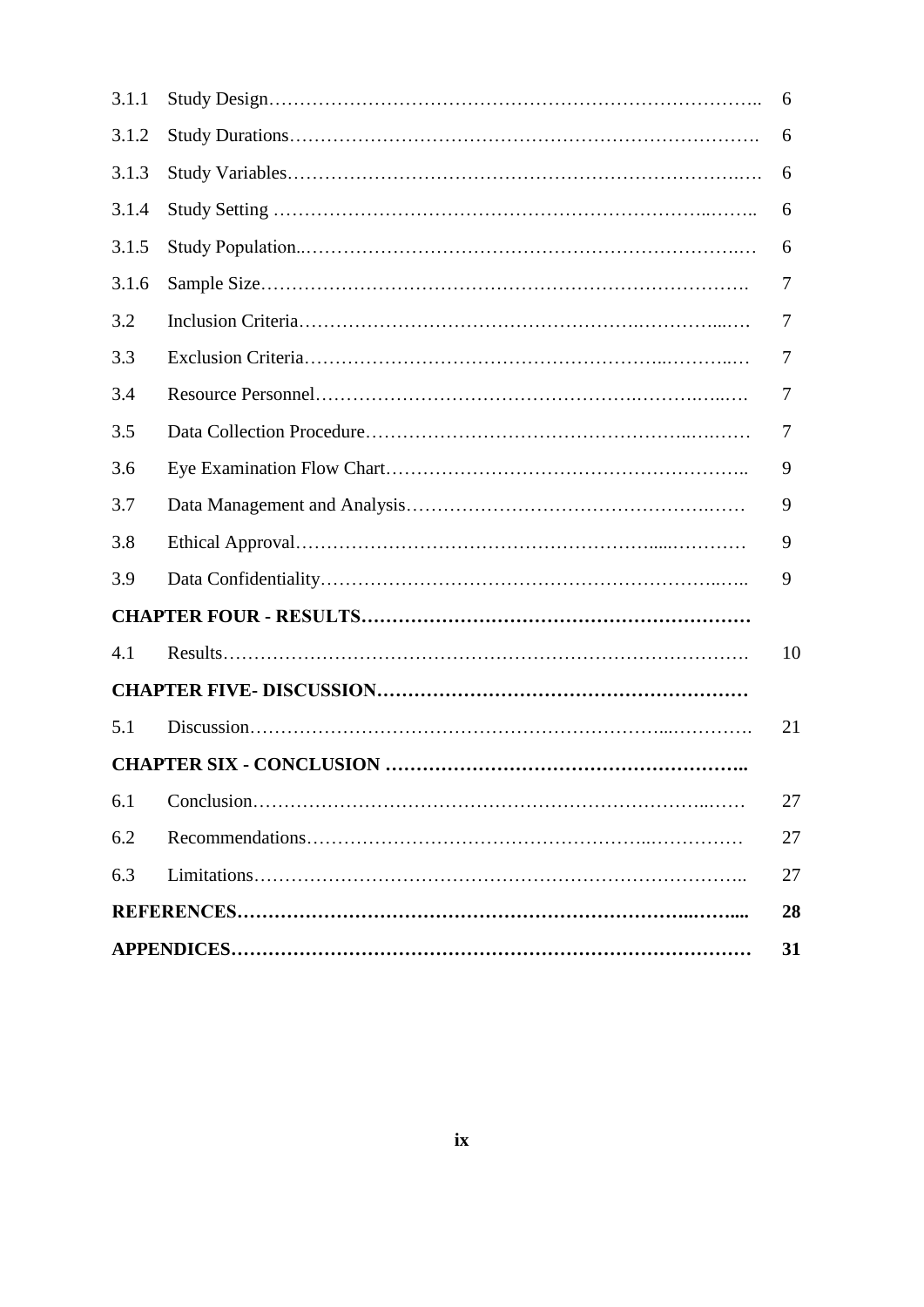# **LIST OF FIGURES**

| <b>Figure 1:</b> Flow chart diagram showing response rate of the participants | 11 |
|-------------------------------------------------------------------------------|----|
| <b>Figure 2:</b> Biographical characteristics of the participants             | 12 |
| <b>Figure 3:</b> Distribution of ocular manifestations                        | 15 |
| <b>Figure 4:</b> The categories of ocular manifestation                       | 16 |
| <b>Figure 5:</b> Distribution of anterior segment manifestations              | 17 |
| <b>Figure 6:</b> Distribution of CD4 T-cell count level                       | 18 |
| <b>Figure 7:</b> HIV stage and ocular manifestations                          | 21 |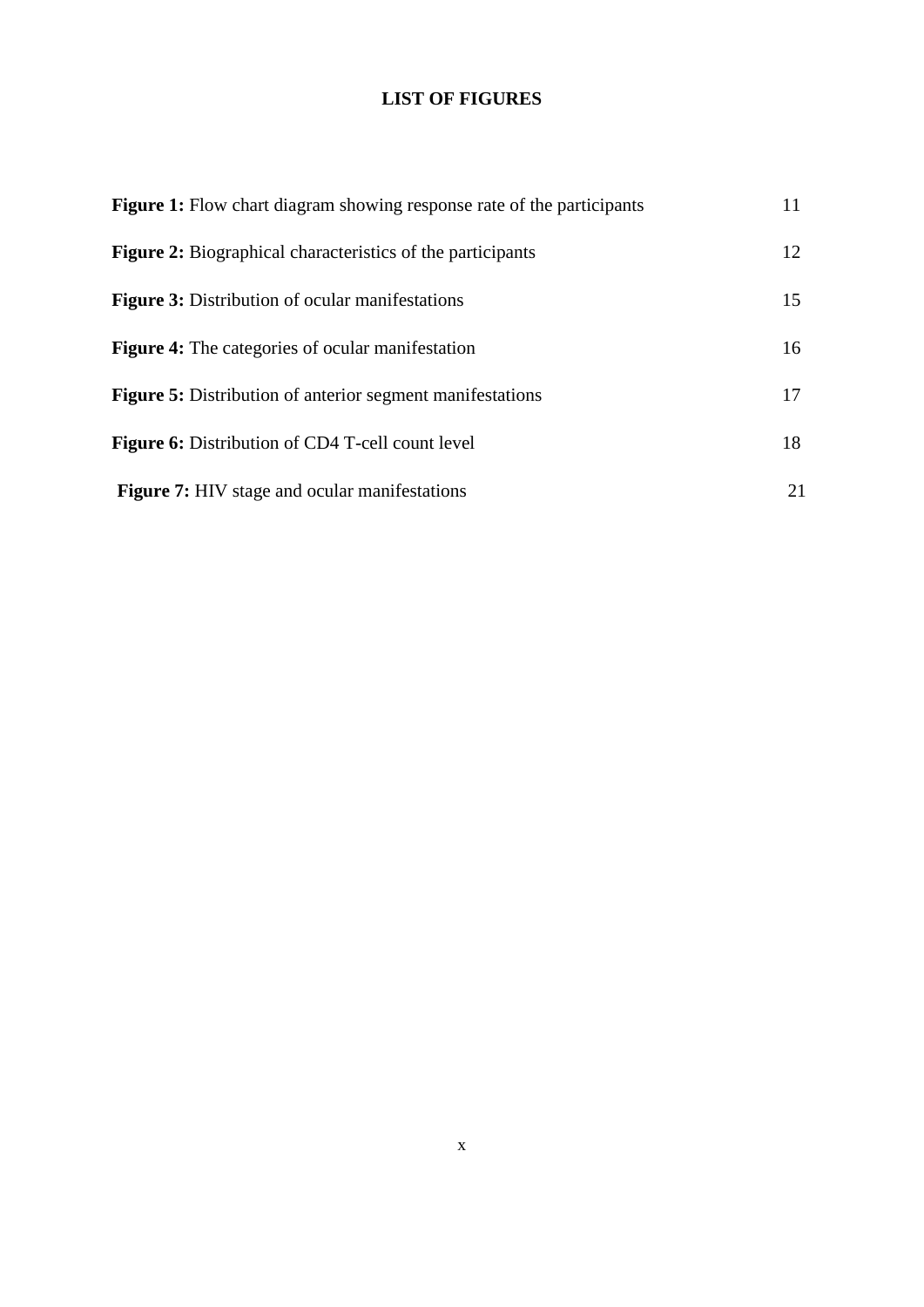# **LIST OF TABLES**

| <b>Table 1:</b> Characteristics of the participants                                           | 13 |
|-----------------------------------------------------------------------------------------------|----|
| <b>Table 2:</b> Visual acuity                                                                 | 14 |
| <b>Table 3: Other parameters</b>                                                              | 14 |
| <b>Table 4:</b> Adnexal manifestations                                                        | 16 |
| <b>Table 5:</b> Posterior segment ocular manifestations                                       | 17 |
| Table 6: Summary statistics on HAART duration and CD4 T-cell count                            | 19 |
| <b>Table 7:</b> Distribution of the frequency on age and ocular manifestations                | 20 |
| <b>Table 8:</b> Chi square test of age by ocular manifestations                               | 20 |
| Table 9: summary of the study variables                                                       | 20 |
| Table 10: Comparison of results in this study with studies done in other African<br>countries | 24 |
| Table 11: comparisons of results in this study with studies done elsewhere in the world       | 25 |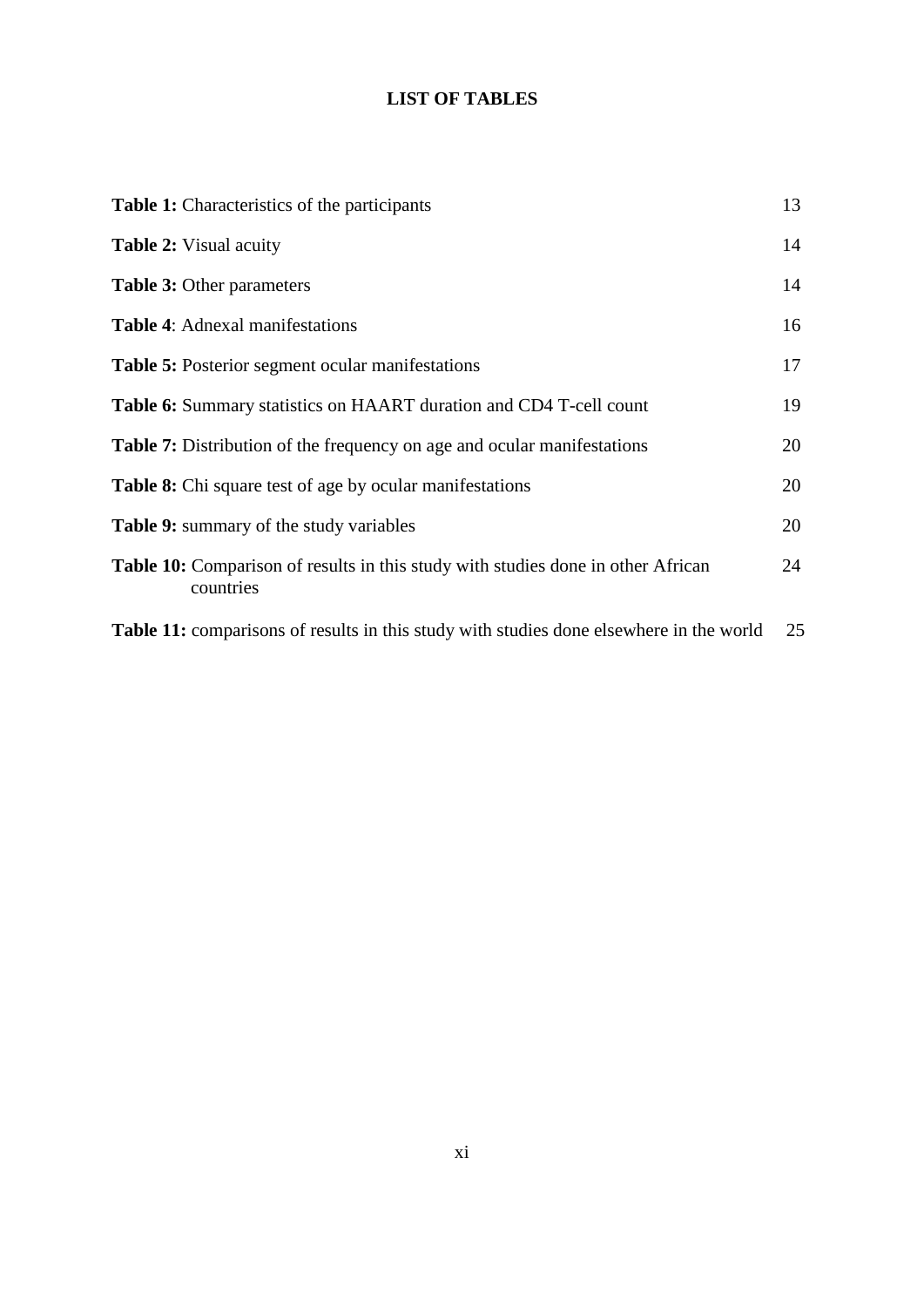# **LIST OF APPENDICES**

| <b>Appendix I:</b> Patient information sheet                                         | 31 |
|--------------------------------------------------------------------------------------|----|
| <b>Appendix II:</b> Consent form                                                     | 34 |
| <b>Appendix III:</b> Questionnaire                                                   | 39 |
| <b>Appendix IV:</b> WHO visual impairment classification                             | 41 |
| <b>Appendix V:</b> Photographs showing some of the encountered ocular manifestations | 42 |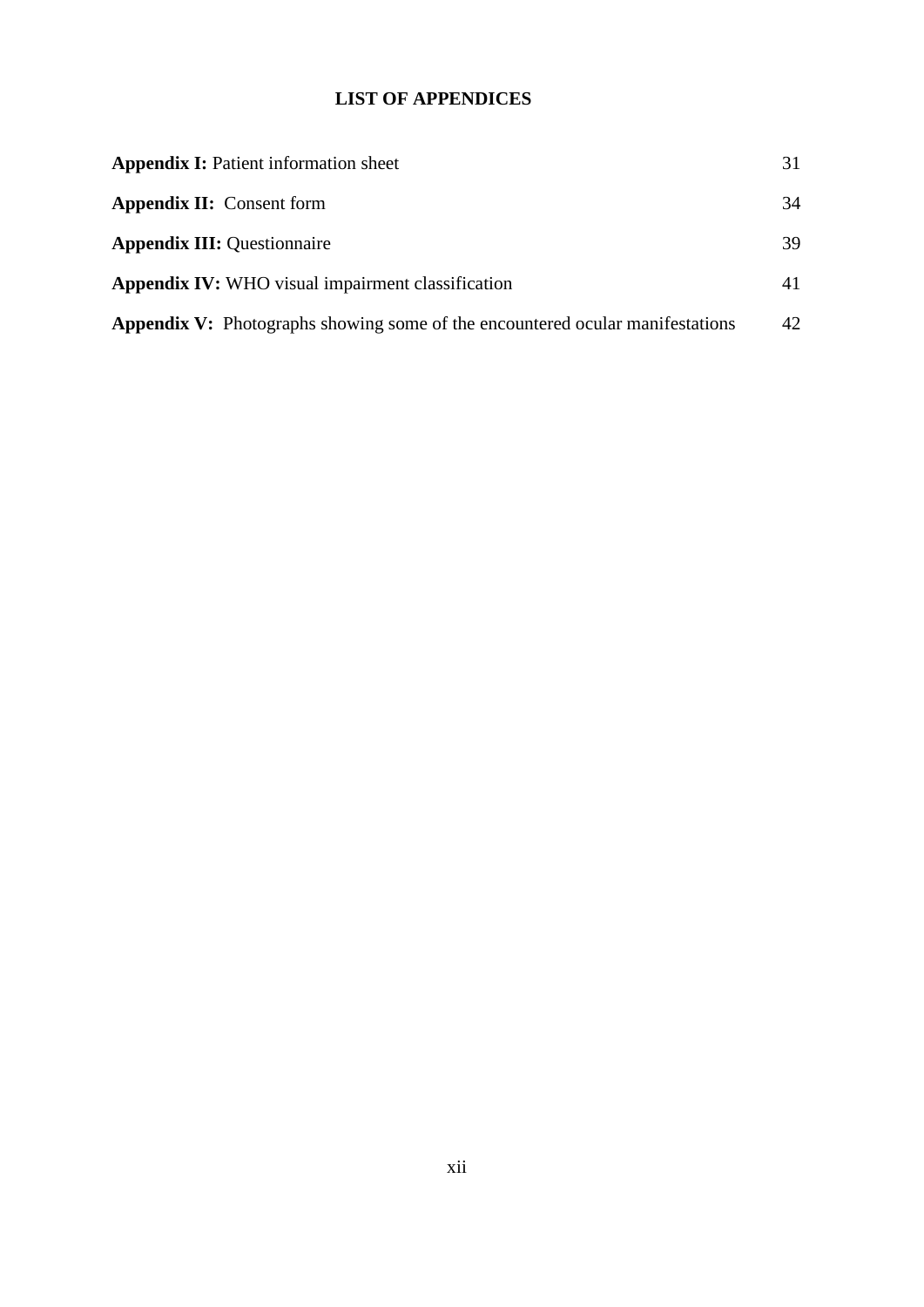# **ABBREVIATIONS AND ACRONYMS**

| <b>AIDC</b>     | <b>Adult Infectious Diseases Centre</b>                    |  |  |
|-----------------|------------------------------------------------------------|--|--|
| <b>AIDS</b>     | Acquired Immunodeficiency Syndrome                         |  |  |
| <b>ARV</b>      | Antiretroviral                                             |  |  |
| <b>CMV</b>      | Cytomegalovirus                                            |  |  |
| <b>CSO</b>      | <b>Central Statistics Office</b>                           |  |  |
| <b>EOM</b>      | <b>Extra Ocular Motility</b>                               |  |  |
| <b>HAART</b>    | Highly Active Antiretroviral Therapy                       |  |  |
| <b>HIV</b>      | Human Immuno-deficiency Virus                              |  |  |
| <b>HS</b>       | Herpes Simplex                                             |  |  |
| <b>HZO</b>      | Herpes Zoster Ophthalmicus                                 |  |  |
| <b>IOP</b>      | <b>Intraocular Pressure</b>                                |  |  |
| <b>KPS</b>      | <b>Keratic Precipitates</b>                                |  |  |
| <b>RVD-NR</b>   | Retroviral disease-Non Reactive                            |  |  |
| <b>RVD-R</b>    | Retroviral disease-Reactive                                |  |  |
| <b>SCC</b>      | Squamous Cell Carcinoma                                    |  |  |
| TB              | Tuberculosis                                               |  |  |
| <b>UNZA</b>     | University of Zambia                                       |  |  |
| <b>UNZABREC</b> | University of Zambia Biomedical Research Ethical Committee |  |  |
| <b>UTH</b>      | <b>University Teaching Hospital</b>                        |  |  |
| <b>WHO</b>      | World Health Organization                                  |  |  |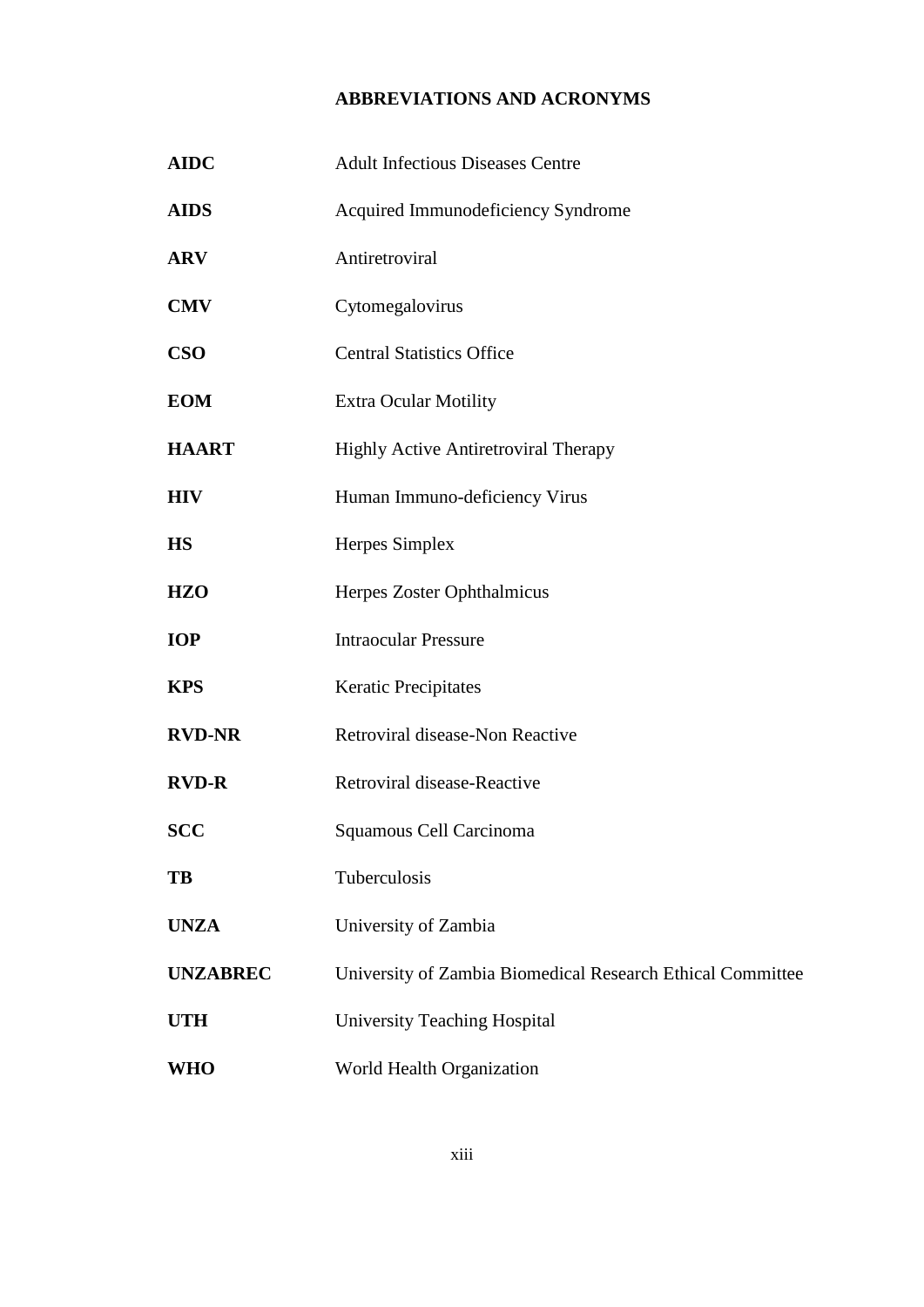#### **CHAPTER ONE: INTRODUCTION**

#### **1.1 Introduction**

HIV and AIDS related ocular manifestations may affect 50-75% of human immunodeficiency positive individuals (Kestelyn, 2001) . At the moment there are approximately 34 million people in the world that are living with HIV infection (Kestelyn and Cunningham Jr, 2001) and sub-Saharan region has the highest number of people living with HIV and AIDS approximating 25.8 million in 2014, it also accounts for almost 70.0% of the global total of the new infection (WHO media centre, 2015). The prevalence of HIV infection in Zambia is 13.0% among adults in a population of 13,092 666 (Central statistics, 2013). With this high prevalence it is important to know the types of ocular manifestation in these patients, because some of them can lead to blindness. This study was conducted in order to find out the prevalence of ocular manifestation of HIV/AIDS and to categorize them, as there is scanty information on the subject.

Causes of visual loss in patients with HIV/AIDS include CMV retinitis, Toxoplasma chorioretinitis, uveitis and optic nerve disease (Otiti-Sengeri et al., 2010). CMV retinitis is the most common opportunistic infection, representing 90.0% of all infectious retinitis; about 20- 30.0% of patients with AIDS develop CMV retinitis during the course of illness. It usually occurs in the late stages of the disease in patients with a lower limit of CD4 T-cell levels below 50cells/µL (Cho et al., 2010).

Prior to the introduction of Highly Active Antiretroviral Therapy (HAART), patients often experienced loss of vision due to CMV retinopathy, herpes virus retinopathy and other infectious ocular diseases such as toxoplasmosis, syphilis and cryptococcal (Holland et al., 1983). HAART has reduced the incidence of opportunistic infections, increased the time of remissions, reduced the complications of CMV and has allowed the discontinuation of anti-CMV medications and induces spontaneous regression of KS (Mowatt, 2013).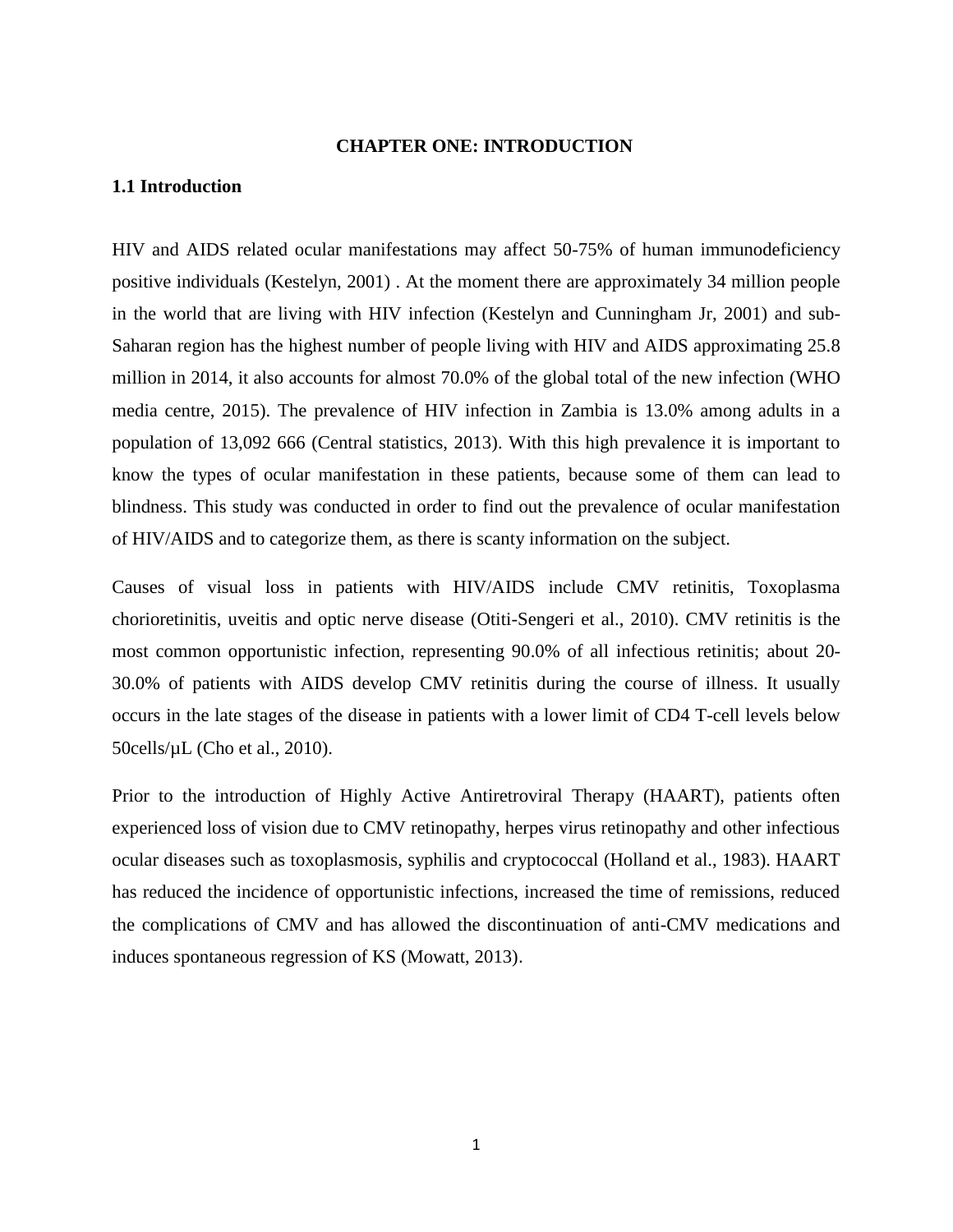## **1.2 Rationale**

There is scanty information on the prevalence of ocular manifestations of HIV/AIDS in HIV/AIDS patients in Zambia. This study was undertaken in order to establish the prevalence on ocular manifestations of HIV/AIDS and to categorize them.

The prevalence of HIV in Zambia is estimated to be approximately 13.0% (Central statistics, 2013), and ocular manifestations in HIV are seen in 50% to 75% of patients with HIV/AIDS (Kestelyn, 2001). Therefore, it is necessary to know the types of ocular manifestations in HIV/AIDS patients. The information from the study will be used for advocacy and sensitization among health workers, policy makers and the general population on the importance of regular eye examinations of patients with HIV/AIDS**.**

## **1.3 Objectives**

## **1.3.1 Main objective**

To determine the prevalence of ocular manifestations of HIV/AIDS in patients attending the AIDC at the University Teaching Hospital (UTH), in Lusaka.

## **1.3.2 Specific objectives**

- 1. To establish the types of ocular manifestations of HIV/AIDS in adults attending the AIDC of excellence at UTH.
- 2. To categorize the most common ocular manifestations of HIV/AIDS at AIDC, UTH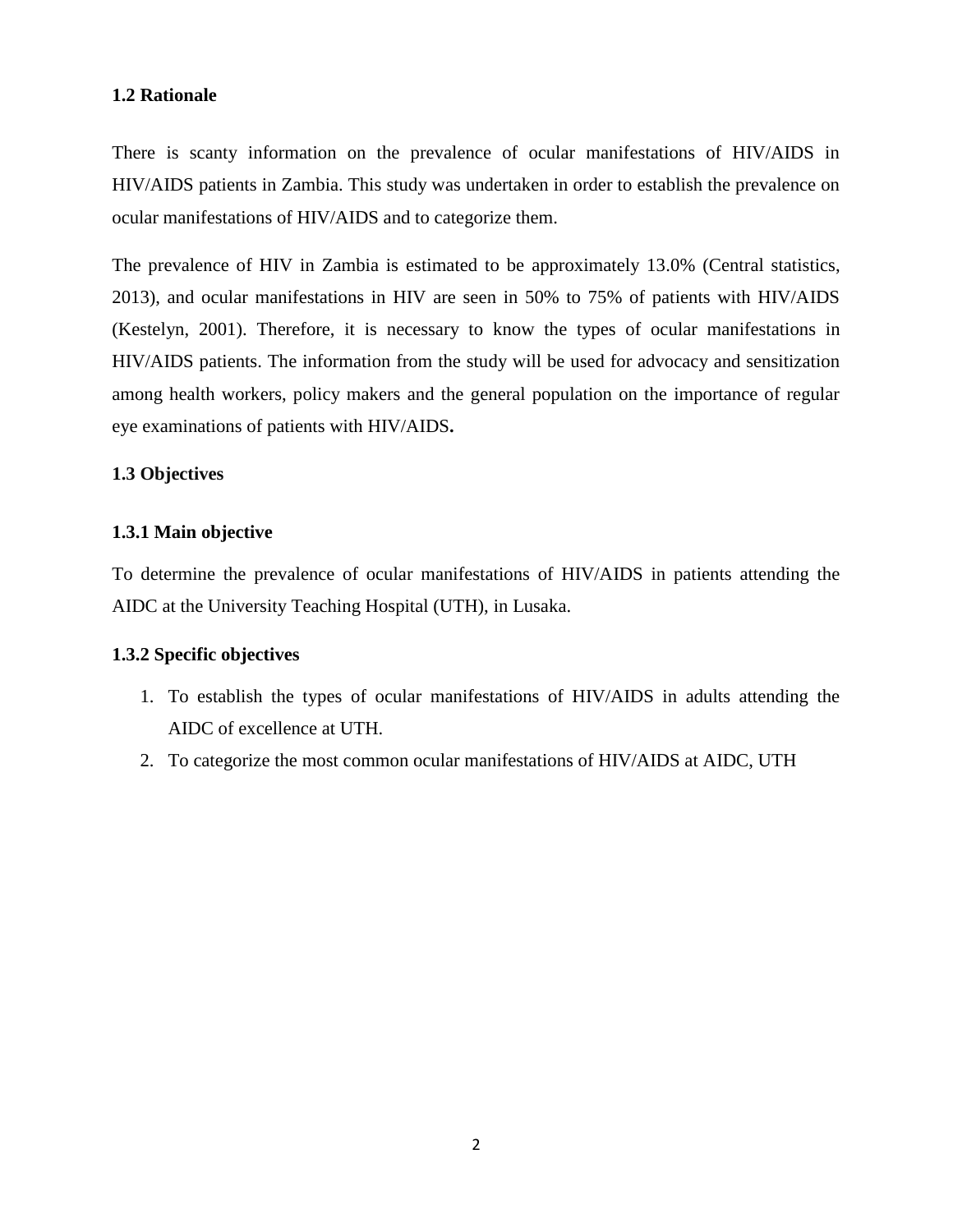#### **CHAPTER TWO: LITERATURE REVIEW**

#### **2.1 Introduction**

HIV/AIDS can affect any part of the eye namely the adnexae, anterior segment, posterior segment, orbits and neuro-ophthalmic structures. It has been noted that ocular complications in HIV and AIDS are common affecting 50-75%, of all such patients at some point during the course of their illness (Kestelyn and Cunningham Jr, 2001). Between 10-20% of HIV infected patients worldwide can be expected to lose vision, as a result of ocular CMV retinitis. Cytomegalovirus retinitis is by far the most frequent cause of vision loss in patients with AIDS. The prevalence of CMV retinitis has decreased in industrialized countries because of the widespread availability of HAART. Less frequent, but important causes of bilateral vision loss in patients with HIV/AIDS include, retinitis secondary to Varicella zoster virus, herpes simplex, HIV-related microvasculopathy, ocular syphilis, ocular TB, cryptococcal meningitis, ocular toxic and allergic reactions (Kestelyn and Cunningham Jr, 2001).

#### **Adnexal manifestations**

The ocular adnexa include the eyelids, conjunctiva and lacrimal drainage system. The most common complications affecting these structures are; Herpes zoster, KS, molluscum contagiosum, conjunctival growths and conjunctival microvasculopathy. (Cunningham Jr and Margolis, 1998). The other adnexal manifestations seen are; blepharitis, KS multiple molluscum contagiosum and herpes zoster (Kanski and Bowling, 2011).

In one study it was noted that HZO affected 5-15% of patients with HIV, while molluscum contagiosum was the most common adnexal manifestation affecting 15-18% of HIV patients (Charu et al., 2013). Another study done in India reported blepharitis occurring in 38.7% of HIV patients, followed by conjunctivitis and molluscum contagiosum at 13.6% and 6.8% respectively (Attili et al., 2006). In 2013, Lestari et al in Jakarta Indonesia found that dry eye was the most common ocular manifestation with the prevalence of 54.0% (Lestari et al., 2013).

In a study done in Ethiopia the adnexal manifestations noted were HZO, 5.6%, molluscum contagiosum, 4.8% and conjunctival squamous cell carcinoma in 4% (Assefa et al., 2016). In a cross sectional study of 409 HIV patients at two hospitals in Kenya it was discovered that,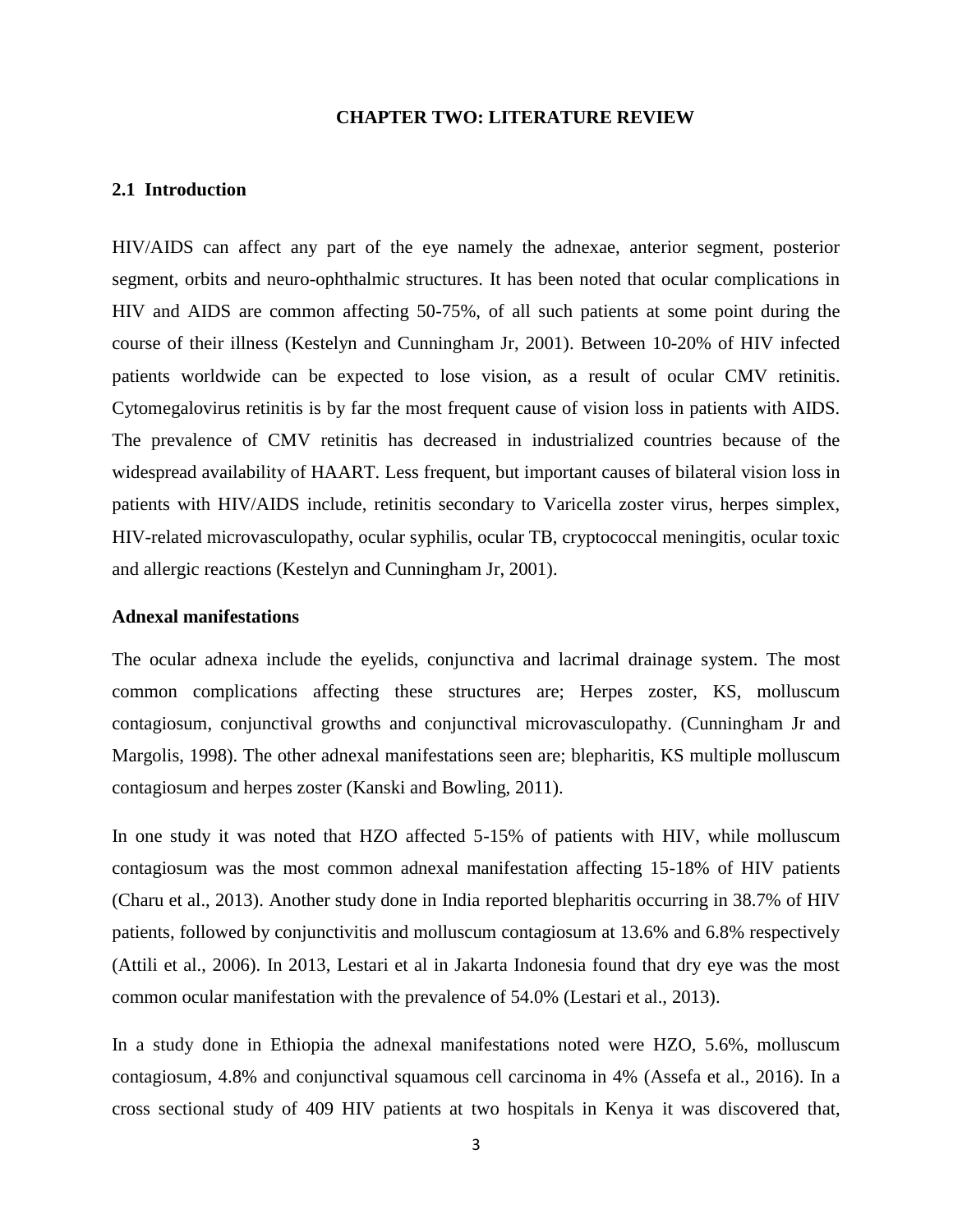conjunctiva squamous cell carcinoma was present in 7.8% of the patients with HIV/AIDS (Chisi et al., 2006).

#### **Anterior segment manifestations**

The anterior segment includes the cornea, anterior chamber, iris and lens. Anterior segment manifestations have been noted in up to 50.0% HIV infected individuals and these are conjunctival microvasculopathy observed in up to 70.0%, SCC, keratitis and keratoconjunctivitis. (Shukla et al., 2007),

The most prevalent anterior segment manifestations of HIV include keratoconjunctivitis sicca 10-20%, keratitis caused by herpes simplex and herpes zoster viruses and iridocyclitis (Cunningham Jr and Margolis, 1998). Other anterior segment manifestattions are conjunctival KS, SCC, microvasculopathy, keratitis due to herpes simplex and herpes zoster, keratoconjunctivitis sicca and anterior uveitis (Kanski and Bowling, 2011).

In a cross sectional study done in Ethiopia involving 380 HIV patients it was noted that keratoconjunctivitis was present in 11.5% and conjunctival microvasculopathy was seen in 2.3% of patients (Bekele et al., 2013). In Nigeria a study reported keratoconjunctivitis in 2.5%, corneal keratitis in 2.5% and iridocyclitis also in 2.5% of the HIV positive patients (Emina and Odjimogho, 2010).

#### **Posterior segment manifestations**

The posterior segment includes the retina, choroid and optic nerve head. Diagnosis of the ocular manifestations affecting the posterior segment is usually based on characteristic clinical findings observed on dilated fundus examination with the use of either indirect ophthalmoscope or slitlamp biomicroscope with the aid of magnifying lenses. The symptoms include floaters, flashes of light, decreased visual acuity and visual field defects.

Microangiopathy, HIV retinopathy, CMV retinitis, Progressive outer retinal necrosis (PORN), choroidal pneumocystosis, toxoplasmosis and B-cell intraocular lymphoma are among the posterior segment manifestations of HIV/AIDS (Kanski and Bowling, 2011). Other posterior segment manifestations are CMV retinitis 30-40%, varicella zoster virus reported in 1-4%, toxoplasmosis in 1-2% of patients with HIV/AIDS (Cunningham Jr and Margolis, 1998).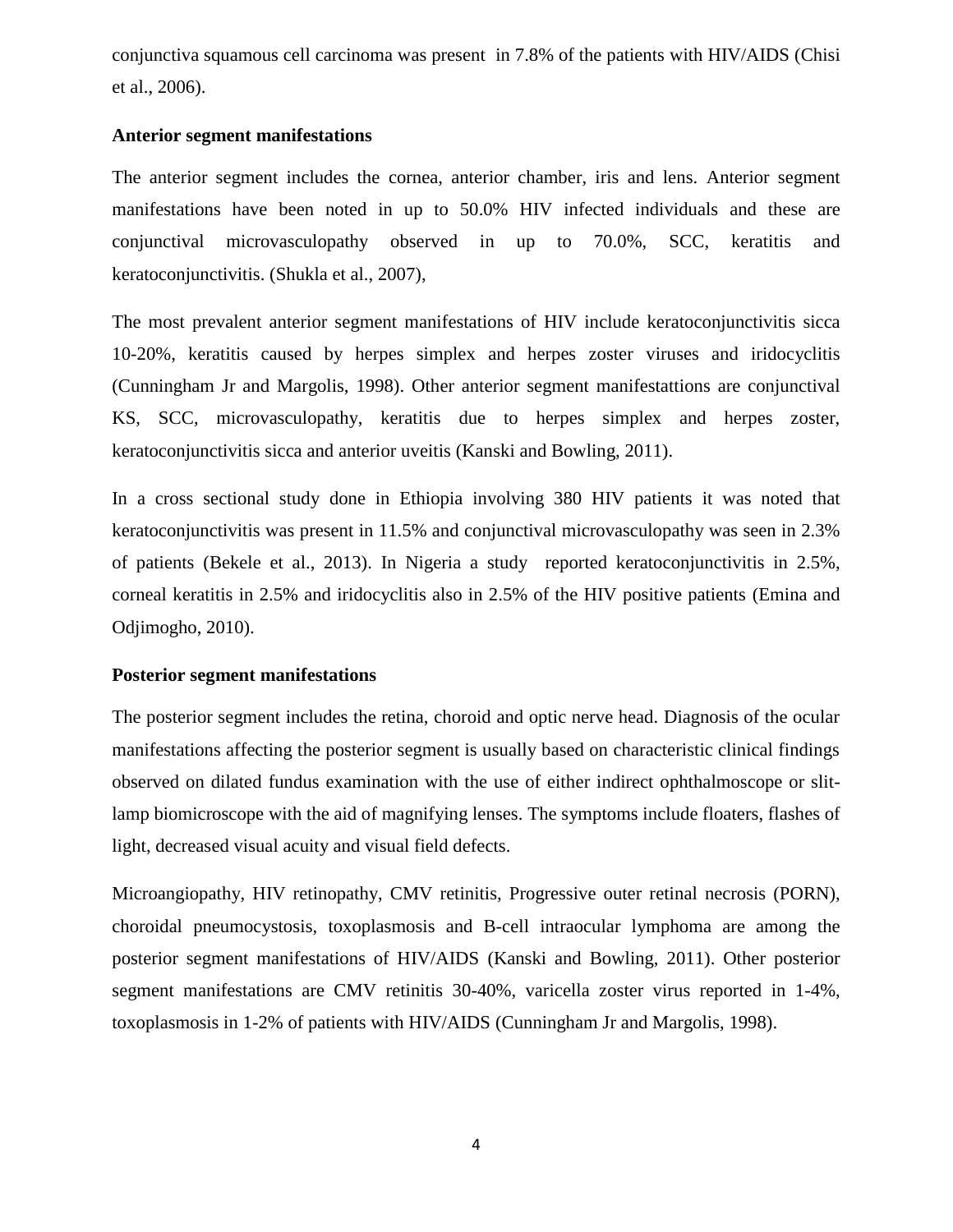A study in South Korea, found that 11.5% of HIV patients had microangiopathy, 11% had CMV retinitis and 0.5% had PORN (Kim et al., 2015). In a study on ocular manifestations of HIV in Papua New Guinea and Southport in Australia, they found cotton wool spots, retinal haemorrhages, microvascular abnormalities and CMV retinitis as the most common posterior segment manifestations ("Verma N, Kearney J. ocular manifestations in AIDS. pdf - Google Search," n.d.). In a similar study done in Malaysia, microangiopathy was reported in 89.0% and CMV retinitis in 11.0% (Loo et al., 2011). In Hungary, a study involving 348 HIV patients found that 42.0% of HIV patients had posterior segment manifestations of which 22.9% had HIV microangiopathy (Cho et al., 2010).

Studies done in the region reported common manifestations of HIV related retinopathy 24.0% and uveitis 24.0%.(Tarilah et al., 2013) while in Tanzania it was found that microvasculopathy was present in 25.0% of HIV patients, followed by CMV retinitis in 7.0% of patients. (Sahoo, 2010).

#### **Orbital manifestations**

Orbital manifestations of HIV/AIDS are uncommon, the most common orbital manifestations are orbital lymphoma and orbital cellulitis (Cunningham Jr and Margolis, 1998). In a study done in India it was reported that orbital cellulitis was found in 2.3% of HIV patients (Rajkumari et al.,2013).

#### **Neuro-ophthalmic manifestations**

The neuro-ophthalmic manifestations are seen in 10-15% of HIV patients (Freeman et al., 1995). These include visual field defects, nerve palsies and papilloedema. Common causes include cryptococcal meningitis, cerebral toxoplasmosis, intraocular lymphoma and neurosyphilis.

Papilloedema results from elevated intracranial pressure. Cranial nerve palsies and ocular motility disorders are other significant findings in patients with HIV/AIDS (Cunningham Jr and Margolis, 1998). The neuro-ophthalmic complications occur in 10-15% of HIV patients and develop as a result of CNS infections or neoplastic processes such as cryptococcal meningitis, cerebral toxoplasmosis and lymphoma (Kedar et al., 2012).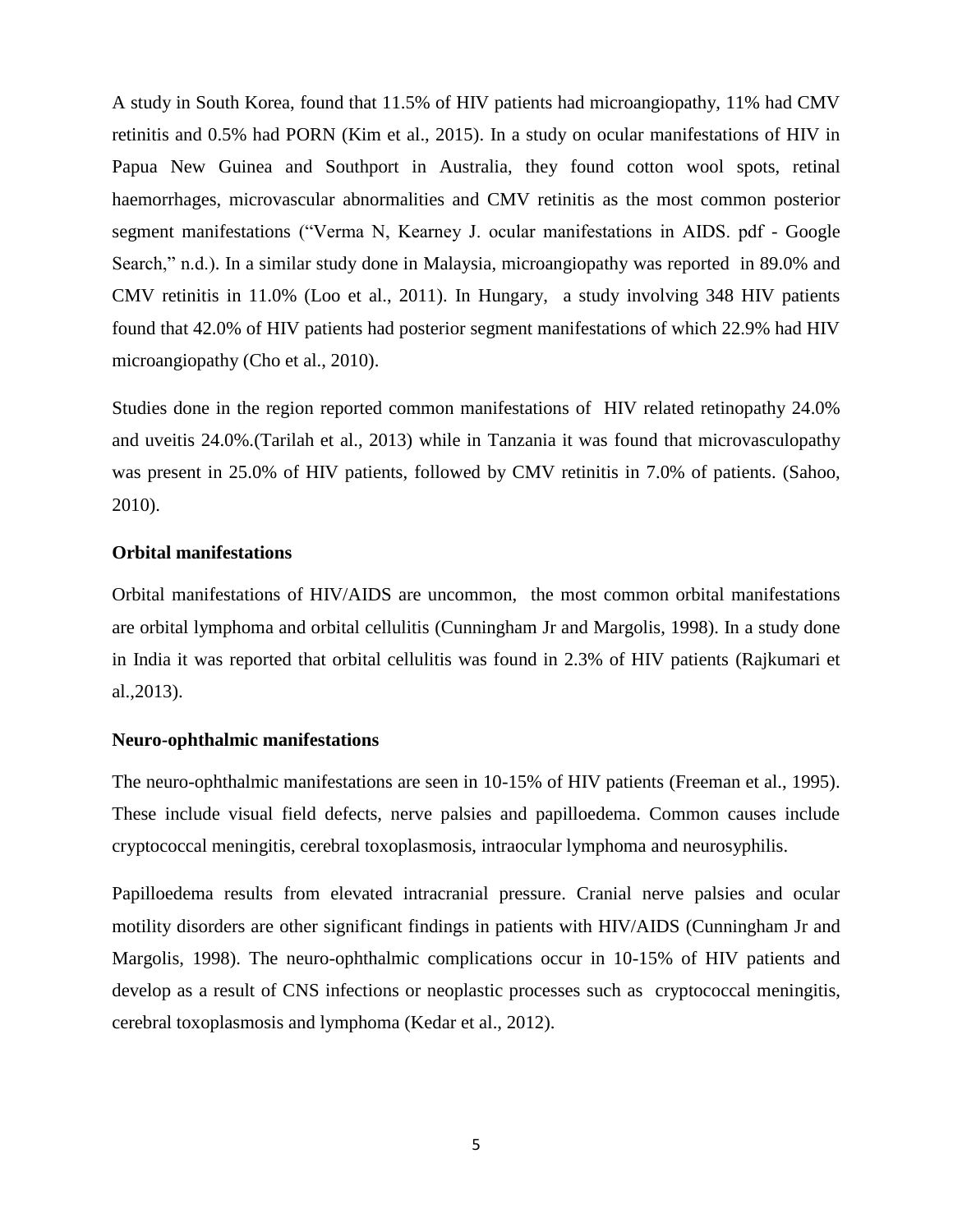#### **CHAPTER THREE: METHODOLOGY**

#### **3.1 Methodology**

#### **3.1.1 Study design**

This was a hospital based cross-sectional study

#### **3.1.2 Study duration**

The study was conducted over a period of 4 months

- 1. Baseline data collection-2 months (mid-October to mid-December 2016)
- 2. Data analysis and presentation-2 months (January-February 2017)

#### **3.1.3 Study variables**

#### **1. Independent variables**

Age

Sex

HIV stage

CD4 T-cell count

## **2. Dependent variable**

Ocular manifestations

#### **3.1.4 Study setting**

The study was conducted Adult Infectious Disease Centre (AIDC) of excellence which is at the University Teaching Hospital a tertiary hospital. AIDC manages HIV/AIDS adult patients (18years and above), who are mostly referred from the other hospitals and clinics. They have a data base of over ten thousand patients. Patients were enrolled and examined on the same day and in the same place. A temporary eye clinic was set up in the AIDC so that patients did not have to get an appointment for another day and also they did not have to move from place to place for the examinations.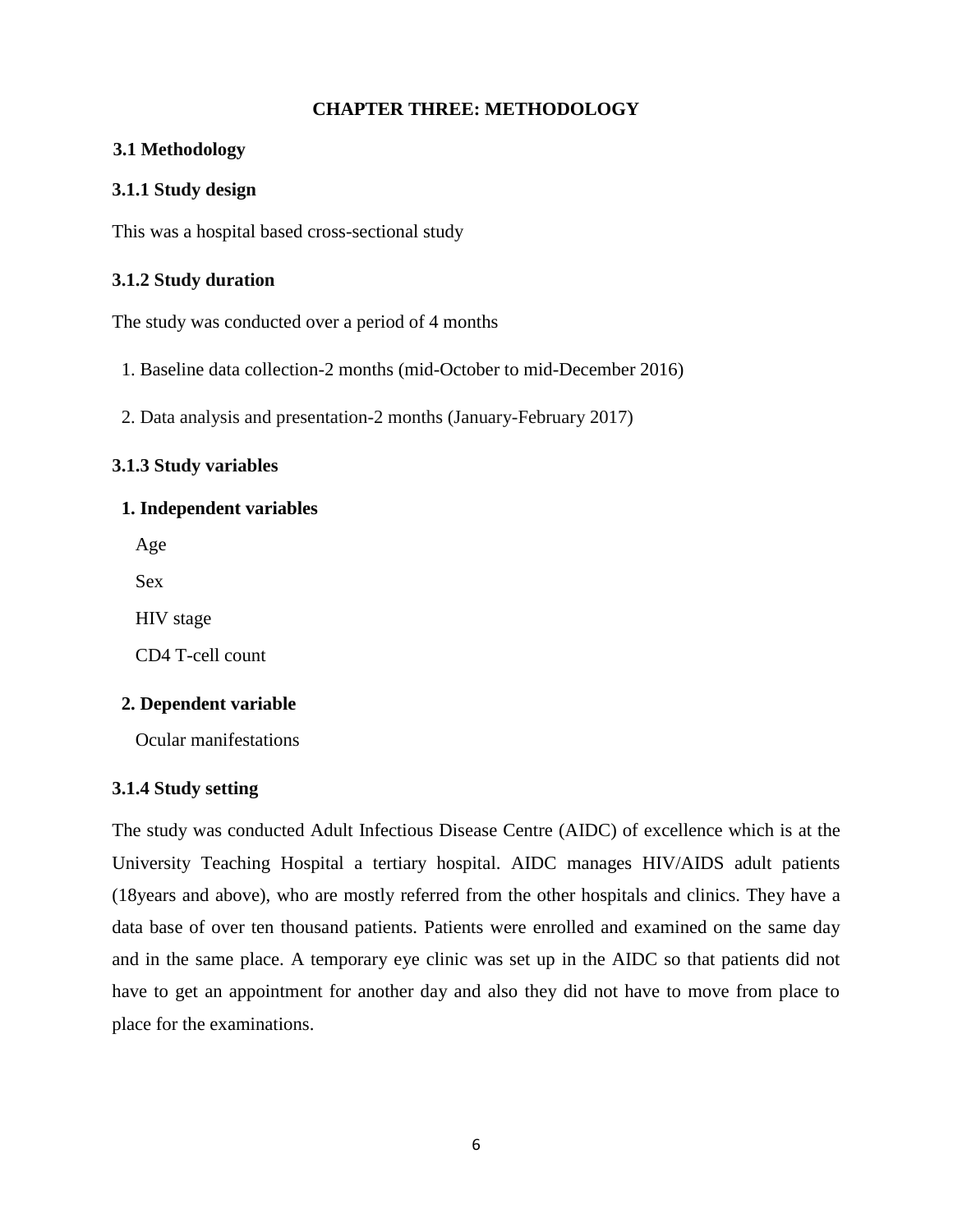## **3.1.5 Study population**

HIV positive patients aged 18 years and above attending the AIDC of excellence during the study period were examined.

## **3.1.6 Sample size**

The sample size was determined by the following formula.

 $n=Z^2$  \*P (1-P)/D<sup>2</sup>

- n- Sample required
- Z- Z statistic (usually 1.96)
- P- Expected prevalence =50%

D-Precision %

n = **384**

## **3.2 Inclusion criteria**

- 1. All HIV/AIDS patients attending AIDC at UTH.
- 2. Patients who gave consent.
- 3. Adult patients 18 years and above, this is the age group of patients attending AIDC

# **3.3 Exclusion criteria**

- 1. Diabetic patients due to similarity in the retinopathy with HIV retinopathy
- 2. Hypertensive patients

## **3.4 Resource personnel**

The following people were involved at various stages of the study:

Registrar ophthalmology, ophthalmic nurse, Clerk, Theatre personnel, Histopathologist, Biostatistician and Typist. Consultant ophthalmologists confirmed the findings in case of doubt.

# **3.5 Data collection procedure**

Patient recruitment was done on each clinic day, by simple random sampling. This was done using a web-based tool for simple random sampling.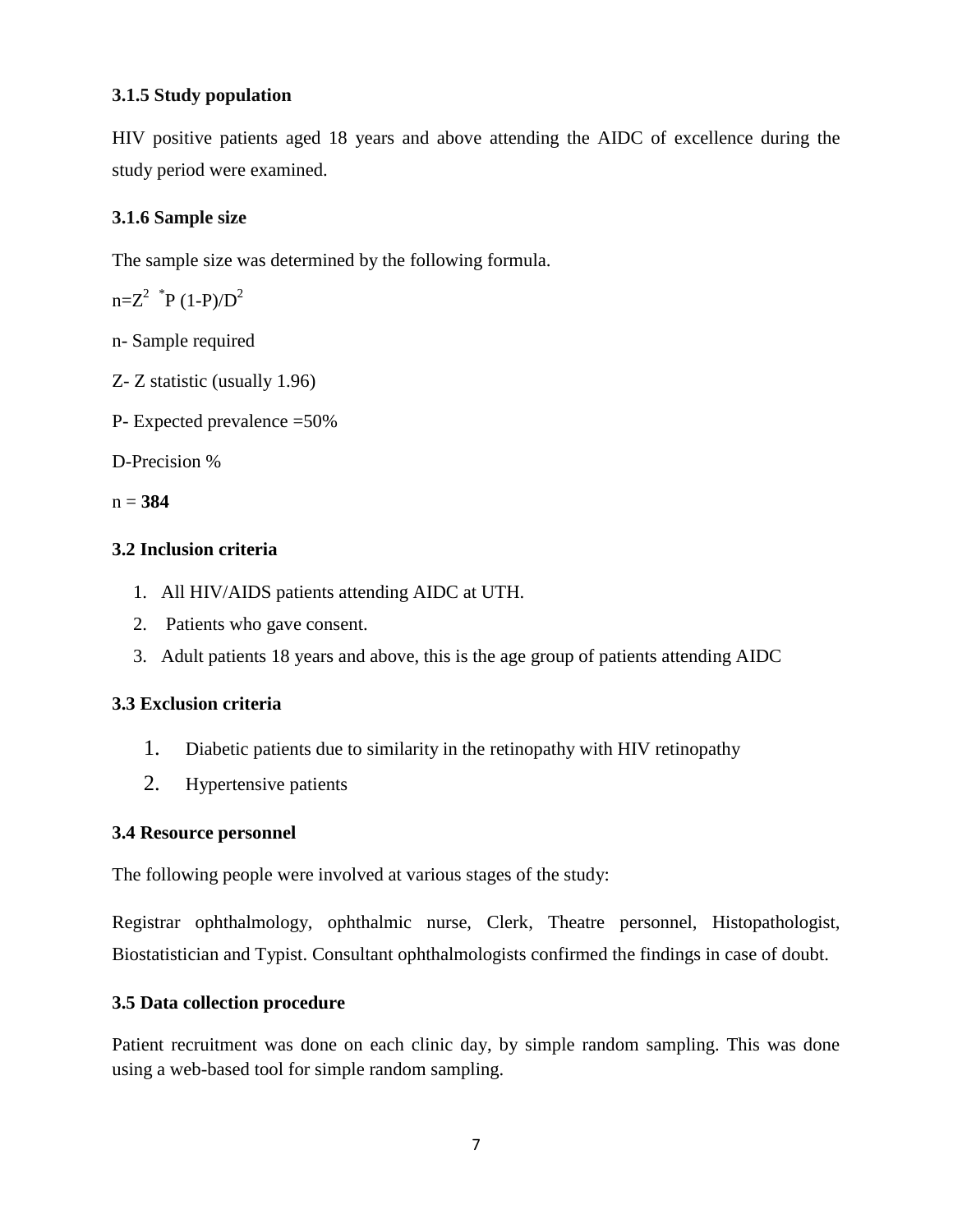Informed consent was obtained from each study participant prior to participation in the study. The study was explained to the participants in the language they understand (chinyanja) to those who do not understand English. They were given a chance to ask any questions they had regarding the study.

Data was collected using interview, clinical examination and laboratory investigation. The interview was conducted by the principle investigator. The tools used for examination included Snellen's visual acuity charts, Shirmer's test strip, non-contact tonometry (pulsair), slit-lamp biomicroscope, 20D volk lens, 90D volk lens and a binocular indirect ophthalmoscope.

For fundoscopy, the eyes were dilated using Tropicamide 1.0% with and without Phenylephrine. Histopathologic examinations were conducted in suspected cases of ocular squamous cell carcinoma.

Demographic data, HIV status, CD4-Tcell count and HIV stage were collected from medical records and as well as direct interviews.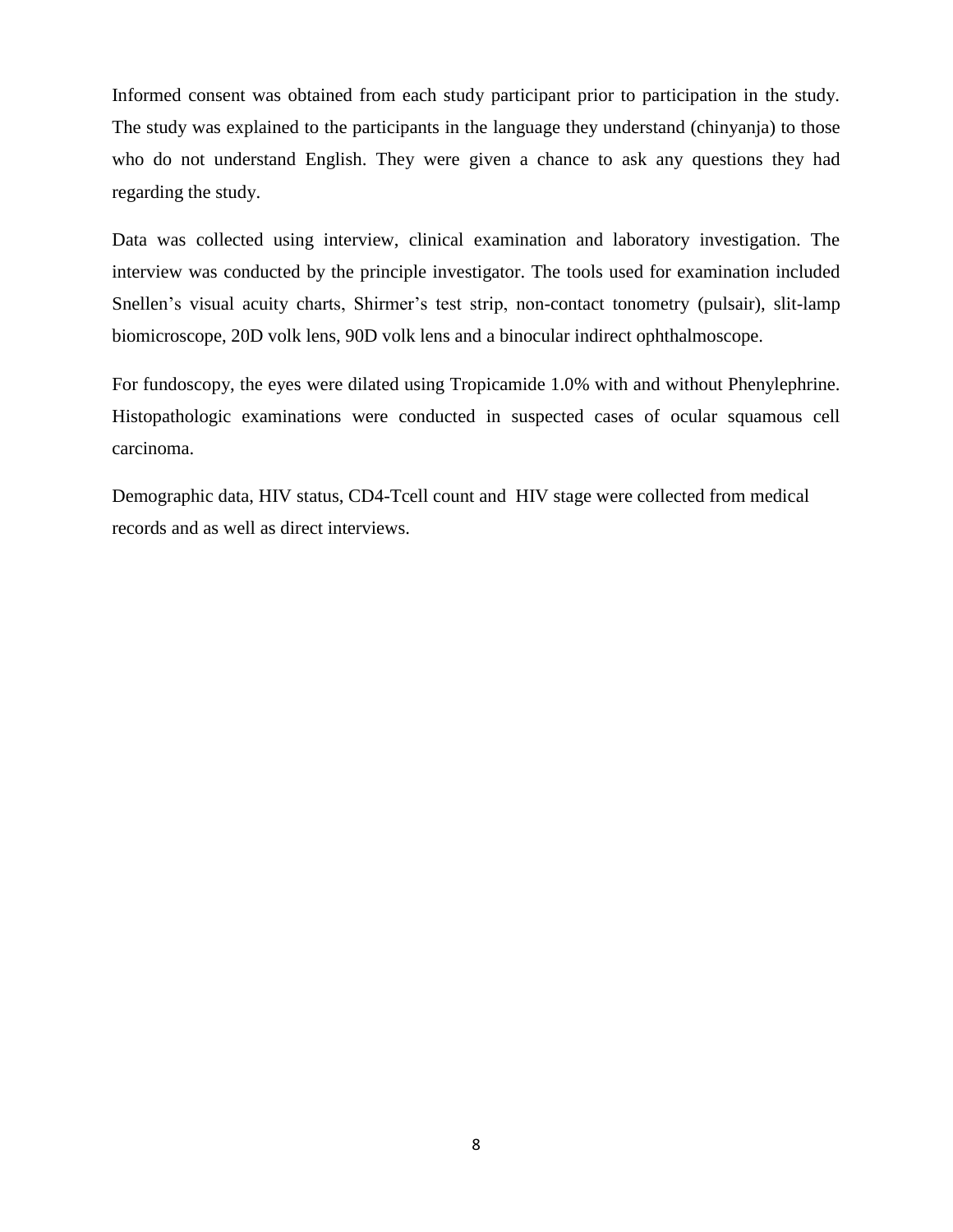## **3.6 Eye examination flow chart**



The above figure shows how patient's examination was conducted

## **3.7 Data management and analysis**

The data was collected using a well structured questionnaire (closed ended). The statistical package for social sciences (SPSS) version 22 was used to store and analyze the data. A P value of less than 0.05 was considered statistically significant.

## **3.8 Ethical approval**

Ethical approval for the study was obtained from the University of Zambia Biomedical Research Ethics Committee. Permission letters to carry out the study were obtained from UTH and AIDC.

## **3.9 Data confidentiality**

Data collected from the patients throughout the process was kept confidentially in a lockable cabinet, and only the principal investigator had access to it. Patient names and file numbers were not used when collecting data.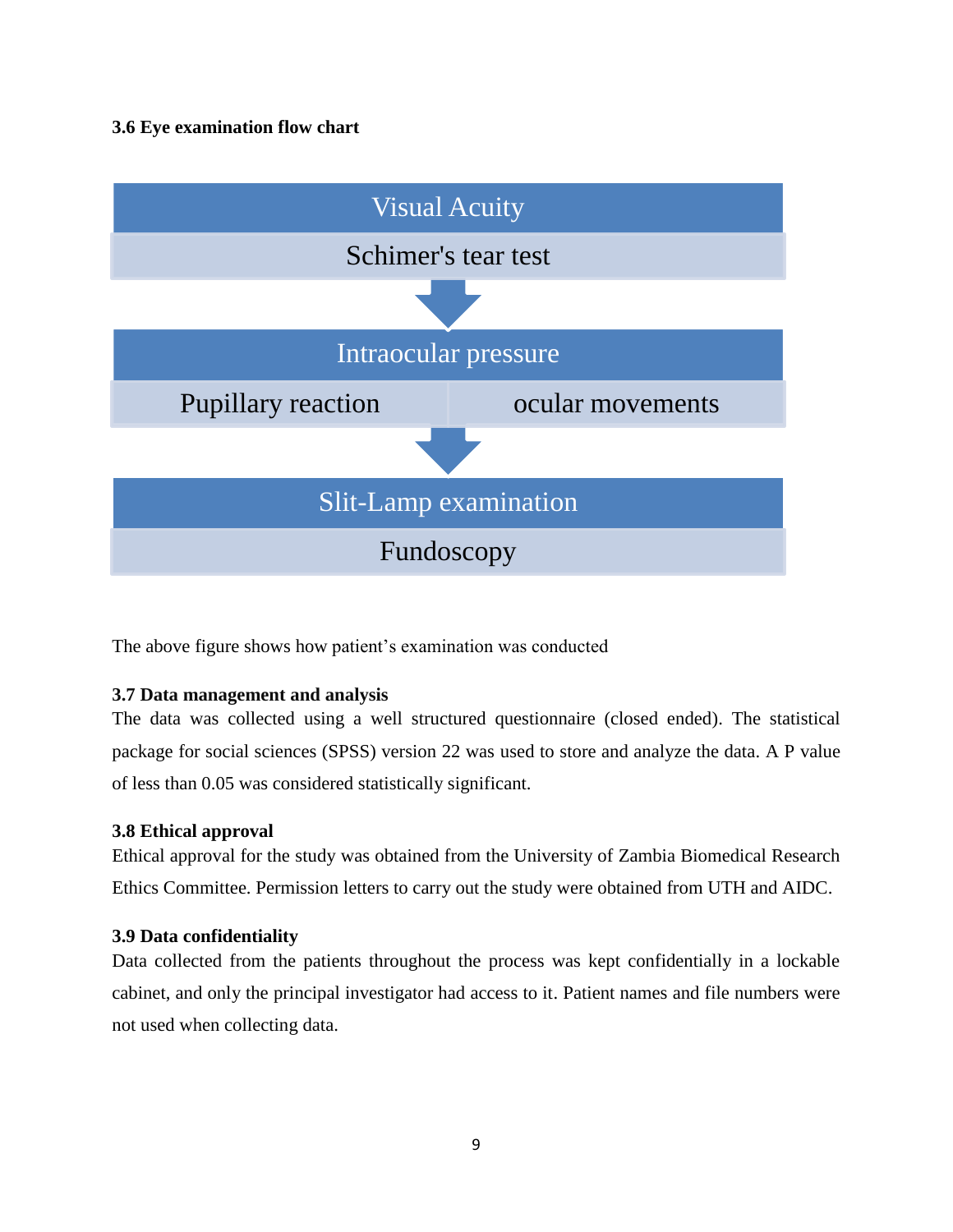#### **CHAPTER FOUR - RESULTS**

#### **4.1 Results**

In this study a total of 385 patients, attending AIDC at UTH were enrolled between October, 2016 to December, 2016.



## **Figure 1: Flow chart diagram showing response rate of the participants.**

A total of 500 patients were enrolled but only 385 consented giving a response rate of 77.0%.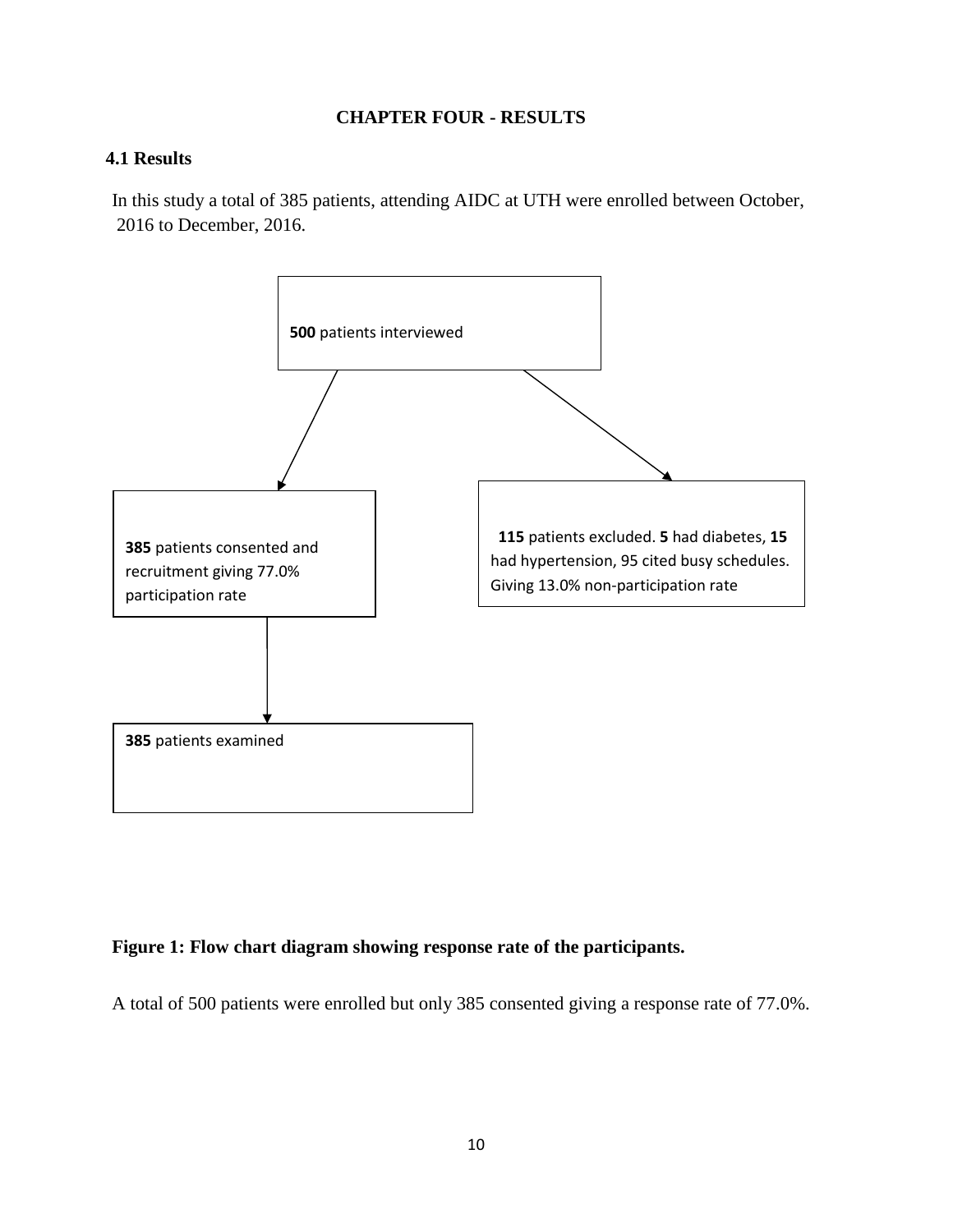

# **Figure 2: Biographical characteristics of the participants**

The pie Chart above shows sex distribution. There were more females 64.0% than males.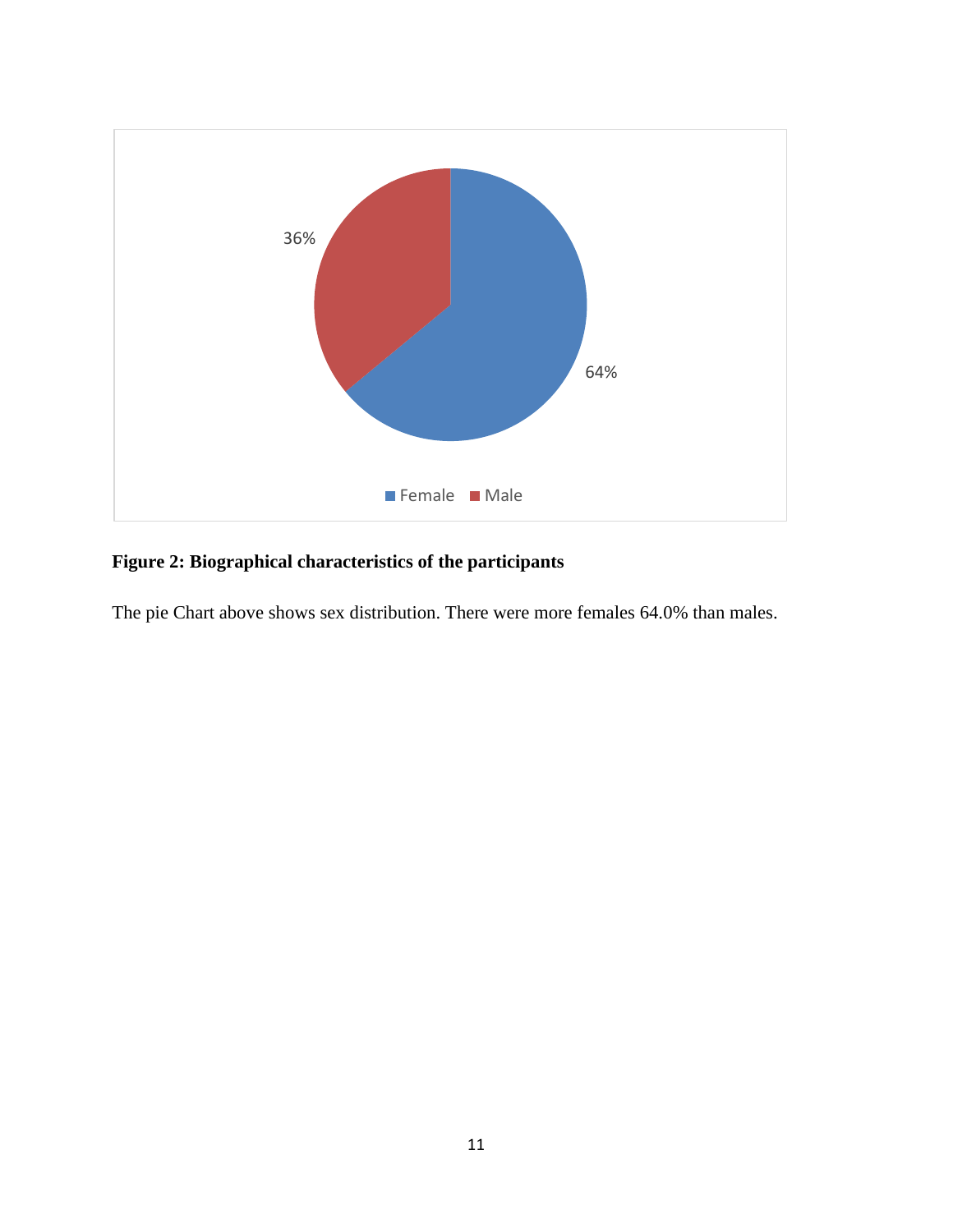| <b>Characteristics n=385</b> | $n\left(\frac{0}{0}\right)$ |  |  |
|------------------------------|-----------------------------|--|--|
| <b>Marital Status</b>        |                             |  |  |
| Married                      | 196 (50.9%)                 |  |  |
| Widowed                      | 83 (21.6%)                  |  |  |
| Single                       | 59 (15.3%)                  |  |  |
| Divorced                     | 47 (12.2%)                  |  |  |
| <b>Level of education</b>    |                             |  |  |
| None                         | $14(3.6\%)$                 |  |  |
| Primary                      | 56 (14.5%)                  |  |  |
| Secondary                    | 191 (49.6%)                 |  |  |
| Tertiary                     | 124 (32.2%)                 |  |  |
| <b>Employment Status</b>     |                             |  |  |
| Employed                     | 294 (76.4%)                 |  |  |
| Unemployed                   | $30(7.8\%)$                 |  |  |
| <b>Students</b>              | $11(2.8\%)$                 |  |  |
| Retired                      | 50 (13%)                    |  |  |
|                              |                             |  |  |

**Table 1: Characteristics of the participants**

.

The table above shows the demographic characteristics of the participants. Majority of the study participants were married 50.9%. About 49.6% of the participants had attained secondary education and about 76.4% were employed.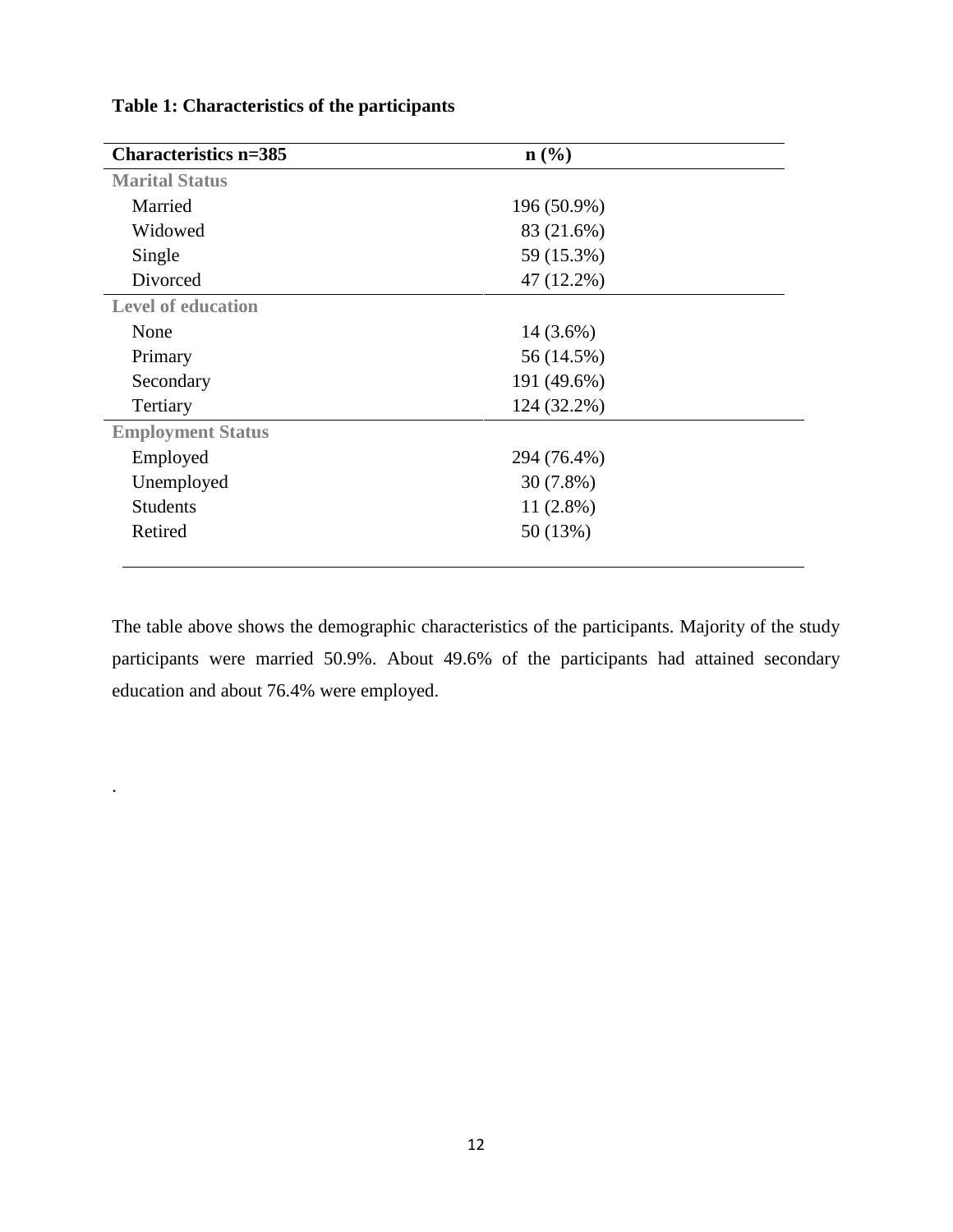#### **Table 2: Visual acuity**

| <b>Best corrected VA with pinhole</b>                |                       | $n \ (\%)$  |
|------------------------------------------------------|-----------------------|-------------|
| Normal VA                                            | $6/6 - 6/18$          | 357 (92.7%) |
| Visual impairment                                    | $<\frac{6}{18}$ -6/60 | $14(3.6\%)$ |
| Severe visual impairment $\langle 6/60-3/60 \rangle$ |                       | $8(2.1\%)$  |
| <b>Blindness</b>                                     | $<\!\!3/60$           | $6(1.6\%)$  |

The above table shows the results of visual acuity. With regard to VA corrected 357 (92.7%) of the participants had normal vision, while a total of 14 (3.6%) participants had moderate visual impairment; 8 (2.1%) had severe visual impairment; and 6 (1.6%) were blind.

| Parameter                        | Normal      | Abnormal   |
|----------------------------------|-------------|------------|
| 380 (98.7)<br>Pupillary reaction |             | $5(1.3\%)$ |
| Extra ocular motility            | 382 (99.2%) | $3(0.8\%)$ |
| Intraocular pressure             | 381 (99%)   | $3(0.8\%)$ |

#### **Table 3: Other parameters**

Pupillary reaction in 1.3% of participants was abnormal due to posterior synechiae secondary to uveitis. Extra ocular motility was restricted in 0.8% participants, 0.5% had lateral rectus palsy while 0.3% had isolated medial rectus palsy. IOP was raised in 0.8% patients, due to glaucoma. Patients had cup-disc ratio of 0.9 and they had visual field defects on peripheral visual fields. IOP in one patient could not be done due to extensive HZO eruptions with swollen eyelids.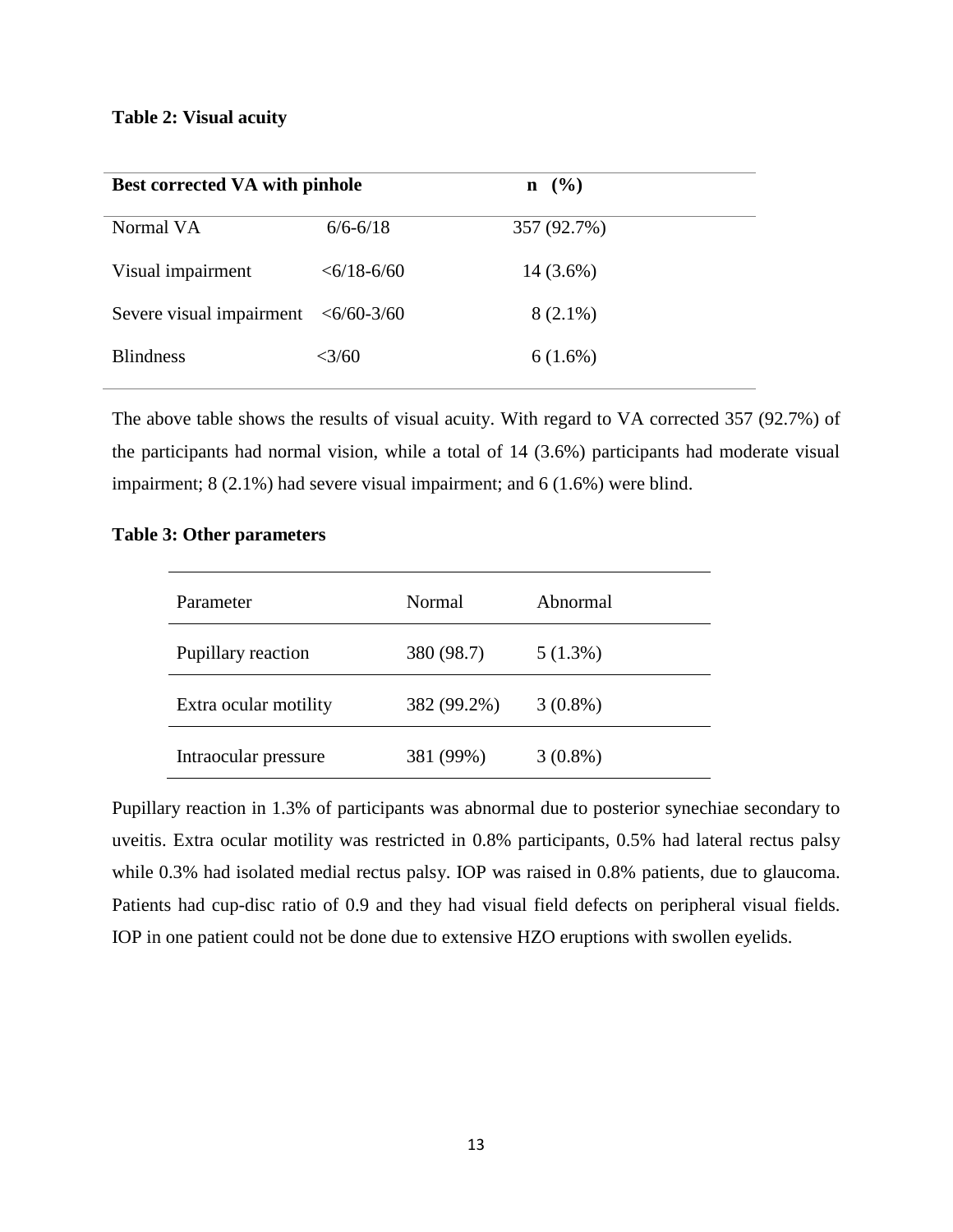

# **Figure 3: Distribution of ocular manifestations**

The figure above shows the prevalence of ocular manifestations in the study population at 74.0%.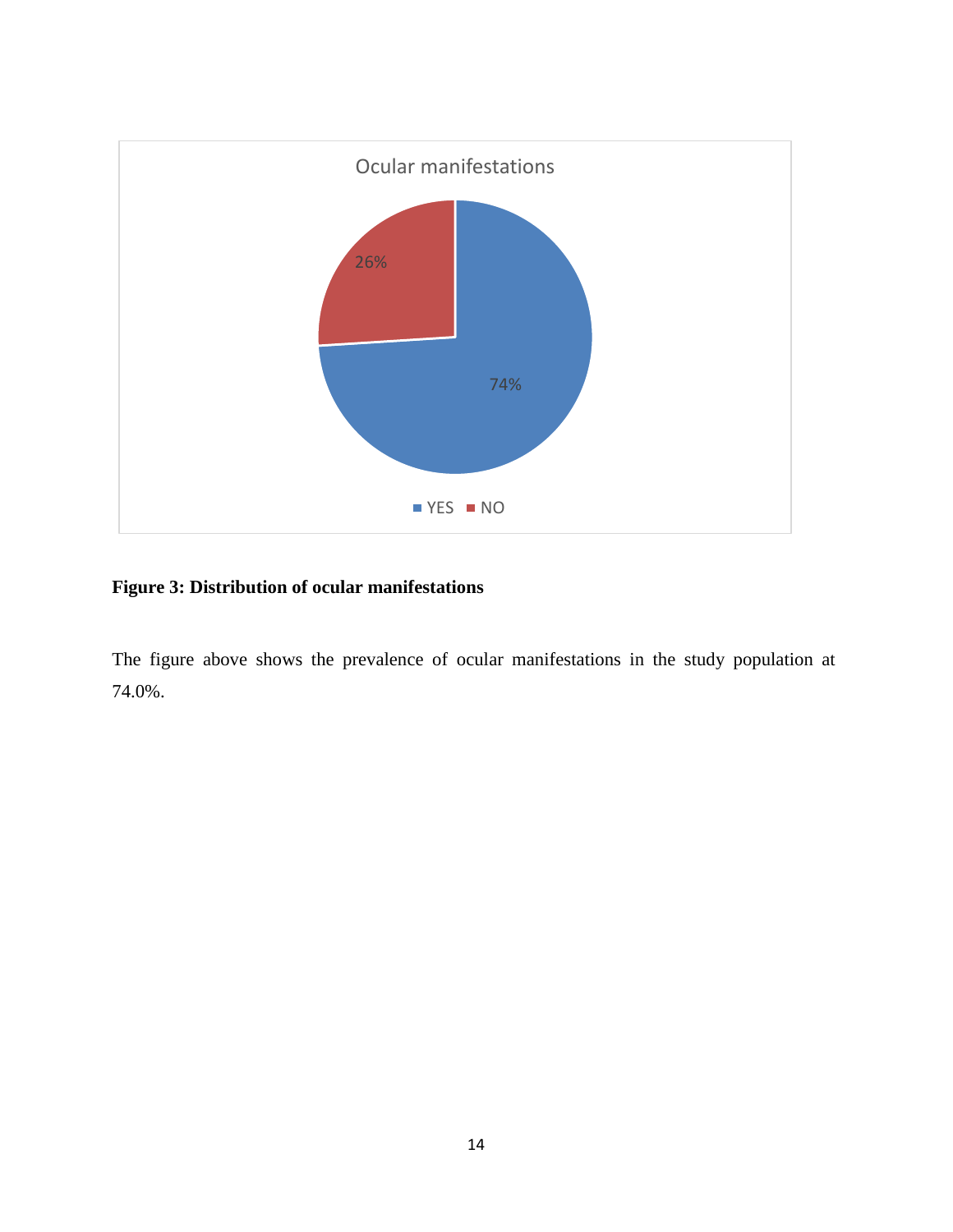

## **Figure 4: The categories of ocular manifestations**

The figure above shows the categories of ocular manifestations. Anterior segment manifestations were the most common (89.6%) while neuro-ophthalmic were the least prevalent (2.2%)

### **Table 4: Adnexal manifestations**

| <b>Type of manifestation</b> | $\mathbf{n}(\%)$ |  |
|------------------------------|------------------|--|
| <b>HZO</b>                   | $11(2.9\%)$      |  |
| <b>Blepharitis</b>           | $3(0.8\%)$       |  |
| Molluscum contagiosum        | $2(0.5\%)$       |  |
| Herpes simplex               | $2(0.5\%)$       |  |
| Kaposi sarcoma               | $1(0.3\%)$       |  |
| Squamous cell carcinoma      | $1(0.3\%)$       |  |

Adnexal manifestation presented as shown in the table above of which the most common presentation was HZO at 2.9%.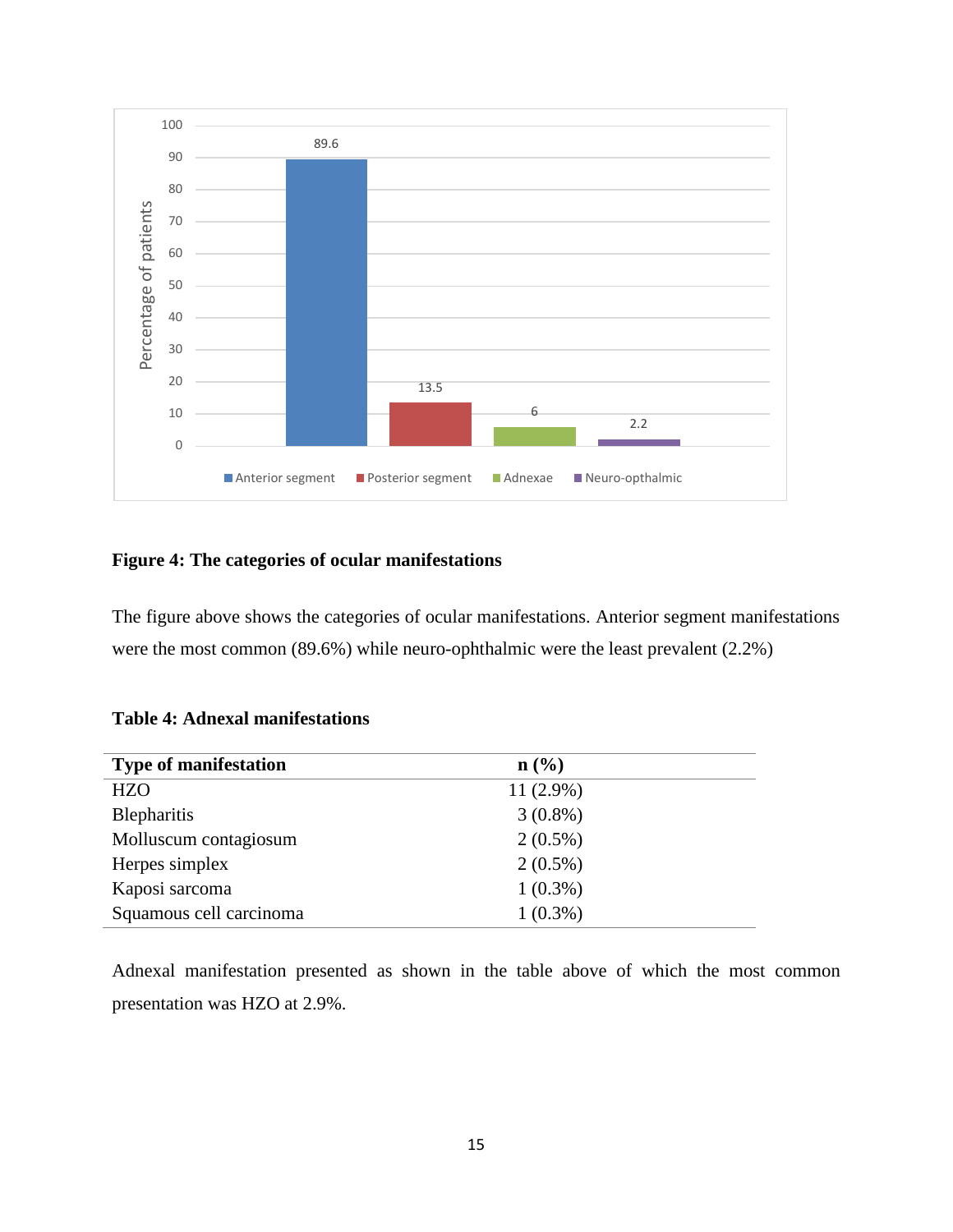

#### **Figure 5: Distribution of anterior segment ocular manifestations**

The anterior segment manifestations were noted in 89.6% of the participants. The above table shows the types of presentations reported in this study of which the most common manifestations were keratoconjunctivitis sicca at 50.4% and conjunctival microvasculopathy at 27.5%. Other anterior segment manifestations were posterior synechiae at 2.8%, severe allergic conjunctivitis at 1.4%, bacterial conjunctivitis at 1.4%. Anterior uveitis was present in 6.0% of the patients, and one of these patients had increased IOP secondary to the active uveitis with posterior synechiae causing pupillary block glaucoma.

**Table 5: Posterior segment ocular manifestations**

| <b>Type of manifestation</b> | $n\left(\frac{0}{0}\right)$ |  |
|------------------------------|-----------------------------|--|
| Retinal microvasculopathy    | $34(8.8\%)$                 |  |
| <b>CMV</b> retinitis         | $8(2.1\%)$                  |  |
| Toxoplasmosis                | $2(0.5\%)$                  |  |
| Choroiditis                  | $2(0.5\%)$                  |  |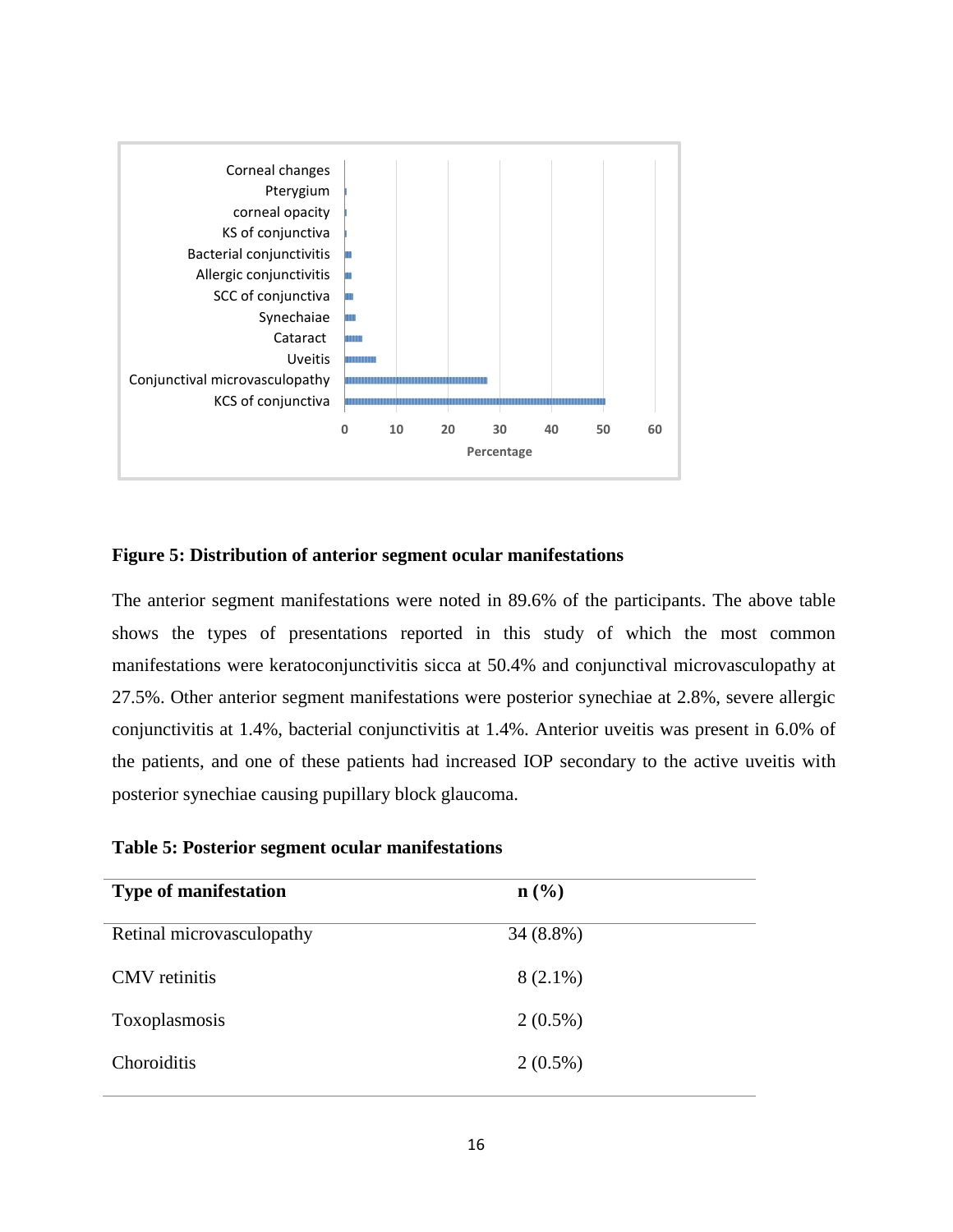Other posterior segment manifestations seen were chorioretinitis 0.5%, CRAO in 0.5%, and Panuveitis in 0.3%. Retinal detachment was noted at 0.3% and PORN at 0.3%.

The neuro-ophthalmic manifestations were nerve palsies in 3 (0.8%) of which 0.5% presented as lateral rectus palsy while 0.3% presented as an isolated medial rectus palsy. Optic nerve atrophy was seen in 3 (0.8%) of the participants.



#### **Figure 6: Distribution of CD4 – T cell count categories**

The figure above shows the categories of CD4 levels.

The minimum CD4-T cell count was 1cell  $s/\mu L$  while the maximum was 1524 cells/ $\mu L$ , the average CD4-T cell count was  $417.8$  cells/ $\mu$ L (SD=169.587). Eighty eight 88 (22.9%) participants had CD4-T cell count less than 200 cells/µL, while 79 (20.5%) had between 200-350 cells/µL CD4-T cell counts and 211 (54.8%) had CD4-T cell count greater than 350 cells/µL. A total of 7 (1.8%) patients did not have CD4-T cell count results as the laboratory had operational challenges at the time of the study.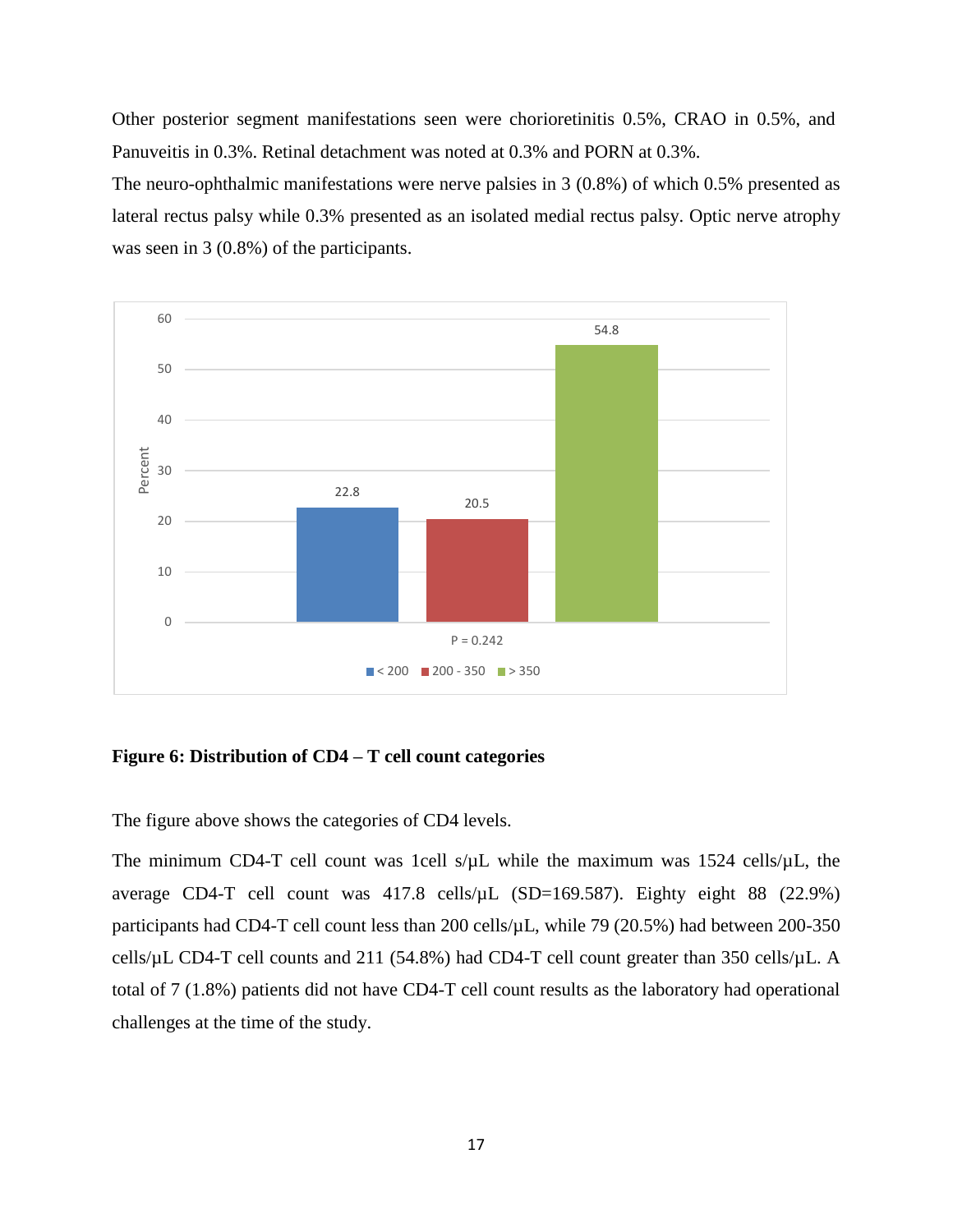|                                             | Mean |     | Median Mode Std. Deviation Range Minimum Maximum |            |        |
|---------------------------------------------|------|-----|--------------------------------------------------|------------|--------|
|                                             |      |     |                                                  |            |        |
| HAART (months) 7.7805 7.0000 12.00 16.23334 |      |     |                                                  | 308.95 .05 | 309.00 |
| $CD4-T$ cell count $417.87$ 400             |      | 332 | 169.587                                          | 1524 1     | 1524   |

Three hundred and seventy-seven (97.9%) participants were on HAART while 8 (2.1%) were not on HAART. The duration of HAART ranged from less than one month to 309 months. Most participants 96.9% had been on HAART for 12 months for an average of 7.8 months, and this may be the reason why the study noted high prevalence of ocular manifestations

|       |       |                          |        | Is there ocular manifestation? |        |
|-------|-------|--------------------------|--------|--------------------------------|--------|
|       |       |                          | Yes    | No.                            | Total  |
| Age   | 18-40 | Frequency                | 69     | 43                             | 112    |
|       |       | <b>Expected Count</b>    | 83.1   | 28.9                           | 112.0  |
|       |       | % within Age             | 61.6%  | 38.4%                          | 100.0% |
|       |       | Standardized<br>Residual | $-1.5$ | 2.6                            |        |
|       | $41+$ | Frequency                | 216    | 56                             | 272    |
|       |       | <b>Expected Count</b>    | 201.9  | 70.1                           | 272.0  |
|       |       | % within Age             | 79.4%  | 20.6%                          | 100.0% |
|       |       | Standardized<br>Residual | 1.0    | $-1.7$                         |        |
| Total |       | Frequency                | 285    | 9                              | 384    |
|       |       | <b>Expected Count</b>    | 285.0  | 99.0                           | 384.0  |
|       |       | % within Age             | 74.2%  | 25.8%                          | 100.0% |

**Table 7: Distribution of the frequency of ocular manifestations by age**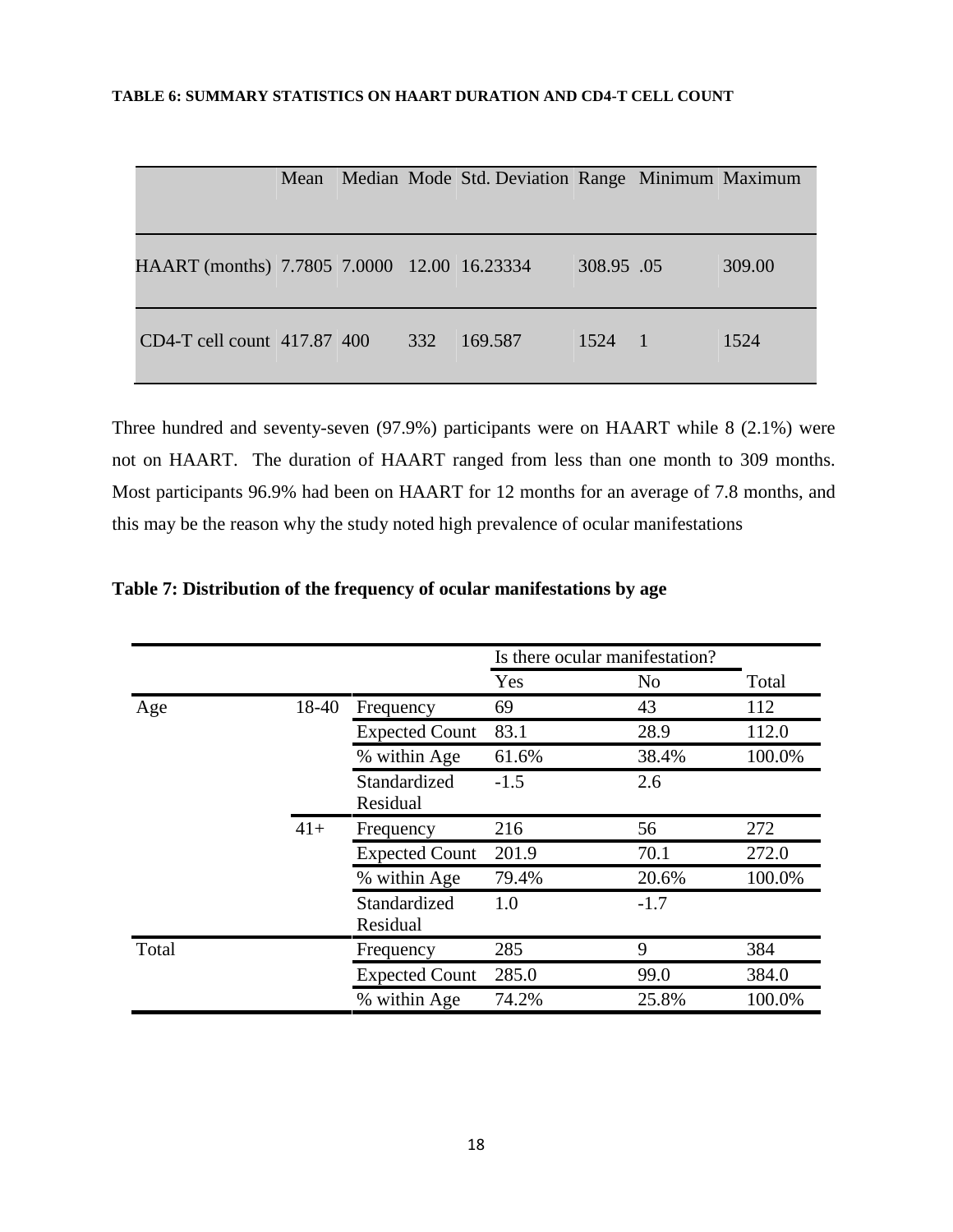|                                                                                         | Value                            |   | Asymptotic<br>Significance<br>df sided) |  | $(2 - Exact)$<br>$(2-sided)$ | Sig. Exact<br>$(1-sided)$ | Sig. Point<br>Probability |
|-----------------------------------------------------------------------------------------|----------------------------------|---|-----------------------------------------|--|------------------------------|---------------------------|---------------------------|
| Pearson<br>Square                                                                       | Chi- $13.143^a$ 1                |   | .0002886                                |  | .0003622                     | .0003039                  |                           |
| Continuity<br>Correction <sup>b</sup>                                                   | 12.229                           | 1 | .0004705                                |  |                              |                           |                           |
| Likelihood Ratio                                                                        | 12.570                           |   | .0003919                                |  | .0004835                     | .0003039                  |                           |
| Fisher's<br>Exact<br>Test                                                               |                                  |   |                                         |  | .0004835                     | .0003039                  |                           |
| Linear-by-Linear<br>Association                                                         |                                  |   | $13.109^{\circ}$ 1 .0002939             |  | .0003622                     | .0003039                  | .000                      |
| N of Valid Cases                                                                        | 385                              |   |                                         |  |                              |                           |                           |
| a. 0 cells (0.0%) have expected count less than 5. The minimum expected count is 28.88. |                                  |   |                                         |  |                              |                           |                           |
|                                                                                         | b. Computed only for a 2x2 table |   |                                         |  |                              |                           |                           |

## **Table 8: Chi-Square Tests of age by ocular manifestations**

c. The standardized statistic is -3.621

The table above show that age above 40 years was a significantly associated with ocular manifestations

## **Table 9: Summary of the study variables analysis**

| <b>Study variable</b>   | Chi square                          |
|-------------------------|-------------------------------------|
| <b>Sex</b>              | $\chi^2$ =0.27; df=1; p>0.867       |
| Age                     | $\chi^2$ =13.143; df=1; p<0.0002886 |
| <b>HIV</b> stage        | $\chi^2$ =1.266; df=3; p>0.737      |
| <b>CD4 T-cell count</b> | $\chi^2$ =2.835; df=2; p>0.242      |

The results were not significant with regard to sex, HIV stage and CD4 T-cell count. The results were significant with regards to age.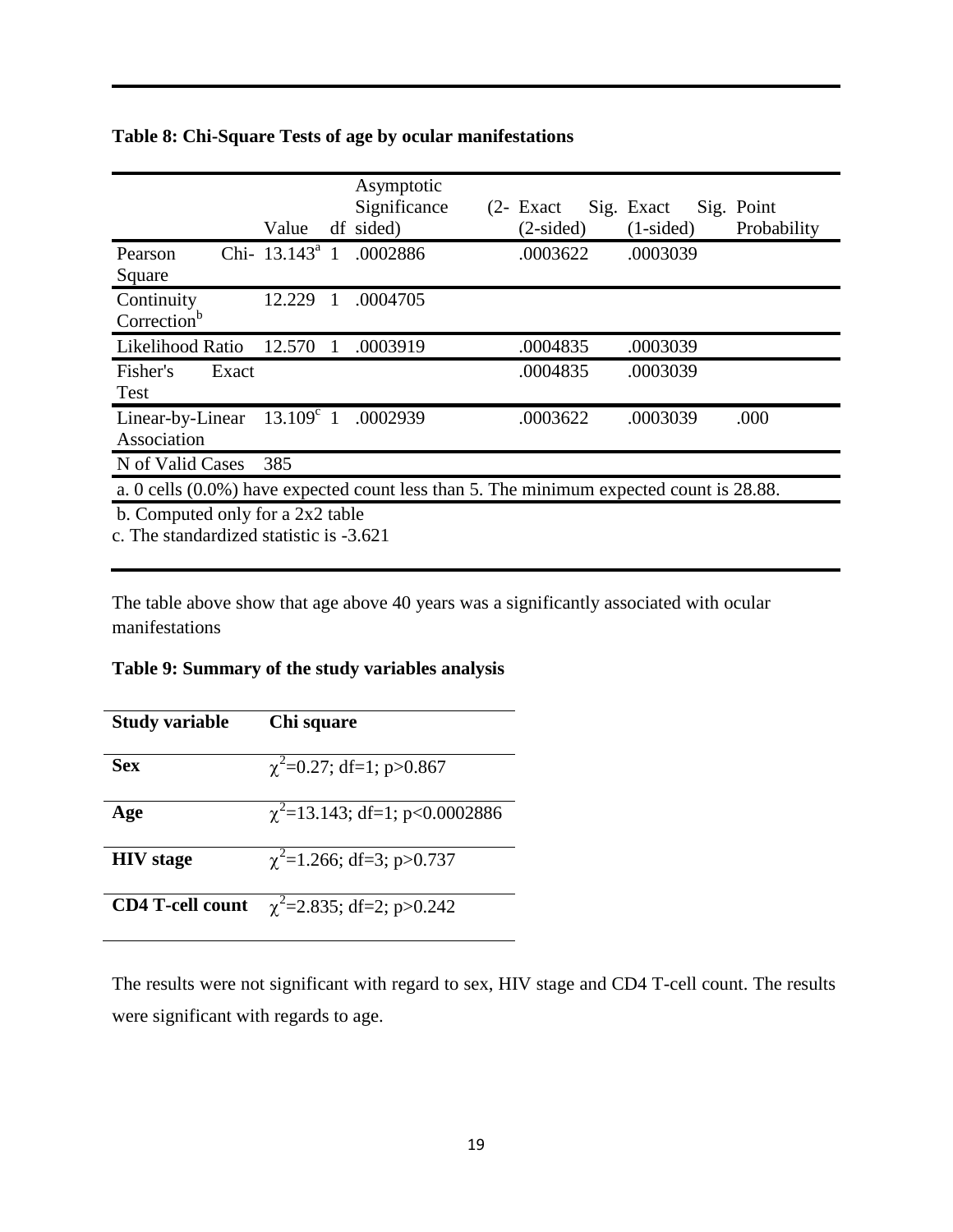

**Figure 7: HIV stage and ocular manifestations**

Figure 7 above shows that most of the study participants were in HIV stage 1 and 2. The stage of HIV was not significantly associated with ocular manifestations.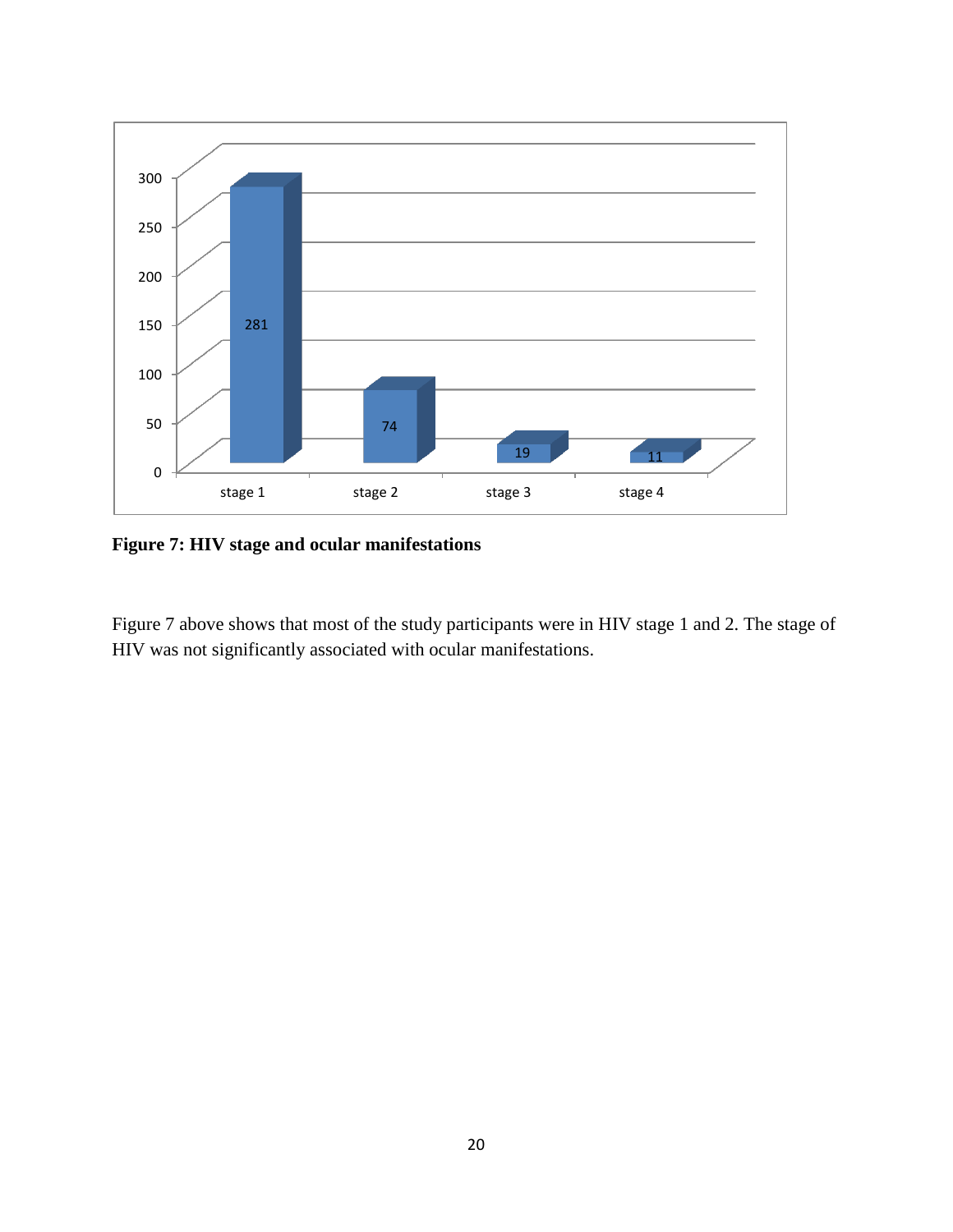#### **CHAPTER FIVE: DISCUSSION**

#### **8.1 Discussion**

This study was aimed at finding out the prevalence of ocular manifestations of HIV/AIDS among HIV/AIDS patients, to establish the types of ocular manifestations, and to categorize the common ocular manifestations at the AIDC at the University teaching hospital in Lusaka Zambia. The majority of the participants in this study were females at 64% while males were 36%. Approximately 50.9% of the participants were married. With regard to education level most had attained secondary education 49.6% and the majority of the patients were employed 76.4%.

This study revealed that the prevalence of ocular manifestation in HIV/AIDS patients is high among patients attending the AIDC of excellence at UTH (74%). This is higher than that reported in studies done in the region, in Ethiopia, Nepal and Tanzania where it was recorded at 60%, 38.8% and 41.9% respectively (Assefa et al., 2016; Cunningham Jr and Margolis, 1998; Yusufali et al., 2015). This high prevalence is nevertheless lower than that in a study done in india, where the prevalence rate was 94.2% (Rajkumari et al., 2013.). The high prevalence of ocular manifestations in this study could be due the fact that most of the patients had not been on HAART for a long enough period. This is consistent with a study done in Ethiopia were patients who were on HAART for a short duration had more ocular manifestations (Amsalu and Nigussie, 2017). The mean time of HAART treatment was only 7.8 months. Even though patients are started on HAART and their CD4 T-cell count increases, the newly formed populations of lymphocytes are not associated with functional maturity of the immune system hence patients are not protected (Jacobson et al., 1997; Turner et al., 1994). Patients in our study were on HAART for an average of 7.8 months. This is not enough time for functional maturity of the immune system as stated by Pakker et al (Pakker et al., 1999), only a few patients demonstrate immune reconstitution close to the normal range after two years.

The anterior segment manifestations were the commonest at 89.6%, followed by posterior segment at 13.5%. The reported high prevalence of anterior segment manifestations in this study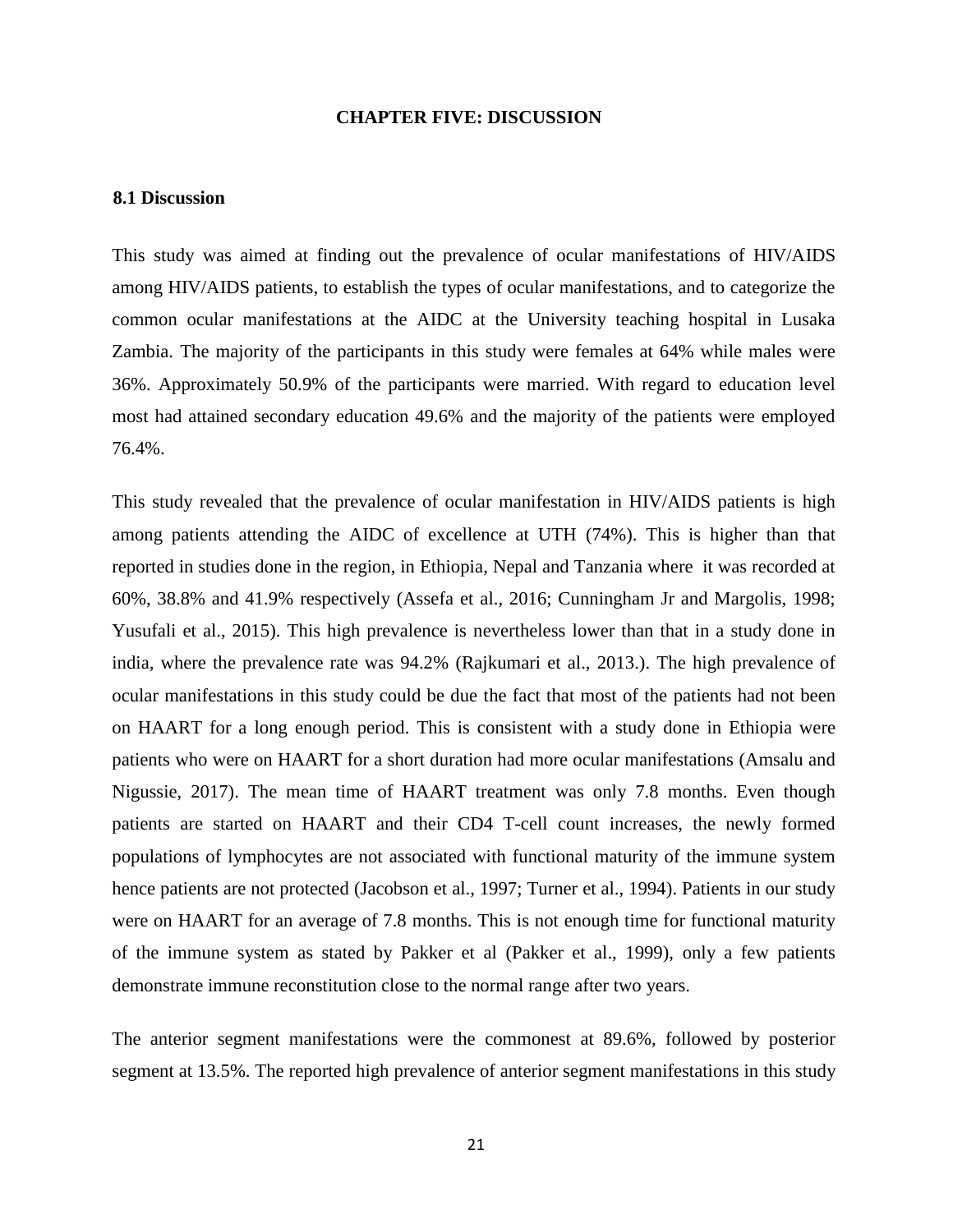was similar to reports that noted that up to 50.0% of patients with HIV have anterior segment complications (Shukla et al., 2007). In one study done within the region (Tanzania) anterior

segment manifestations were reported in 12.5% which is lower than reported in this study (Yusufali et al., 2015).

Keratoconjunctivitis sicca was seen in 50.4% of the patients in this study which was similar to what was reported in a study done in Indonesia which noted that keratoconjunctivitis was seen in 54% (Lestari et al., 2013). It should be noted that few studies have reported on the prevalence of keratoconjunctivitis sicca and for this reason it is not possible to make extensive comparisons and conclude decisively. The exact pathogenesis of keratoconjunctivitis is unknown in HIV patients (Jeng et al., 2007). Research has suggested that this condition is attributed to HIVmediated inflammation which leads to damage to the accessory and major lacrimal glands (Sahu et al., 2008), and lymphocytic lacrimal gland infiltration (Biswas and Sudharshan, 2008).

Conjunctival microvasculopathy was noted in 27.5% with most patients presenting with sausage and coma shaped vasculaopathy. The microvasculopathy although it is thought to be secondary to increased plasma viscosity and immune-complex deposition, the specific etiology is not yet fully known (Copeland and Phillpotts, 2009). This could also be the result of direct infection of the conjunctival vascular endothelium. The prevalence seen in the pre-HAART era was up to 75% (Feich, 1987; Geier et al., 1994; Shuler et al., 1989). The results of this study are higher 50.4% than those seen in Indonesia at 2.9% (Lestari et al., 2013). Bekele et al.2013 in Ethiopia reported 2.3% of patients having conjunctival microvasculopathy.

Retinal microvasculopathy was seen in 8.8% of the participants in this study. These findings on the retina had no effect on the visual acuity of the affected participants in this current study. This prevalence of retinal microvasculopathy is lower than seen in a study done in India, where it was reported to be 50% (Purushottam et al., 2012). The reason why our study reported a lower prevalence could be that our sample size was small and this calls for a further study with a bigger sample size to be conducted.

Uveitis is one of the early signs of various chronic intra ocular infections seen in HIV/AIDS patients (Govender et al., 2010). Uveitis was present in 6.0% of the patients in our study, and one of these patients had increased IOP secondary to the active uveitis with posterior synechiae.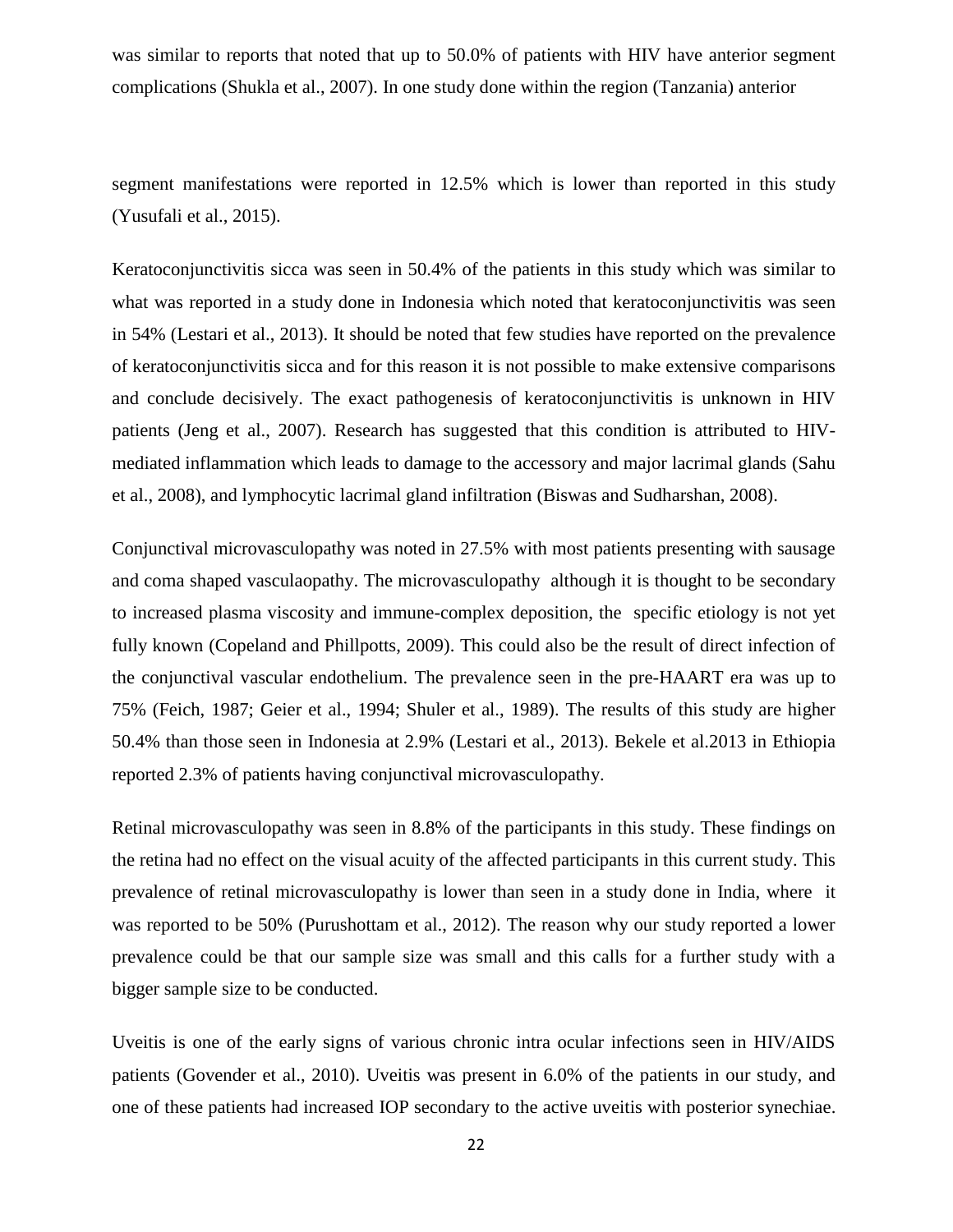In a study done in South Korea it was seen in 0.8% of the participants (Kim et al., 2015), while in a study done in India it was noted to be 13% (Upadhyay and Vichare, 2010).

| <b>Ocular</b><br>manifestations           | <b>Current study</b> | <b>Tanzania study</b><br>by Sahoo S | Nigeria study by<br>Azinoobi et al | Ethiopia study by<br><b>Bekele et al</b> |
|-------------------------------------------|----------------------|-------------------------------------|------------------------------------|------------------------------------------|
| Sample size                               | 385                  | 124                                 | 150                                | 348                                      |
| Prevalence of<br>ocular<br>manifestations | 74%                  | 70%                                 | 14%                                | 25.3%                                    |
| Keratoconjunctivitis<br>sicca             | 50.4%                | Not available                       | Not available                      | 11.3%                                    |
| Conjunctival<br>microvasculopathy         | 27.5%                | Not available                       | Not available                      | 2.3%                                     |
| Retinal<br>microvasculopathy              | 8.8%                 | 25%                                 | 24%                                | 0.6%                                     |
| <i>Uveitis</i>                            | 6%                   | 8%                                  | 24%                                | 0.3%                                     |
| <b>HZO</b>                                | 2.9%                 | 5%                                  | 9.6%                               | 1.2%                                     |
| <b>CMV-retinitis</b>                      | 2.1%                 | 4.8%                                | 7%                                 | Not available                            |

**Table 10: Comparison of results in this study with studies done in other African countries**

The table above shows the results of the current study in comparison to studies done in other African countries.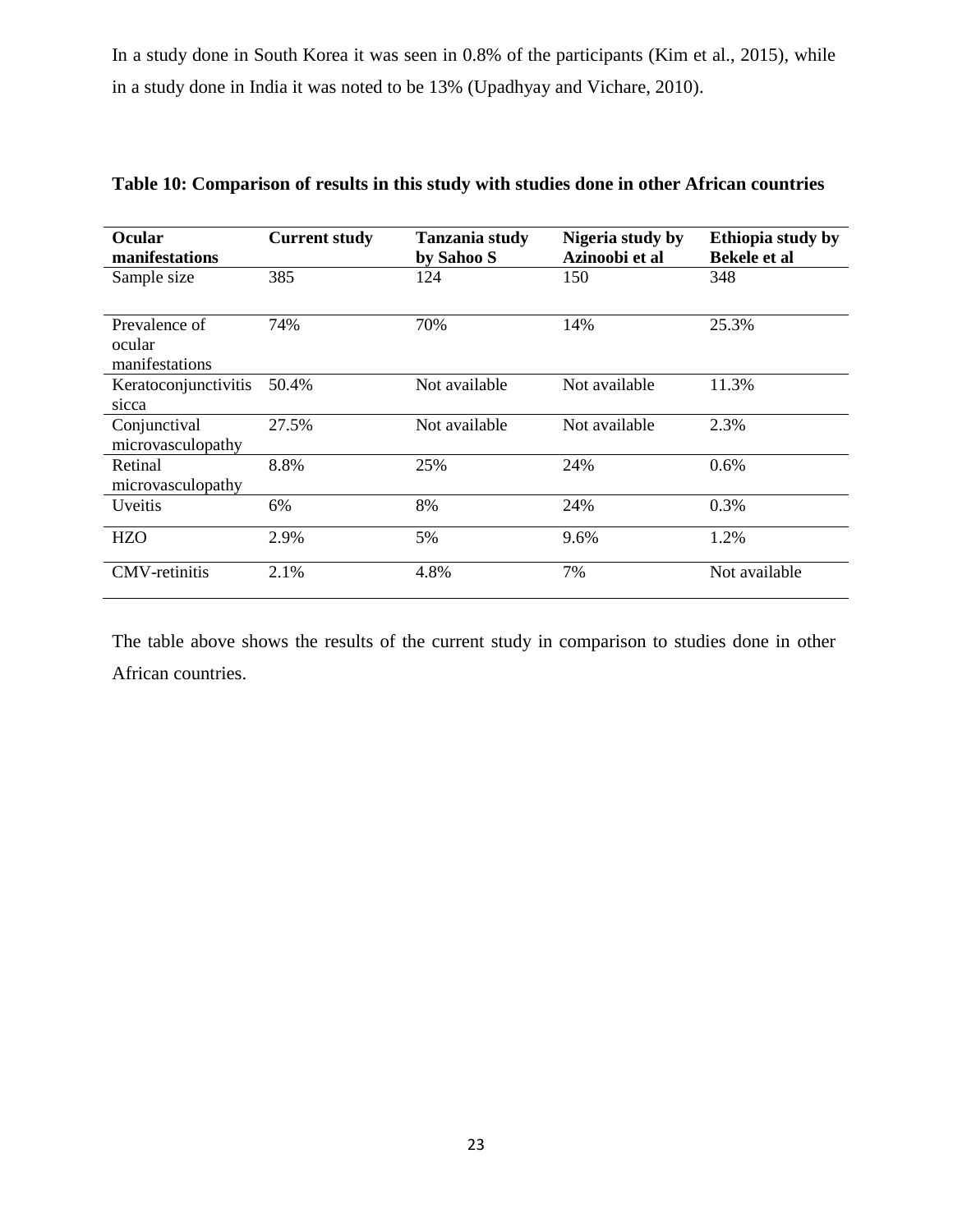| <b>Ocular</b><br>manifestation | <b>Current study</b> | <b>South Korea study</b> | Indonesia study by<br>Lestari et al |
|--------------------------------|----------------------|--------------------------|-------------------------------------|
|                                |                      | by Kim et al             |                                     |
| Sample size                    | 385                  | 127                      | 311                                 |
| Prevalence of ocular           | 74%                  | 48%                      | 64%                                 |
| manifestations                 |                      |                          |                                     |
| Keratoconjunctivitis           | 50.4%                | 18%                      | 54%                                 |
| sicca                          |                      |                          |                                     |
| Conjunctival                   | 27.5%                | 9.4%                     | Not available                       |
| microvasculopathy              |                      |                          |                                     |
| Retinal                        | 8.8%                 | 15%                      | 2.9%                                |
| microvasculopathy              |                      |                          |                                     |
| <b>Uveitis</b>                 | 6%                   | 0.8%                     | 1.6%                                |
|                                |                      |                          |                                     |
| <b>HZO</b>                     | 2.9%                 | 2.4%                     | Not available                       |
|                                |                      |                          |                                     |
| <b>CMV-retinitis</b>           | 2.1%                 | 3.1%                     | 5.8%                                |
|                                |                      |                          |                                     |

**Table 11: Comparison of results in this study with studies done elsewhere.** 

The above table shows the results of this study in comparison to the results seen in other parts of the world.

HZO manifests as painful vesicobullous dermatitis which occurs as a result of reactivation of primary varicella zoster virus infection and could be the first clinical manifestation of HIV infection, as well as pointer in predicting the increased risk for the development of AIDS (Margolis et al., 1998). In our study HZO was noted in 2.9%. This prevalence is much lower than that seen in Nigeria where HZO was reported at 9.6% (Tarilah et al., 2013). The discrepancy in the results could be the different stages of the disease in patients. In these studies, in our study most patients were in stage HIV 1, while in the study by Tarilah et al most patients (85.7%) of their patients were in HIV stage 3.

CMV retinitis was seen in 2.1% of the participants and was the cause of blindness in 76.0% of the patients with CMV. CMV usually presents as necrotizing retinitis with white granular areas and retinal haemorrhages and vasculitis (Culbertson, 1989) also called crumbled cheese and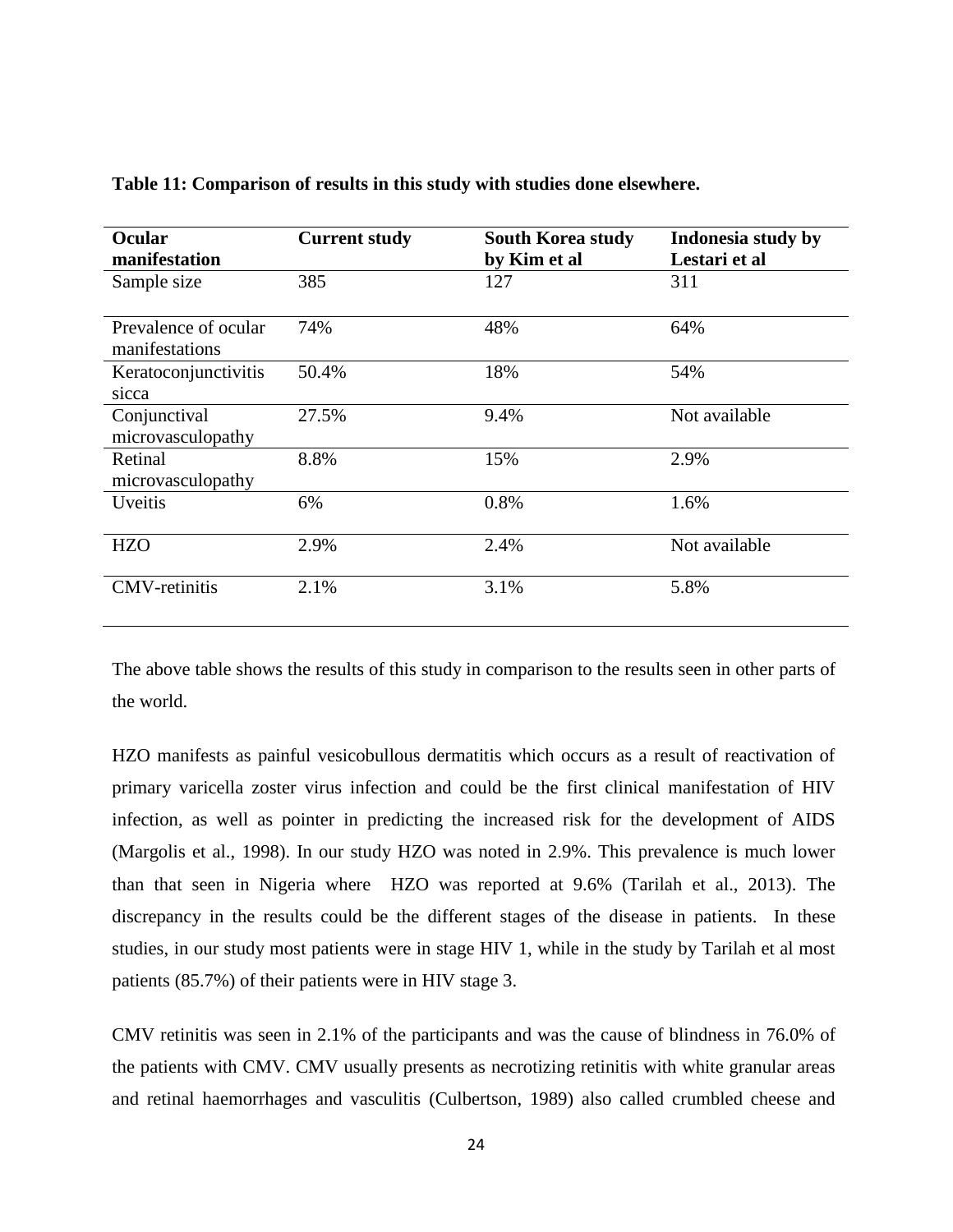ketchup appearance. The prevalence in this study is much lower than in the pre-HAART era where 30% of AIDS patients developed CMV retinitis at some point in their life (Varani et al., 2000). The use of HAART is seen to be effective in reducing the rate of CMV (Varani et al., 2000) as is seen in this study. In India a high prevalence of 30.3% was noted (Upadhyay and Vichare, 2010) while in Uganda the prevalence was reported at 8.3% which is also consistent of HAART era. The high prevalence in the study in India could be due to the fact that 36.84% patients had CD4 T-cell count below 50 cellsµ/L and in our study most patients had CD4 T-cell count above 100 cellsµ/L.

SCC of the conjunctiva was seen in (6) 1.6% of the participants. The patients underwent surgery of the suspicious lesions and all were confirmed squamous cell carcinoma (SCC insitu) and they continued to be followed up at the eye clinic. In Sub-Saharan Africa the incidence of SCC is seen in 3.8-7.8% of HIV patients, it presents at an earlier age and is more aggressive in HIV patients (Spitzer et al., 2008). And SCC cell is considered to be AIDS defining in younger patients in Sub-Saharan region (Liche et al., 2009)

Cataracts were present in 3.6% of the patients and they were found to cause visual impairment. These were in patients aged between 29-45 years of age and they were referred to the Eye Clinic for cataract surgery and further follow up. Thus it is important to screen HIV/AIDS patients for cataracts. These results are similar to a study done in Tanzania, where the prevalence of cataracts was 4.2% (Yusufali et al., 2015).

Adnexal manifestations seen included herpes simplex infection of the upper eyelids 0.3%. Kaposi sarcoma, 0.3%, seen as a solitary purplish vascular lesion on the lower eyelid, blepharitis,0.8%, (seen in 3 patients presented with crusting at the lash roots with ulcerations), flat warts 0.5% which presented as disseminated discolored camouflage-like lesions on the whole face, molluscum contagiosum 0.5%. Molluscum contagiosum presents as discrete, elevated, pearly white umbilicated lesions of the eyelids and can be the initial presenting ocular feature of HIV disease (Robinson et al., 1992). It occurs in 1% of HIV patients as extensive disseminated and aggressive course compared to its normal appearance (Calista et al., 1999). The patient in this study with molluscum contagiosum had very extensive lesions affecting eyelids, forehead and part of the cheeks.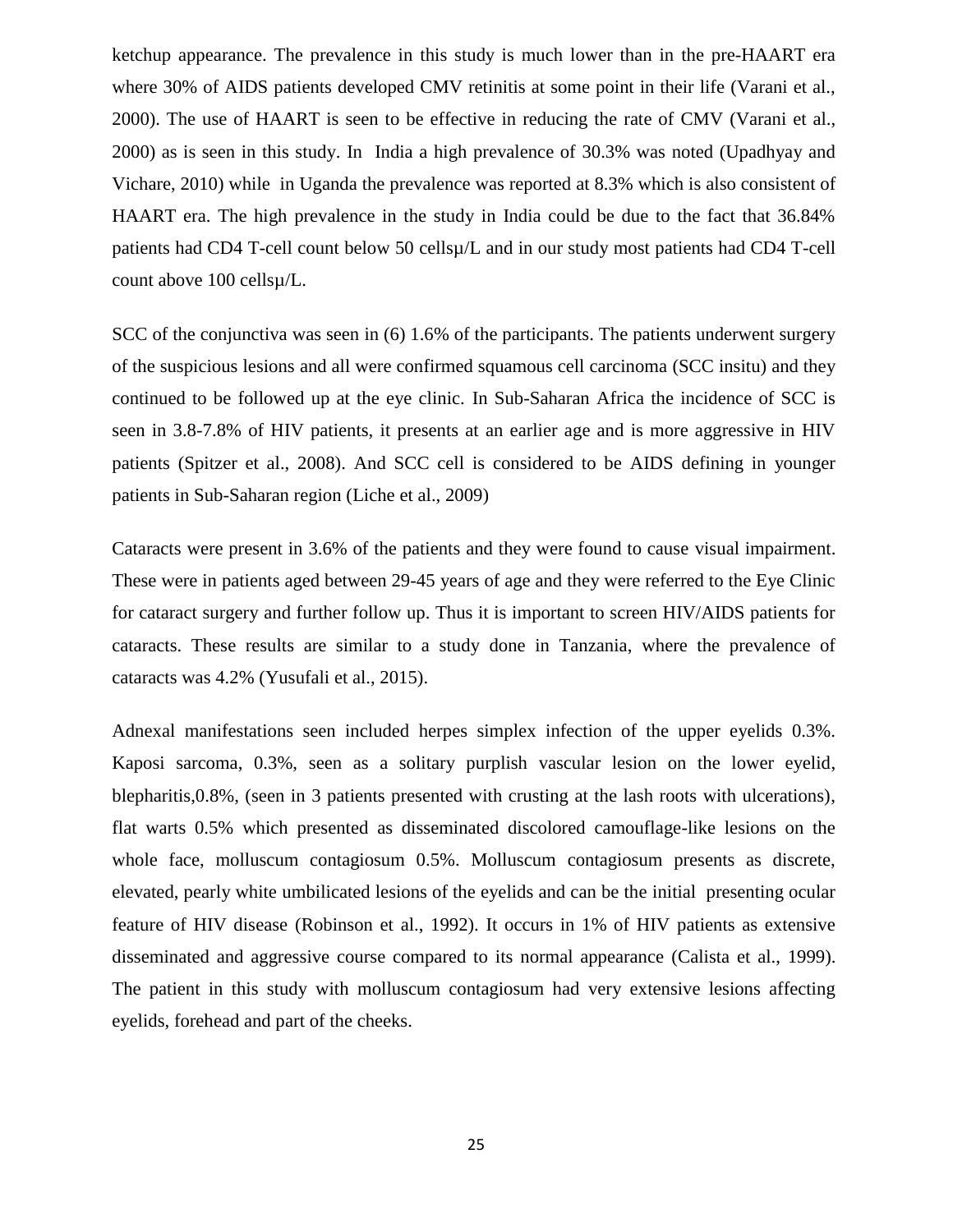In this study there was no significant association between the level of CD4 T-cell count and the ocular manifestation of HIV/AIDS, this is could be due to the fact that most of the patients in this study were HIV stage 1 and 2. Another study needs to be done with two arms, involving patients on HAART and those not on HAART. Age was found to be clinically significant risk factor, as most participants above 40 years of age had ocular manifestations, this is similar with the results found in Tanzania were patients between 31-50 years had ocular manifestations in 68% (Yusufali et al., 2015). This age group is affected most, as it is the group that is more sexually active.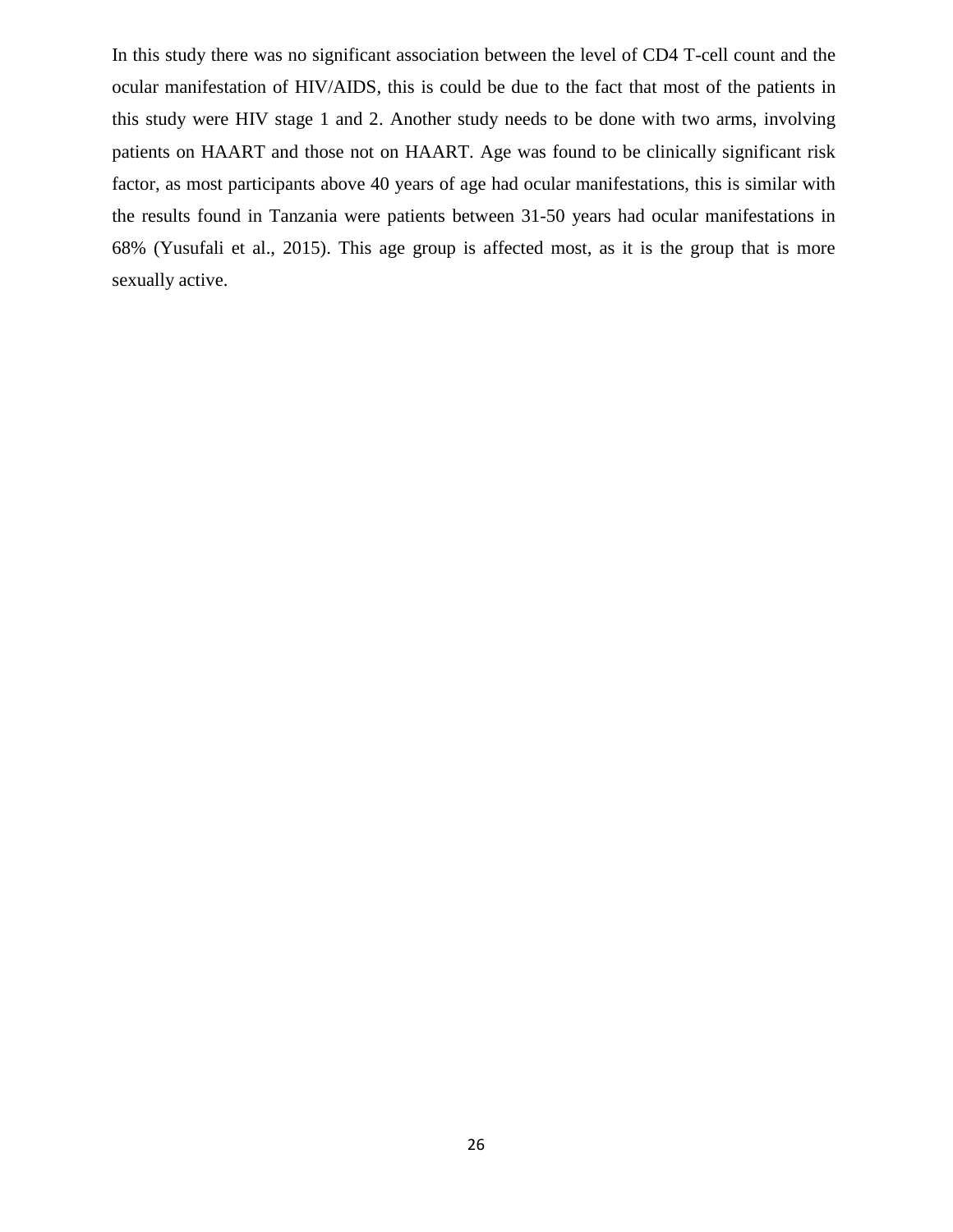## **CHAPTER SIX: CONCLUSION**

## **6.1 Conclusion**

- The prevalence of ocular manifestations was 74.0% among the HIV/AIDS patients attending AIDC at UTH, Lusaka, Zambia.
- Anterior segment manifestations were the most common seen in 89.6%, followed by posterior segment, 13.5%. Adnexae manifestations were in 6%, while neuro-ophthalmic were seen in 2.2% of the participants.
- The types of ocular manifestations included keratoconjunctivitis sicca, conjunctival microvasculopathy, SCC, KS, HZO, molluscum contagiosum, uveitis, cataracts, CMVretinitis, toxoplasmosis, retinal microvasculopathy, choroiditis, nerve palsies and optic atrophy.
- Age above 40 years old was associated with high occurrence of ocular manifestations.
- CMV was seen in 2.1% and of those 76.2% were blind due to CMV retinitis.

## **6.2 Recommendations**

The study has demonstrated that there is high prevalence of ocular manifestation among HIV/AIDS patients. Therefore the following recommendations:

- 1. Routine and regular eye checks should be carried out on all HIV/AIDS positive patients.
- 2. All HIV/AIDS patients with ocular manifestations must be managed promptly.
- 3. At community, people should be sensitized on the various types of ocular manifestations.
- 4. Double-armed study is recommended in order to compare the ocular manifestations in HIV stages 1-2 and 3-4.
- 5. The results of this study may not be applicable countrywide, but provides a reference point for future studies.

## **6.3 Limitations**

- 1. Bias could not have been totally eliminated as the same person sampling was the examiner
- 2. The examiner new the medical history of the patients before examining them.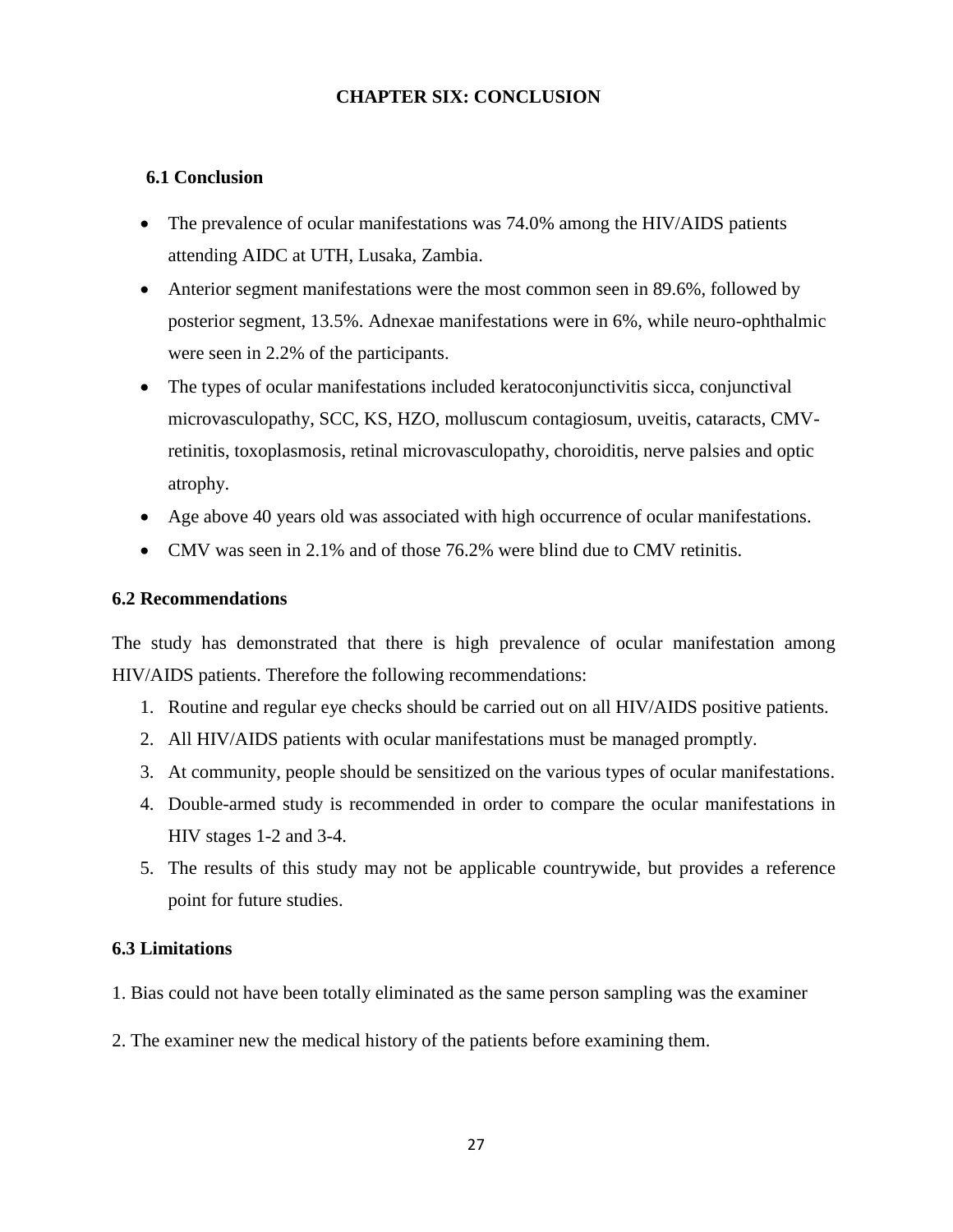#### **REFERENCES**

- Amsalu, A., Nigussie, D., 2017. ocular manifestation and their associated factors among HIV/AIDS patients receiving highly active antiretroviral therapy in southern Ethiopia. Int J Ophthalmol 18, 776–781.
- Assefa, Y., Melese, A., others, 2016. Ocular manifestations of HIV/AIDS patients in Gondar University Hospital, north west Ethiopia. Ethiop. J. Health Dev. EJHD 20.
- Attili, V., Singh, P., Reddy, A., 2006. Ocular manifestation and Human Immunodeficiency Virus retinopathy in patients with acquired Immunodeficiency syndrome in North India. Asian J Ophthalmol 8, 139–142.
- Bekele, S., Gelaw, Y., Tessema, F., 2013. Ocular manifestation of HIV/AIDS and correlation with CD4+ cells count among adult HIV/AIDS patients in Jimma town, Ethiopia: a cross sectional study. BMC Ophthalmol. 13, 20. https://doi.org/10.1186/1471-2415-13-20
- Biswas, J., Sudharshan, S., 2008. Anterior segment manifestations of human immunodeficiency virus/acquired immune deficiency syndrome. Indian J. Ophthalmol. 56, 363–375.
- Calista, D., Boschini, A., Landi, G., 1999. Resolution of disseminated molluscum contagiosum with Highly Active Antiretroviral Therapy (HAART) in patients with Acquired Immunodeficiency Syndrome. Eur J Dermatol 9, 211–3.
- Central statistics, 2013. zambia Demographic and Health Survey.
- Charu, J., Malik, V.K., Malik, K.P.S., Kirti, J., Sanjeev, K., Sandeep, K., 2013. Ocular manifestations of AIDS. J. Adv. Res. Biol. Sci. Peer Rev. Index. Med. J. 5, 429–435.
- Chisi, S.K., Kollmann, M.K.H., Karimurio, J., 2006. Conjunctival squamous cell carcinoma in patients with human immunodeficiency virus infection seen at two hospitals in Kenya. East Afr. Med. J. 83, 267.
- Cho, M., Lu, Z., Lee, C., 2010. This is an Open-Access article distributed under the terms of the Creative Commons Attribution Non-Commercial License.
- Copeland, R., Phillpotts, B., 2009. ocular manifestations of HIV.
- Culbertson, W., 1989. infections of the retina in AIDS. Int Ophthalmol Clin 29, 108.
- Cunningham Jr, E.T., Margolis, T.P., 1998. Ocular manifestations of HIV infection. N. Engl. J. Med. 339, 236–244.
- Emina, M.O., Odjimogho, S.E., 2010. Ocular problems in HIV and AIDS patients in Nigeria. Optom. Vis. Sci. 87, 979–984.
- Feich, S., 1987. conjunctival vascular changes in Acquired Immunodeficiency Syndrome and AIDS-related complex. Am J Ophthalmol 103(3 pt 1), 332–3.
- Freeman, W., Lerner, C., Mines, 1995. A prospective study of the ophthalmologic findings in the acquired immune deficiency syndrome. Am J Ophthalmol 97, 133–42.
- Geier, S., Klauss, V., Goebel, F., 1994. Ocular microangiopathic syndrome in patients with Acquired Immunodeficiency Syndrome and its relationships to alterations in cell adhesion and blood flow. Ger J Ophthalmol 3, 414–21.
- Govender, P., Hansraj, R., Naidoo, K., 2010. ocular manifestation of HIV/AIDS. A literature review. S Afr Optom 69, 193–9.
- Holland, G., Pepose, J., Petit, T., 1983. Acquired Immune Deficiency Syndrome. Ocular manifestations. Ophthalomolgy 90, 859–873.
- Jacobson, M., Zegans, M., Pavan, P., 1997. Cytomegalovirus retinitis after the initiation of highly active antiretroviral therapy. lancet 349, 1443–5.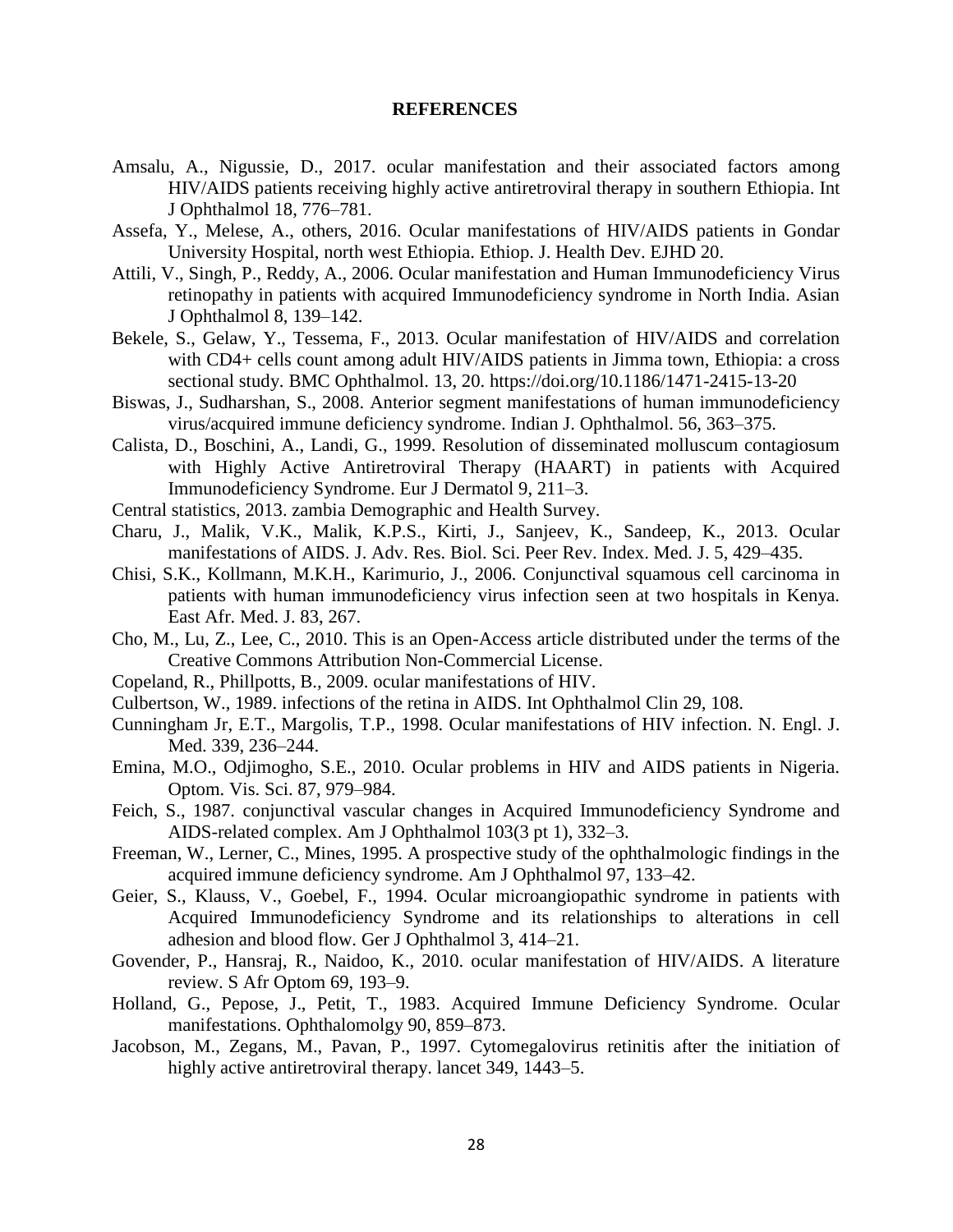- Jeng, B., Holland, G., Lowder, C., 2007. Anterior segment and external ocular disorders associated with Human Immunodeficiency Virus disease. Surv ophthalmol 52, 329–368.
- Kanski, J., Bowling, B., 2011. Clinical Ophthalmology 7th Ed Kanski.pdf, 11th ed.
- Kedar, S., Sudhakar, Berger, 2012. The neuro-ophthalmology of HIV-AIDS review of Neurobehavioral HIV Medicine. Neurobehav. HIV Med. 99. https://doi.org/10.2147/NBHIV.S24204
- Kestelyn, P.G., 2001. HIV/AIDS and blindness.
- Kestelyn, P.G., Cunningham Jr, E.T., 2001. HIV/AIDS and blindness. Bull. World Health Organ. 79, 208–213.
- Kim, Y.S., Sun, H.J., Kim, T.H., Kang, K.D., Lee, S.J., 2015. Ocular Manifestations of Acquired Immunodeficiency Syndrome. Korean J. Ophthalmol. KJO 29, 241–248. https://doi.org/10.3341/kjo.2015.29.4.241
- Lestari, Y.D., Sitompul, R., Edwar, L., Djoerban, Z., 2013. Ocular diseases among HIV/AIDS patients in Jakarta, Indonesia. Southeast Asian J. Trop. Med. Public Health 44, 62.
- Liche, F., Kollmann, M.K.H., Mutati, G., 2009. The occurence and pattern of squamous cell carcinoma of the conjunctiva in HIV/AIDS patients with conjunctival growths seen in two tertiary hospitals in zambia. unpublished.
- Loo, A.V.., Sujaya, S., Peyman, M., Florence, S., Subrayan, V., 2011. Retinal manifestations of patients with human immunodeficiency virus, a multiethnics study in Malaysia. Int. J. Ophthalmol. 4, 641–643. https://doi.org/10.3980/j.issn.2222-3959.2011.06.13
- Margolis, T.P., Milner, M., Shama, A., 1998. Herpes Zoster Ophthalmicus in patients with Human Immunodeficiency Virus infection. Am J Ophthalmol 125, 285–91.
- Mowatt, L., 2013. Manifestaciones oftálmicas del VIH en la era de la terapia antiretroviral altamente activa. West Indian Med. J. 62, 305–312.
- Otiti-Sengeri, J., Colebunders, R., Kempen, J.H., Ronald, A., Sande, M., Katabira, E., 2010. The prevalence and causes of visual loss among HIV-infected individuals in Uganda. JAIDS J. Acquir. Immune Defic. Syndr. 53, 95–101.
- Pakker, N., Kroon, E., Roos, M., 1999. Immune restoration does not invariably occur following long-term HIV-1 suppression during antiretroviral therapy. AIDS 13, 203–12.
- Purushottam, J., Thakur, A.K., Choudhary, M., Sharma, S., Shah, D.N., 2012. Ocular Manifestations in HIV Positive and AIDS Patients in Nepal. Int. J. Clin. Med. 03, 14–21. https://doi.org/10.4236/ijcm.2012.31003
- Rajkumari, V., Singh, K.K., Devi, B.R., Singh, O.T., Devi, S.N., Nongthongbam, T., 2013. Ocular manifestations of Human Immunodeficiency Virus/Acquired Immune deficiency syndrome in Manipur.
- Robinson, M., Udell, I., Garber, P., 1992. Molluscum contagiosum of the eyelids in patients with Acquired Immunodeficiency Syndrome. Ophthalmology 99, 1745–7.
- Sahoo, S., 2010. HIV- and AIDS-related Ocular Manifestations in Tanzanian Patients. Malays. J. Med. Sci. MJMS 17, 12–16.
- Sahu, D., Namperumalsamy, P., Walimbe, P., 2008. Ocular manifestations of HIV infection/AIDS in South Indian patients. Indian J Ophthalmol 47, 79–85.
- Shukla, D., Rathinam, S., Cunningham Jr, E., 2007. Contribution of HIV/AIDS global Blindness. Int Ophthalmol Clin 47, 27–43.
- Shuler, J., Engstrom, R.J., Holland, G., 1989. External ocular disease and danterior segment disorders associated with Acquired Immunodeficiency Syndrome. Int Ophthalmol Clin 29, 98–104.
- Spitzer, M., Batumba, N., Chirambo, T., 2008. Ocular surface squamous neoplasia as the first apparent manifestation of the HIV infection in Malawi. Clin Experiment ophthalmol 36, 422–5.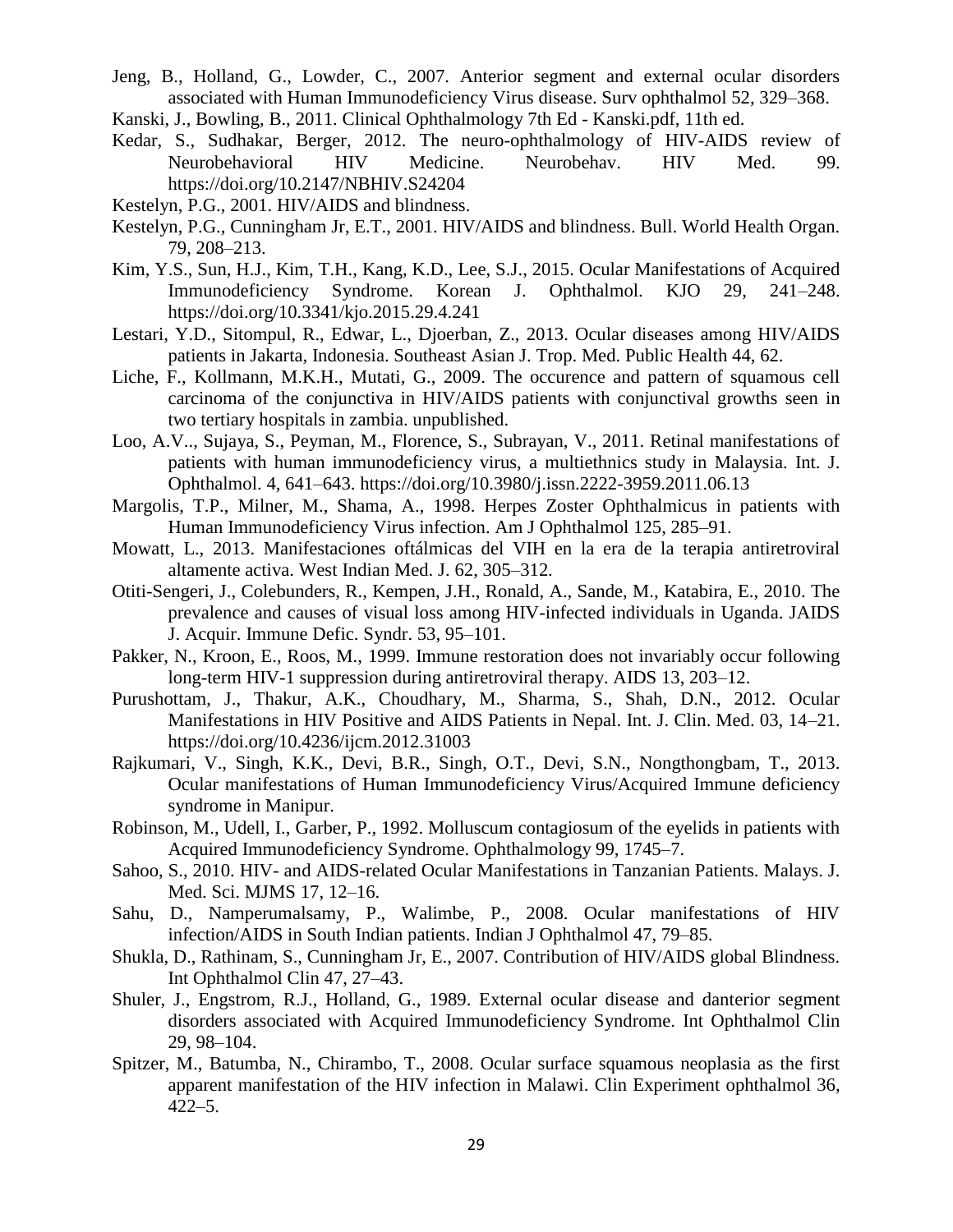- Tarilah, T., Ezenwa, U., Ifeanyi, A.R., others, 2013. Ocular manifestation of HIV/AIDS infection among patients receiving highly active anti retro viral therapy (HAART) in a tertiary eye care centre. J. AIDS HIV Res. 5, 322–327.
- Turner, B., Hecht, F., Ismail, R., 1994. CD4+T-lymphocyte measure in the treatment of individuals infected with human immunodeficiency virus type 1; a review for clinical practitioners. Arch Intern Med.
- Upadhyay, A.K., Vichare, N., 2010. Ocular lesions associated with human immunodeficiency virus infection. Med. J. Armed Forces India 66, 235–238.
- Varani, S., Spezzacatena, P., Manfredi, R., 2000. The incidence of cytomegalovirus (CMV) antigenemia and CMV disease is reduced by highly Active Anti-retroviral Treatment. Eur J Epidemiol 16, 433–7.
- Verma N, Kearney J. ocular manifestations in AIDS. pdf Google Search [WWW Document], n.d. URL

https://www.google.co.zm/search?q=Verma+N%2C+Kearney+J.+ocular+manifestations +in+AIDS.+pdf&rlz=1C1SAVU\_enZM643ZM644&oq=Verma+N%2C+Kearney+J.+oc ular+manifestations+in+AIDS.+pdf&aqs=chrome..69i57.35476j0j9&sourceid=chrome&i e=UTF-8 (accessed 2.3.17).

WHO media centre, 2015. WHO facts sheet no. 360, HIV/AIDS.

Yusufali, M., Mafwiri, M.M., Sanyiwa, A.J., 2015. Ocular manifestation among HIV/AIDS patients; a case of muhimbili national Hospital. J Ophthalmology Eastern, Central and southern Africa 19.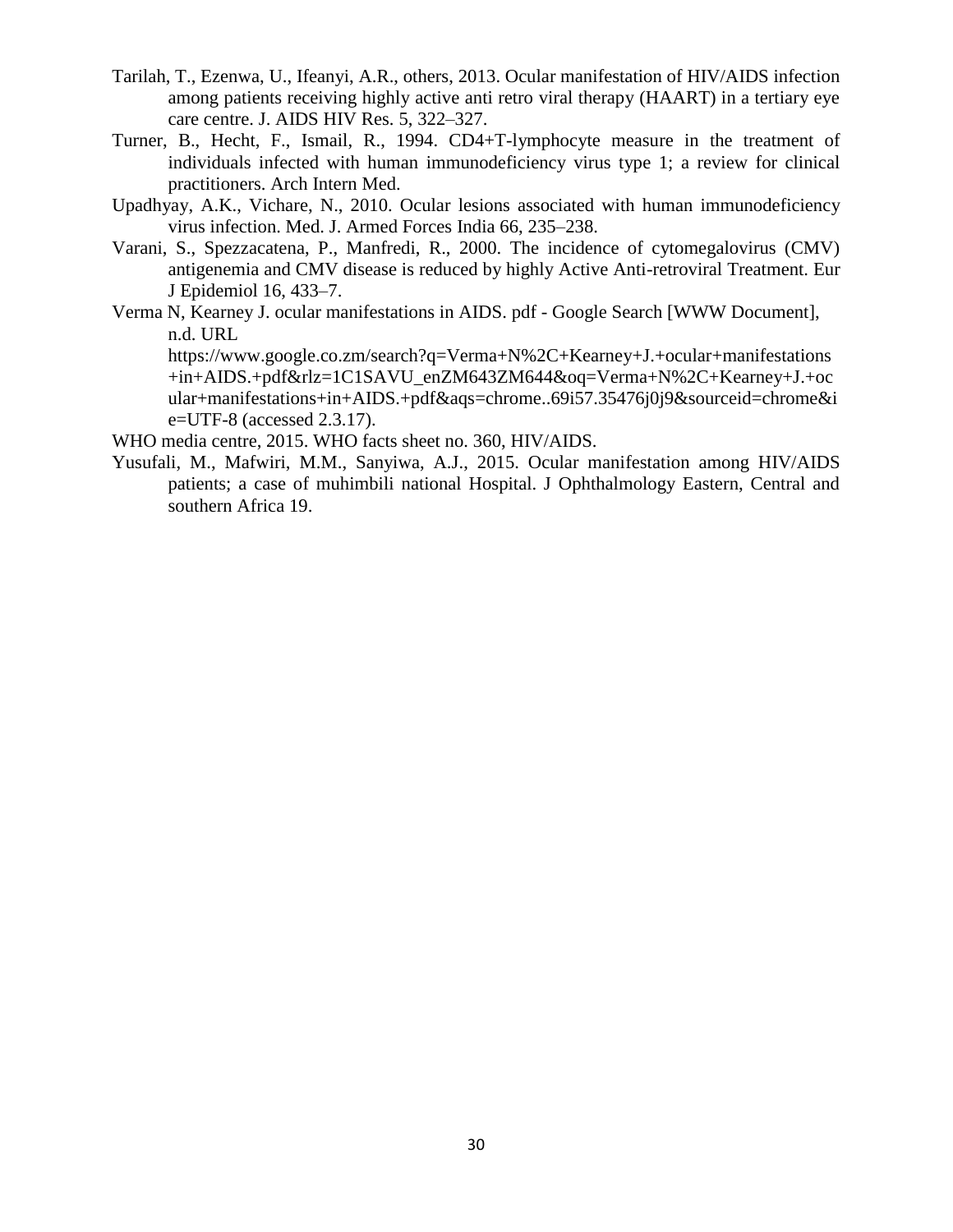#### **APPENDICES**

#### **Appendix I: Patient information sheet**

I, Phyllis Moonga, a master of medicine in ophthalmology student in the school of medicine at the University of Zambia, hereby request your participation in the above mentioned study. I would like you to fully understand the purpose of this study and what is expected of you. Kindly note that there is no monetary gain in this study, participation in this study is absolutely voluntary, you are free to refuse to answer questions you deem too personal or otherwise. You are also, free to refuse participation in the study and may withdraw at anytime without any consequences. If you agree to participate in this study you will be asked to sign a consent form, and I will require some information from you, like your age, level of education, sex, marital status. Your medical records will be used to get information on, systemic diseases, CD4-Tcell count, duration of HAART and WHO staging of HIV.

HIV/AIDS affect any part of the eye, some of these diseases you may see in the eyes are: Dry eyes ( this usually gives a sandy sensation in the eyes and there is tearing), Kaposi's Sarcoma, varies cancers, herpes zoster, cytomegalovirus retinitis( it's a viral infection that affect the back of the eye, and leads to blindness if not seen in time and treated appropriately) it is important to have regular eye checks once per year, so that if you have any ocular disease it could be treated appropriately. If you feel that your sight is going down, you should immediately seek medical attention.

Thereafter I will examine your eyes here at AIDC. First I will check you sight, this will be done using some special chart, which are put at a distance of 6 meters from you and you will be sitting in a well lit area. Then the front part of your eyes will be examined with a pen touch and by a special microscope, then I will check how much tears your eyes are producing (dry eyes is one of the most common ocular manifestation of HIV/AIDS) using special pieces of paper called tear strips. After this, I will add some more drops, this are for opening the pupils, so that I examine the back of the eye. The back of eye will be examined using the microscope of the eye and indirect ophthalmoscope. The drops may course some tingling sensation and after the eyes open, you may experience a feeling of too much light entering your eyes. The feeling of too much light in the eyes will last for 4 hours. The ophthalmoscope has a very bright light and this may cause some discomfort, but it is not harmful for your eyes.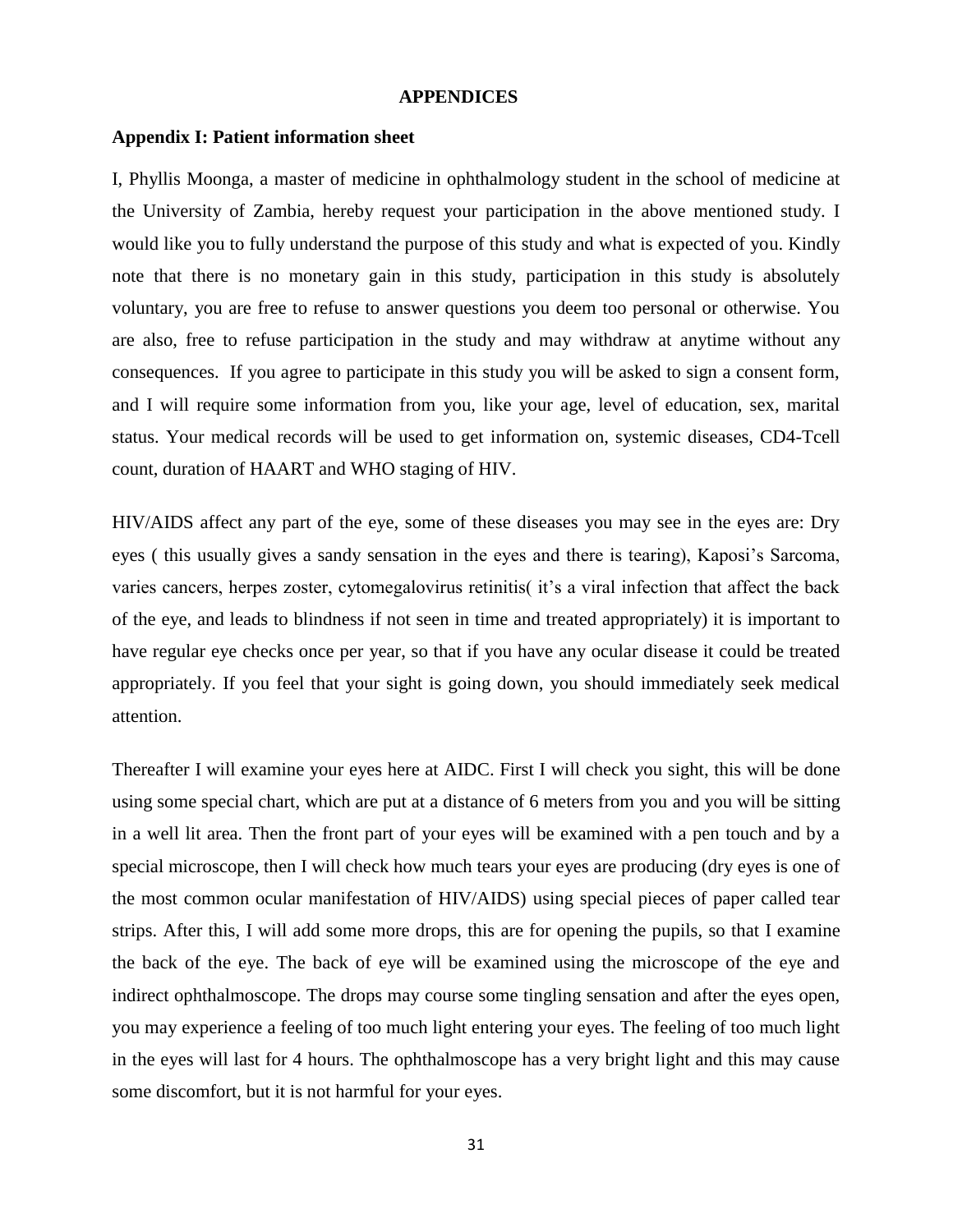The benefit of this study to you, whether you agree to participate or not are: if you have any ocular manifestations of HIV/AIDS e.g. cancer appropriate investigations and treatment will be initiated immediately. If you don't have any ocular manifestation, you will be aware of various ocular effects HIV/AIDS on the eyes, such that you or anyone you know develops them, you will be able to seek early and appropriate intervention.

The findings of the examinations will be communicated to you, if you need treatment, you will be advised. The results from the laboratory where necessary, will be communicated to you and any further treatment if needed will be advised and initiated appropriately.

All the information collected is strictly confidential. Information that will be collected will not include your name and therefore cannot be traced to you.

Your participation in this study is absolutely voluntary.

I'm grateful to you for considering participation in this study.

For concerns and clarifications please contact:

Dr Phyllis Moonga or the University of Zambia Biomedical Research Ethics Committee on the following addresses:

Dr. Phyllis Moonga, University Teaching Hospitals, Private Bag RW 1X, Lusaka, Zambia Phone: +260979575675

E-mail: phyllmm@yahoo.co.uk Or Dr G Chipalo-Mutati University Teaching Hospitals P/Bag RW 1X, Lusaka, Zambia. Phone: +260977345944 E-mail:gcm.mutati@gmail.com

Or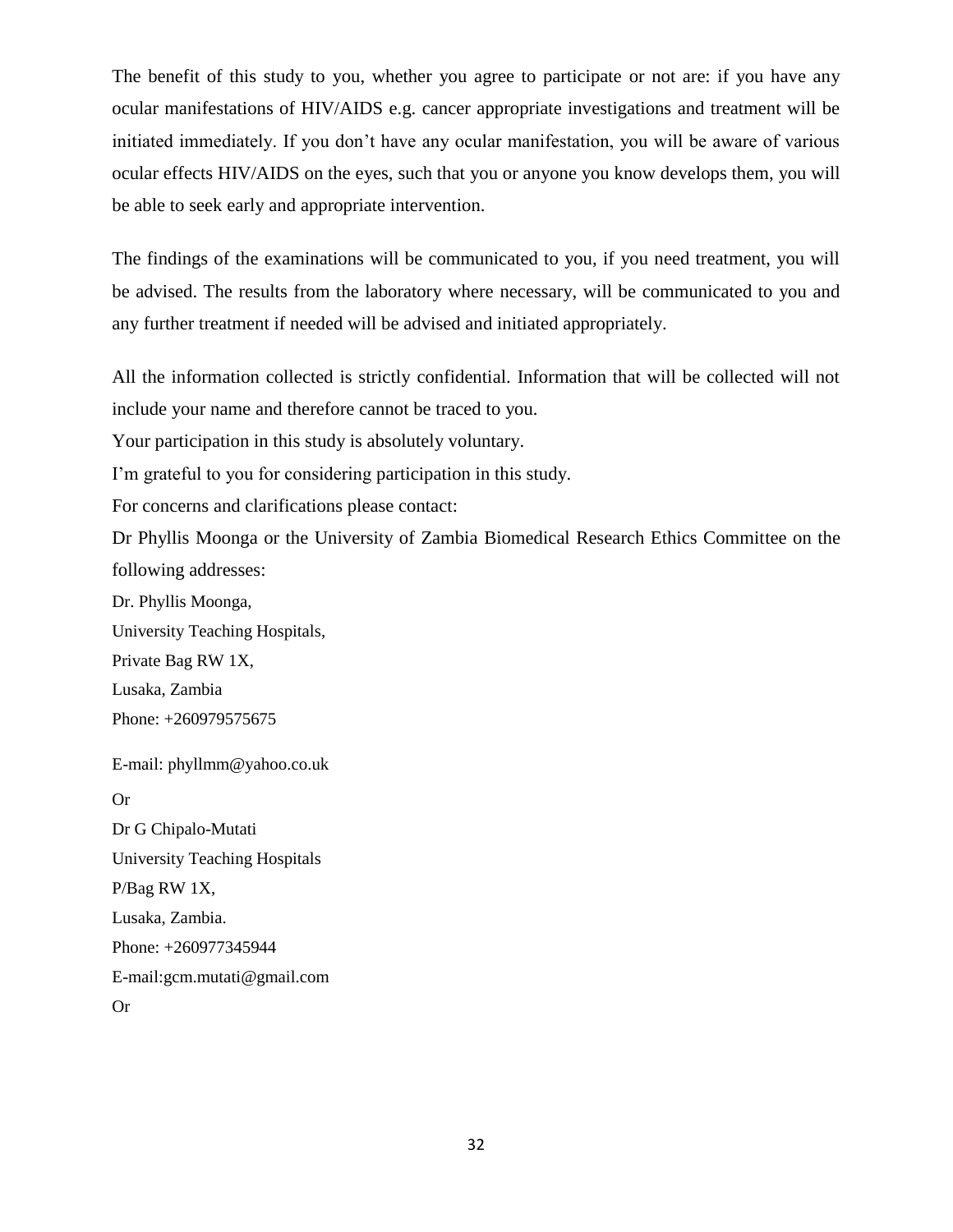The Chairperson Biomedical Research Ethics Committee (UNZABREC), The University of Zambia School of medicine, Ridgeway Campus, P.O Box 50110 Lusaka, Zambia Phone: 260-1-256067

E-mail: unzarec@unza.zm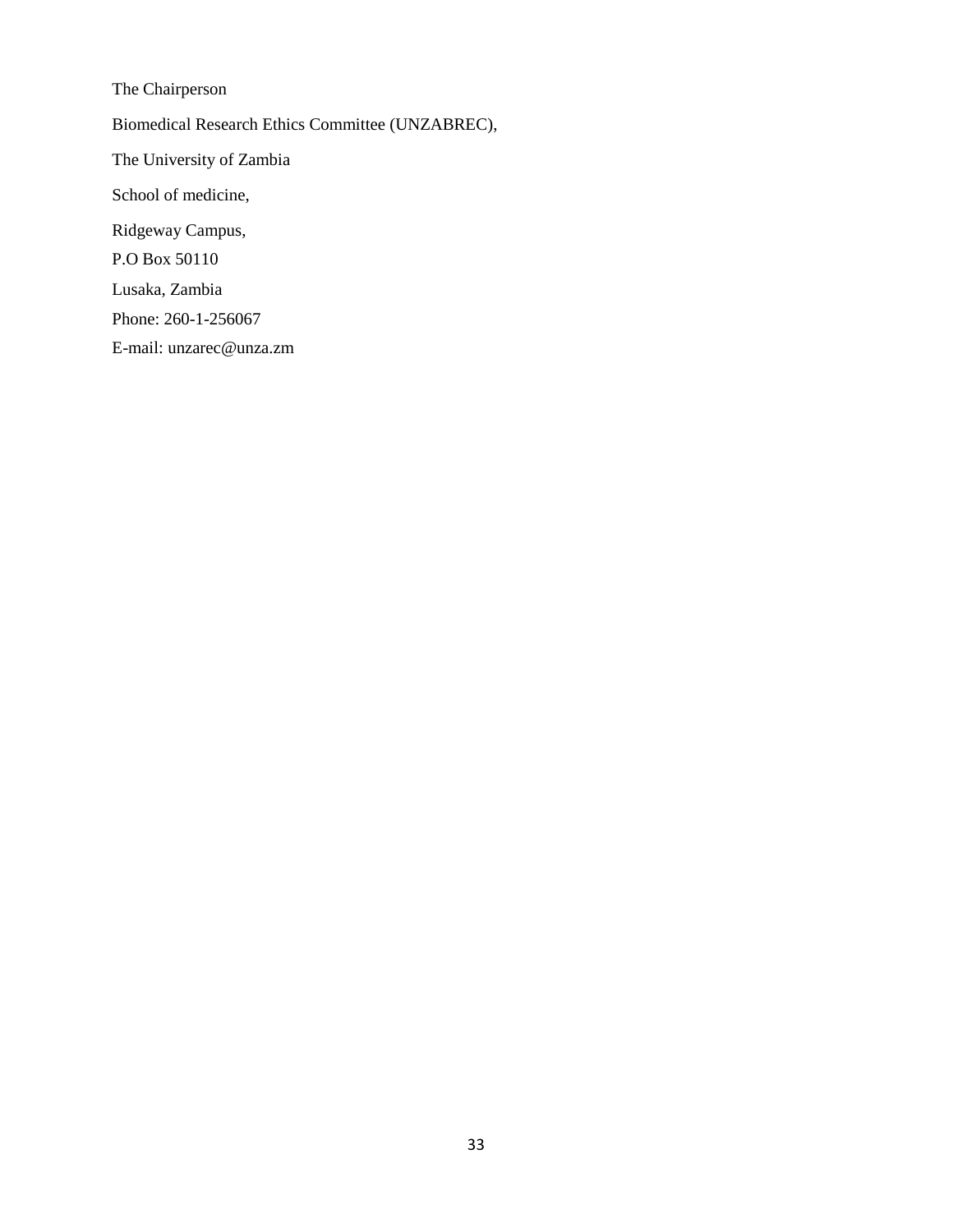## **Appendix II: Consent form**

I, -----------------------------------------, do hereby confirm that the nature of this clinical study has been sufficiently explained to me. I'm aware that there is no monetary gain and that my personal details will be kept confidential. And that I may voluntarily, at any point withdraw my participation from the study without any consequence, and I'm free to skip questions that I deem too personal or otherwise. I have been given sufficient time to ask questions and clarifications, and of my own free l declare my participation in this study. I have also received a signed copy of this agreement.

| ---------           |                       | --------- |
|---------------------|-----------------------|-----------|
| Name of participate | signature/thumb print | Date      |
|                     |                       | --------  |
| Witness             | signature/thumb print | Date      |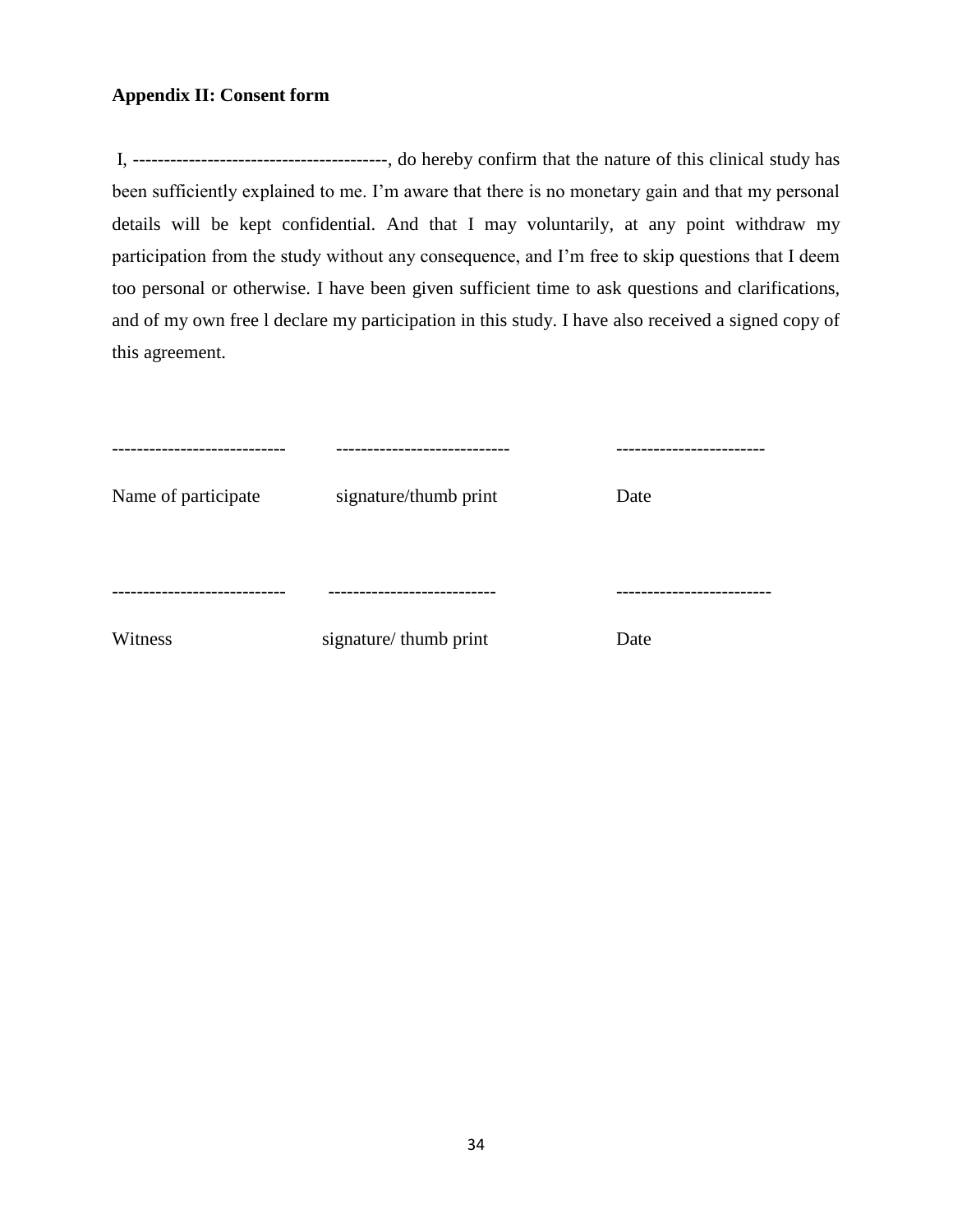#### **Appendix I**

# **PEPALA YA DZIWITSO KWA ODWALA PA PHUNZILO LA; ZOPEZEKA MU MASO YA ODWALA HIV/AIDS KU AIDC YA PA UTH MU LUSAKA, ZAMBIA.**

Ine Phyllis Moonga wa pamaphunzilo ya pa mwamba yoona pa za maso mu University of Zambia, sukulu ya madotolo, nipempha kuti mutengeko mbali mu maphunzilo yalembedwa pa mwamba. Nifuna kuti mudziwe chilingo cha ma phunzilo ya kafukufuku ndi zamene zizayembekezeka kuchokela kwa imwe. Chonde mudziwe kuti muma phunzilo awa mulibe phindu la ndalama, ndipo kutengako mbali ni mwa ufulu ozifunila. Komanso mukhoza kuleka kutengako mbali pa nthawi ili yonse mukafuna, komanso mukhoza kukana ku yankha mafunso yamene muona monga alowapo ngako pa za umoyo wanu wobisika. Ngati muzabvomela kutengako mbali mumaphunzilo awa, muzapemphedwa ku saina pepela ya chilolezo ndipo ndiza funako kudziwa zina zaimwe monga zaka zanu zobadwa, pomwe munafika sukulu, kuti ndimwe amuna kapena akazi, mu ukwati kapena yayi. Chi kadi chanu cha kuchipala chizatipatsako zina pa imwe monga matenda ena yamuthupi, nambala ya CD4, nthawi yamene mwakhala pa ma ARVs komanso stegi ya matenda kulingana na WHO.

Matenda ya HIV / AIDS yamapezeka mu mbali zonse za maso. Matenda ena yopezeka mu maso di awa; kuuma m'maso (nthawi yambiri kumvera monga m'maso mwalowa mchenga nakuchotsa misozi), Kaposi sarcoma na makhansa yosiyanasiyana yamene yamaononga ku mbuyo kwa maso kotero kuti ngati simuonewa ndi kuthandiziwa mwa msanga, maso ya kufa ndipo mukhala akhungu kapena akufa maso. Nichofunika kuti maso anu akazionewa pafupipafupi monga kamodzi pa chaka kuti ngati mwapezewa na bvuto kapena matenda ya m'maso, muthandidziwe mwamsanga munjira yoenela. Ngati muona kuti maso ya yamba kubvuta, mupite ku chipatala mwa m'sanga kuti muthandizike.

Pambuyo pake, ndizakupimani m'maso ku AIDC. Poyamba ndiza pima mwamene muyang'anira, pakugwiritsa nchito chi pepala chamene chizaikiwa pa 6 mita pa tsogolo panu mu malo owala bwino. Maso yanu yazapimidwa ndi ka laiti ndi microscope, pambuyo pake muzaikiwa mankwala m'maso kuti tione misozi yotulukamo (kuuma m'maso ndi matenda ya modzi yopezeka pafupipafupi mu HIV/AIDS). Pa mbuyo pake, nizaikamo twina tumankwala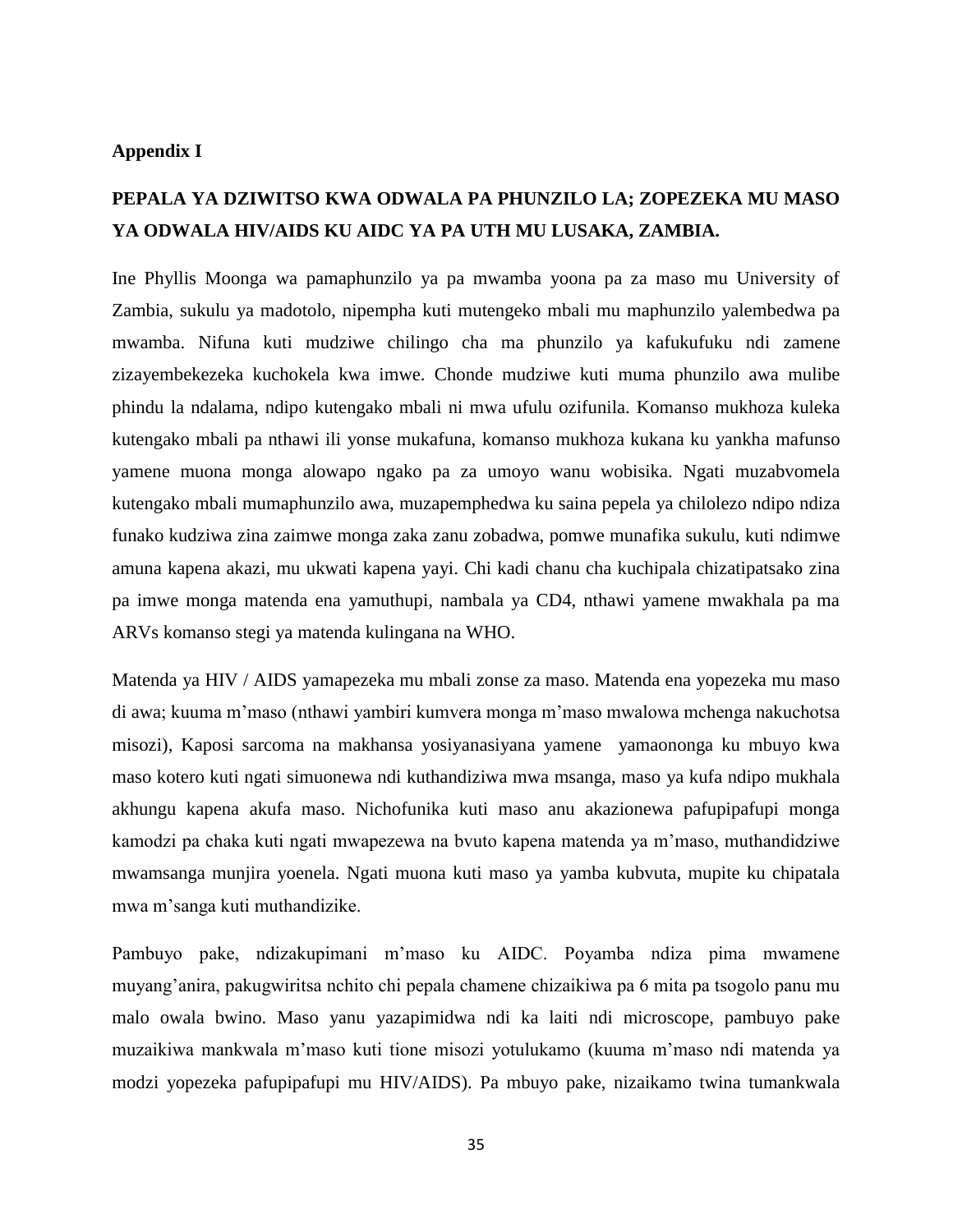kuti mutsegule maso kuti nipime kumbuyo kwa maso ndi microscope ya maso komanso opthalmoscope. Tumankwala twa m'maso tungakumvetseni kunyereza kapena kuwawila pang'ono potsegula maso. Muzamvera monga laiti yachuluka monga nyengo ya ma ola 4 chifukwa laiti ya opthalmoscope kapena chopimila maso ni yochulukirapo, koma siononga maso.

Phindu yamaphunzilo awa, olo mutengeko mbali olo yayi, niyakuti, ngati muzapezewa na bvuto ya m'maso ya HIV/AIDS, muzathandiziwa mwansanga, ngati mulibe, muzadziwa za matenda ya m'maso ya HIV/AIDS. Komanso muzadziwa pa inu nokha kapena kudziwitsa anzanu za matenda a m'maso kuti ngali ya bwela, mukafune thandizo mwamsanga kuchipatala. Muzauziwa zopezeka popimiwa ndipo ngati muzapezeka na bvuto kapena matenda ya m'maso, muzapatsiwa thandizo yoyenela.

Zopezeka mu maphunzilo awa zizasungiwa mwachisinsi. Dzina lanu sizatengewa kotelo kuti musakadziwike. Kutengako mbali mu maphunzilo awa ni mozipeleka. Niyamika kuti mwa bvomela kutengako mbali mu maphunzilo awa.

Ngati muzakhala na mafunso yaliyonse, mufunse a Dr Phyllis Moonga olo Aku University of Zambia Biomedical Research and Ethics Committee pama keyala yopatsidwa pansi;

Dr. Phyllis Moonga, University Teaching Hospital, Private Bag RW 1X, Lusaka, Zambia Phone: +260979575675 E-mail: [phyllmm@yahoo.co.uk](mailto:phyllmm@yahoo.co.uk)

Or Dr. G. Chipalo-Mutati University Teaching Hospital P/Bag RW 1X, Lusaka, Zambia. Phone: +260977345944 E-mail:gcm.mutati@gmail.com

Or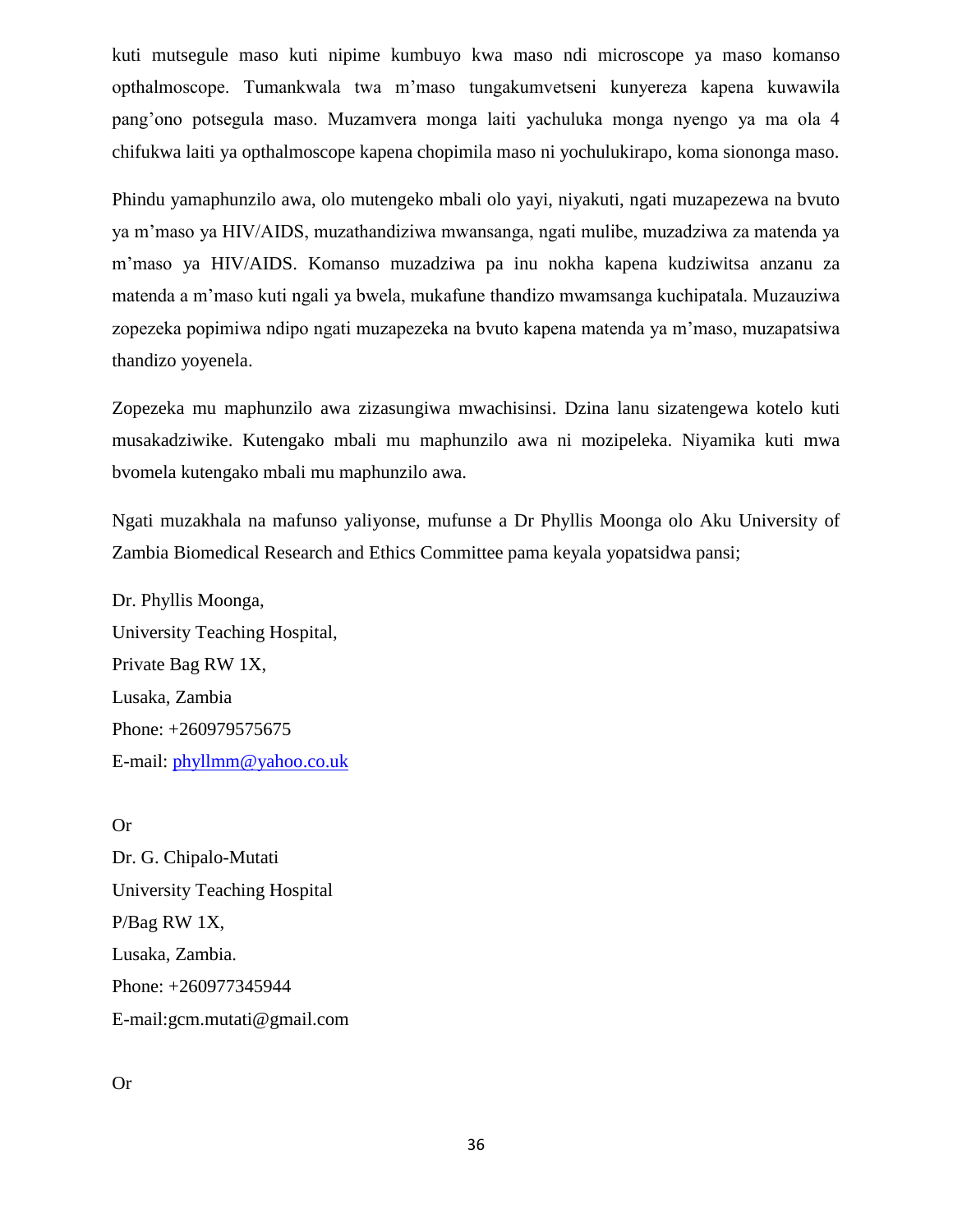The University of Zambia Biomedical Research Ethics Committee (UNZABREC), School of medicine, Ridgeway Campus, P.O Box 50110, Lusaka, Zambia Phone: 260-1-256067 E-mail: unzarec@unza.zm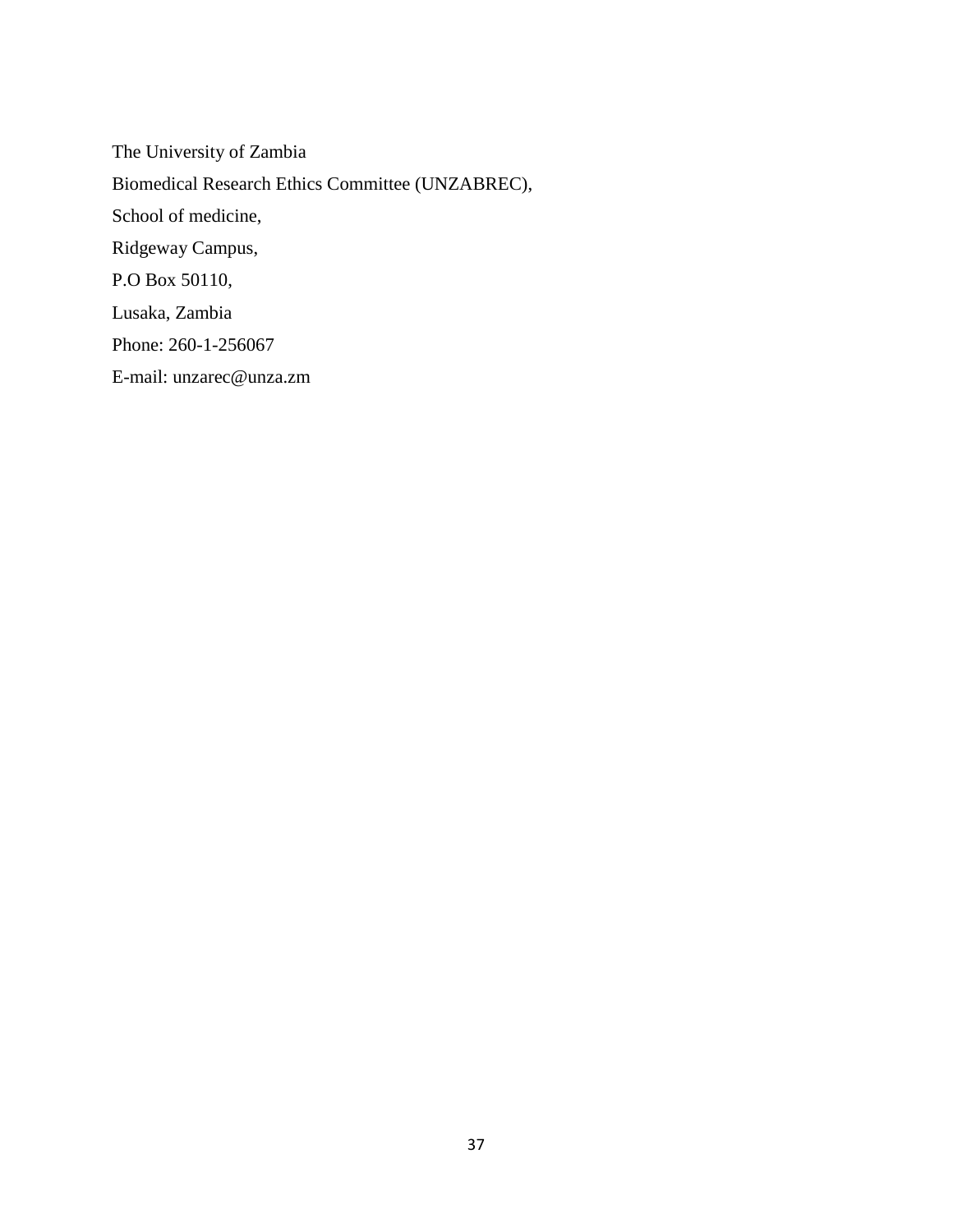## **Appendix II**

#### **PEPELA YA CHILOLEZO**

Ine-----------------------------------------, nibvomela kuti nauzidwa mbali zonse za maphunzilo aya yakafukufuku. Nadziwa kuti palibe phindu ya ndalama ndipo zaine zizasungiwa mwachisinsi. Nikhoza kulekeza panjira kutengako mbali mumaphunzilo aya nthawi iliyonse ngati nafuna popanda chifukwa chilichonse ndipo ndine omasuka kusiya kapena kusayankha mafunso ena yamene sinimasuka nayo. Napatsiwa nthawi yokwana bwino kuti nifunsepo mafunso. Mwaine nekha komanso modziwa, ndizipeleka kutengako mbali mu maphunzilo yakafukufuku aya. Nalandila pepela yosainiwa ya kubvomela

kwanga.

| ----------------        | -------------------------- |                 |
|-------------------------|----------------------------|-----------------|
| Dzina la otengako mbali | kusaina/kudinda na chala   | Tsiku           |
|                         |                            | --------------- |
| Ochitira umboni         | kusaina/kudinda na chala   | Tsiku           |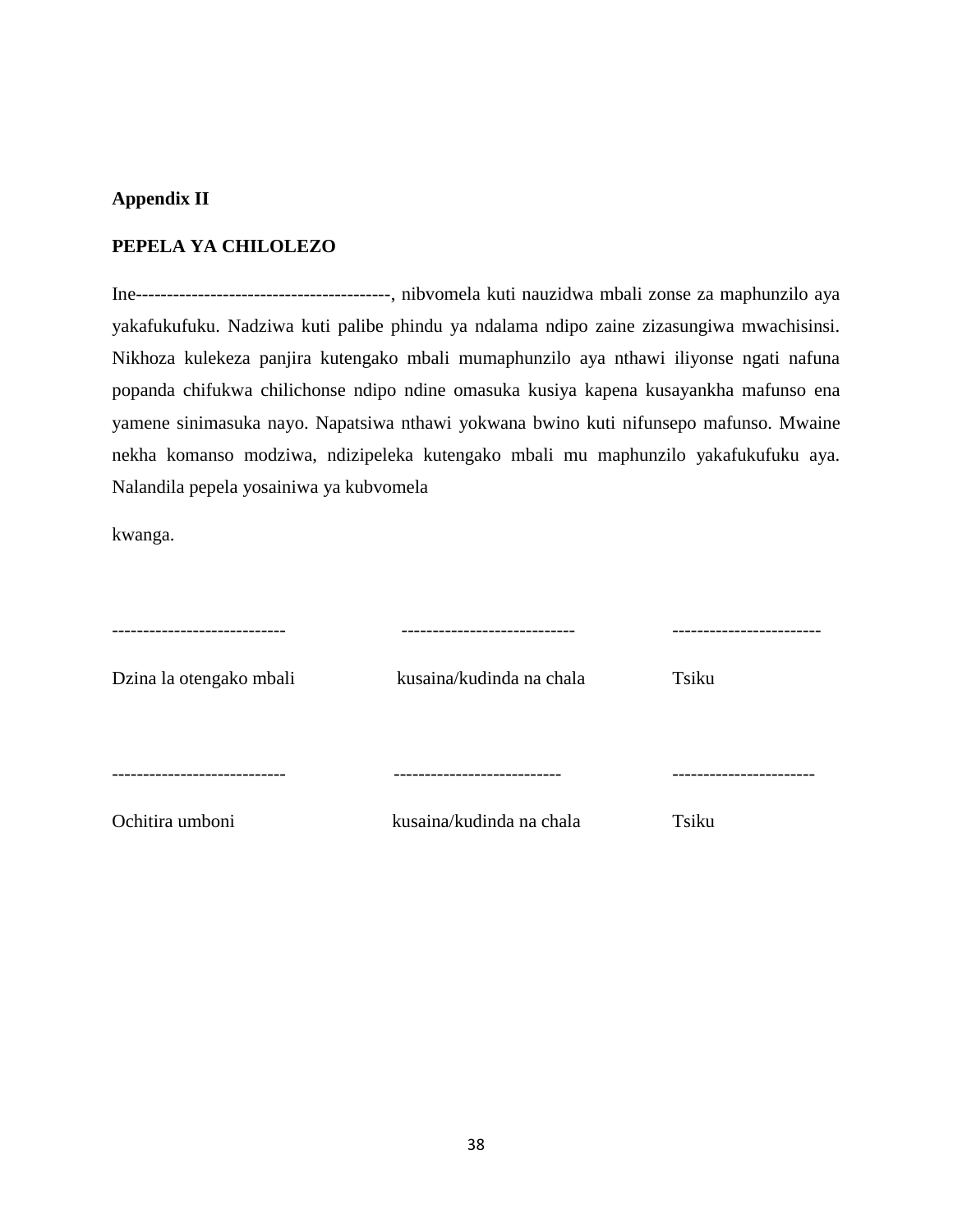# **Appendix III: Questionnaire**

| A. Demographic data                                                 |                    |
|---------------------------------------------------------------------|--------------------|
|                                                                     |                    |
|                                                                     |                    |
| 3. Sex M [ ] F [ ]                                                  |                    |
| 4. Marital status: Married [ ] Single [ ] widow/er [ ] Divorced [ ] |                    |
| 5. Highest level of education attained. Primary [] Sec [] Tert []   |                    |
| 6.                                                                  |                    |
|                                                                     |                    |
| <b>B.</b> Medical records                                           |                    |
| 1. HAART $yes[ ] no [ ]$                                            |                    |
| 2. If yes, duration [ ]                                             |                    |
|                                                                     |                    |
|                                                                     |                    |
| C. Ocular examination                                               |                    |
| 1. VA best corrected with pinhole                                   |                    |
| a. Normal vision                                                    | $\lceil \rceil$    |
| b. Visual impairment                                                | $\lceil$ 1         |
| c. Severe visual impairment                                         | $\lceil$<br>$\Box$ |
| d. Blindness                                                        | $\lceil$<br>$\Box$ |
| 2. Pupillary reaction                                               |                    |
| a. Round and reacting to light                                      |                    |
| b. Not reacting to light                                            |                    |
| 3. EOM                                                              |                    |
| Free<br>$\lceil$ $\rceil$<br>a.                                     |                    |
| b. Restricted [ ]                                                   |                    |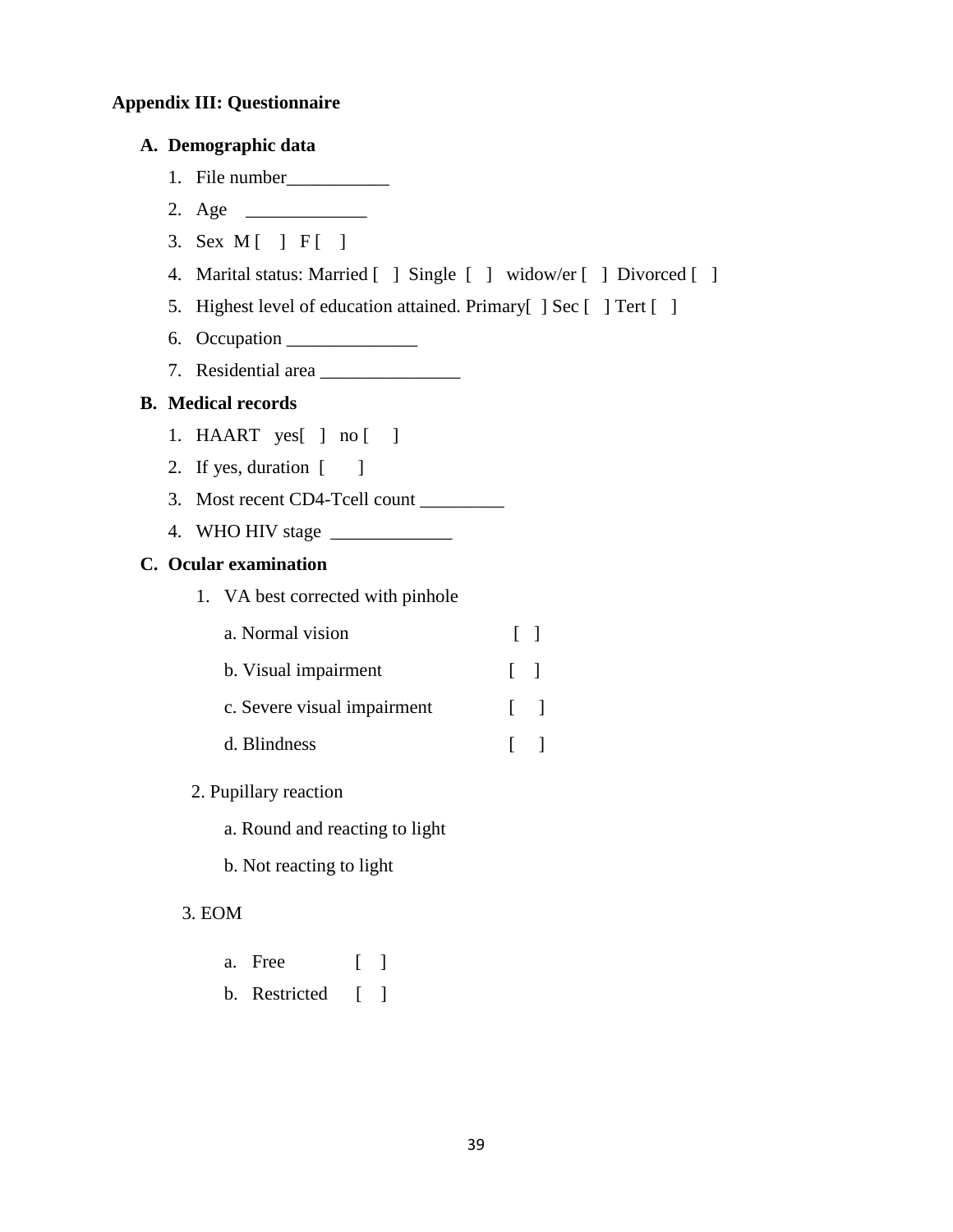# 4. IOP

 a. Normal [ ] b. high [ ]

## 5. Adnexal manifestations (eyelids)

| a. HZO:   |  | Yes $\lceil \cdot \rceil$ No $\lceil \cdot \rceil$ |  |
|-----------|--|----------------------------------------------------|--|
| $b.$ HS:  |  | Yes $\lceil \cdot \rceil$ No $\lceil \cdot \rceil$ |  |
| c. $KS$ : |  | Yes $\lceil \quad \rceil$ No $\lceil \quad \rceil$ |  |
| $d.$ SCC: |  | Yes $\lceil \cdot \rceil$ No $\lceil \cdot \rceil$ |  |

e. Others \_\_\_\_\_\_\_\_\_

# 6. Anterior segment manifestations

| KCS of conjunctiva<br>a.                                     | Yes $\lceil \; \rceil$ No $\lceil$<br>$\blacksquare$ |
|--------------------------------------------------------------|------------------------------------------------------|
| b. SCC of conjunctiva:                                       | Yes $[ \ ]$ No $[$<br>$\overline{\phantom{a}}$       |
| c. KS of conjunctiva                                         | Yes $[ \ ]$ No $[$<br>$\blacksquare$                 |
| Conjunctival microvasculopathy:<br>d.                        | Yes $\lceil \ \rceil$ No $\lceil \ \rceil$           |
| Corneal changes<br>e.                                        |                                                      |
| f.<br>Uveitis:                                               | Yes $\lceil \; \rceil$ No $\lceil \; \rceil$         |
| g.                                                           |                                                      |
| 7. Posterior segment manifestation                           |                                                      |
| a. Retinal microvasculopathy:                                | Yes $\lceil \; \rceil$ No $\lceil \; \rceil$         |
| If yes indicate findings:                                    |                                                      |
| b. Papillitis:                                               | Yes $\lceil$ $\rceil$ No $\lceil$ $\rceil$           |
| c. CMV retinitis:                                            | Yes $\lceil \ \rceil$ No $\lceil \ \rceil$           |
| d. Toxoplasmosis:                                            | Yes $\lceil$   No $\lceil$                           |
| e. Choroiditis:                                              | Yes $\lceil$   No $\lceil$                           |
| g. others $\frac{1}{\sqrt{1-\frac{1}{2}} \cdot \frac{1}{2}}$ |                                                      |
| 8. Neuro-ophthalmology manifestations                        |                                                      |
| a. Nerve palsy:                                              | Yes $\lceil \ \rceil$ No $\lceil$<br>$\blacksquare$  |
|                                                              |                                                      |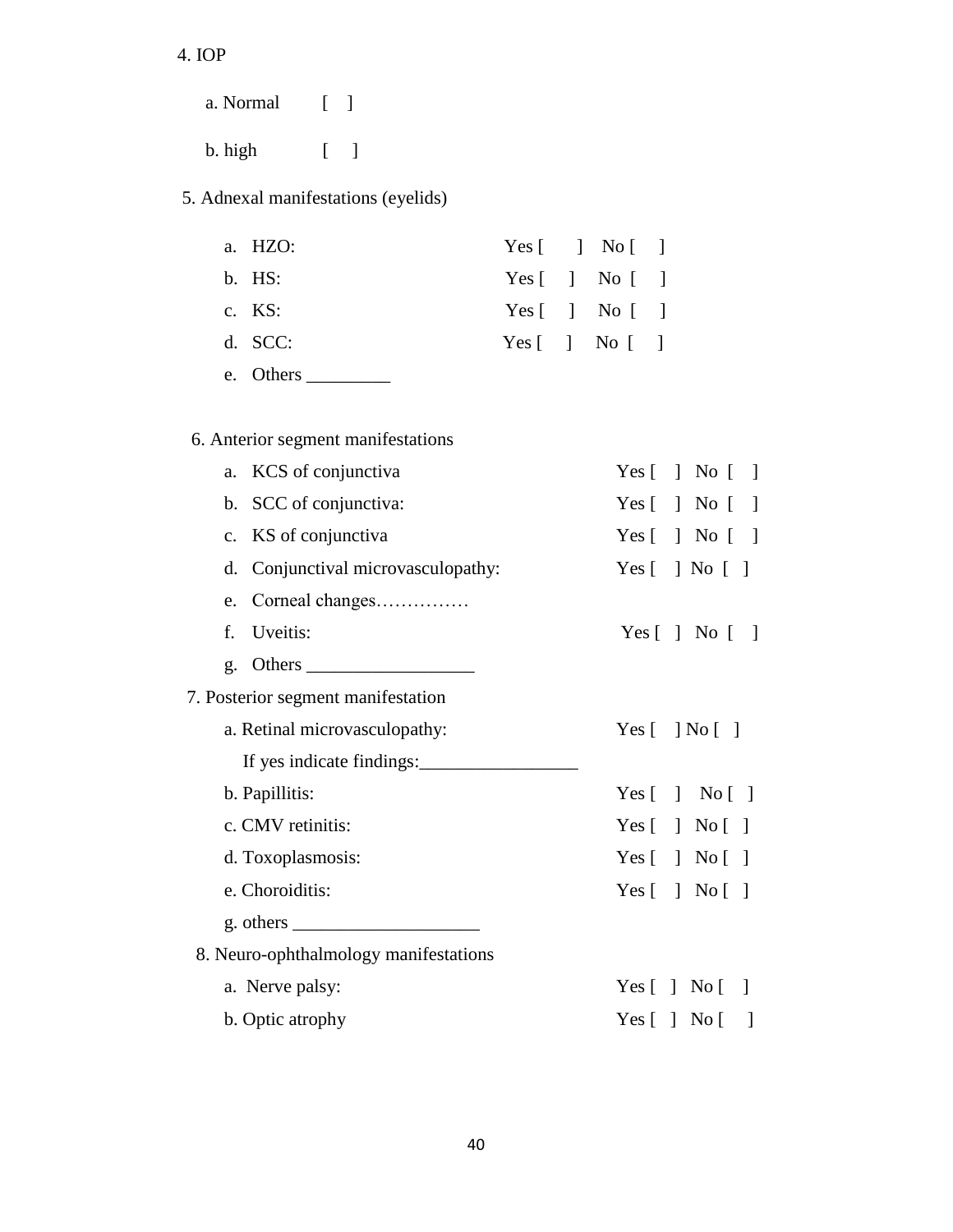# **Appendix IV: WHO visual impairment classification**

| 1. Normal vision            | $6/6 - 6/18$       |
|-----------------------------|--------------------|
| 2. Visual impairment        | $\leq 6/18 - 6/60$ |
| 3. Severe visual impairment | $\leq 6/60 - 3/60$ |
| 4. Blindness                | $<\frac{3}{60}$    |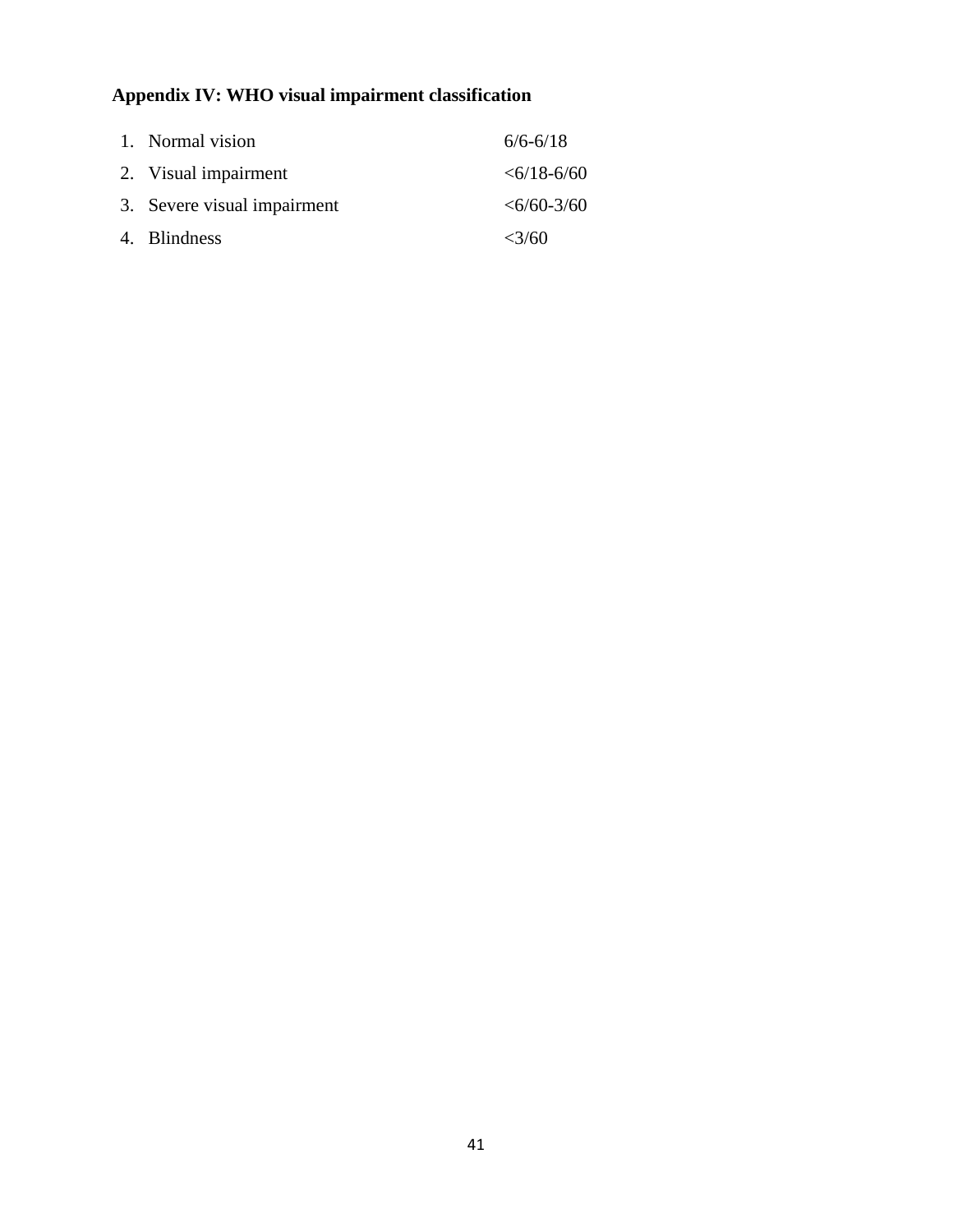# **Appendix V**

**Photographs showing some of the encountered ocular manifestations**

## **Image 1**



The image above is of a male aged 45 years who noticed a whitish growth in his left eye for 4 months. He underwent excision biopsy and the histopathology result confirmed SCC.

## **Image 2**



This is an image of the right eye of a female aged 55years, who had this growth in the right eye for 5months. Excision was done and it confirmed SCC on histopathology.

## **Image 3**



The fundus image of a 52 year old female showing HIV retinopathy (cotton wool spots)